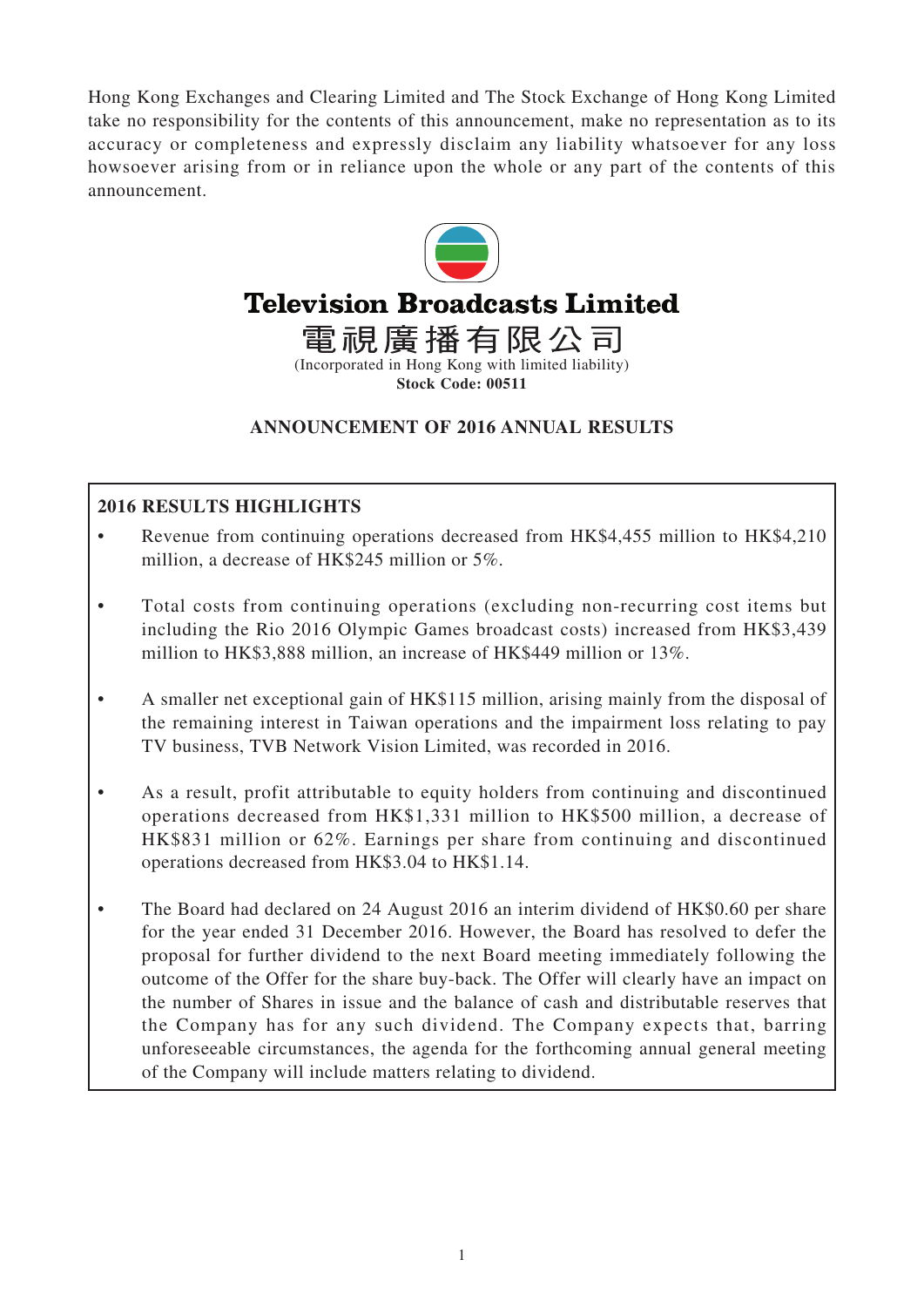The Board of Directors ("Board") of Television Broadcasts Limited ("Company" or "TVB") is pleased to announce the consolidated results of the Company and its subsidiaries (collectively, "Group") for the year ended 31 December 2016 as follows:

# **CONSOLIDATED INCOME STATEMENT**

FOR THE YEAR ENDED 31 DECEMBER 2016

| Note | 2016<br><b>HK\$'000</b> | 2015<br>HK\$'000 |
|------|-------------------------|------------------|
|      |                         |                  |
| 3    | 4,210,308               | 4,454,725        |
|      | (2,299,537)             | (2,009,187)      |
|      | 1,910,771               | 2,445,538        |
| 3    | 68,924                  | 75,330           |
|      | (639, 031)              | (576, 754)       |
|      | (949, 486)              | (853, 477)       |
| 5    | (125, 995)              | (84, 657)        |
|      | 265,183                 | 1,005,980        |
|      |                         | (42, 136)        |
|      | 279,836                 |                  |
|      |                         | (87, 955)        |
|      | 545,019                 | 875,889          |
| 6    | (33, 814)               | (6,441)          |
|      | (1,791)                 | (15, 143)        |
|      | (4,126)                 | (32,766)         |
|      | (22,986)                | (695,099)        |
|      | 70,636                  |                  |
| 7    | 552,938                 | 126,440          |
| 8    | (105, 239)              | (143, 952)       |
|      | 447,699                 | (17,512)         |
|      |                         |                  |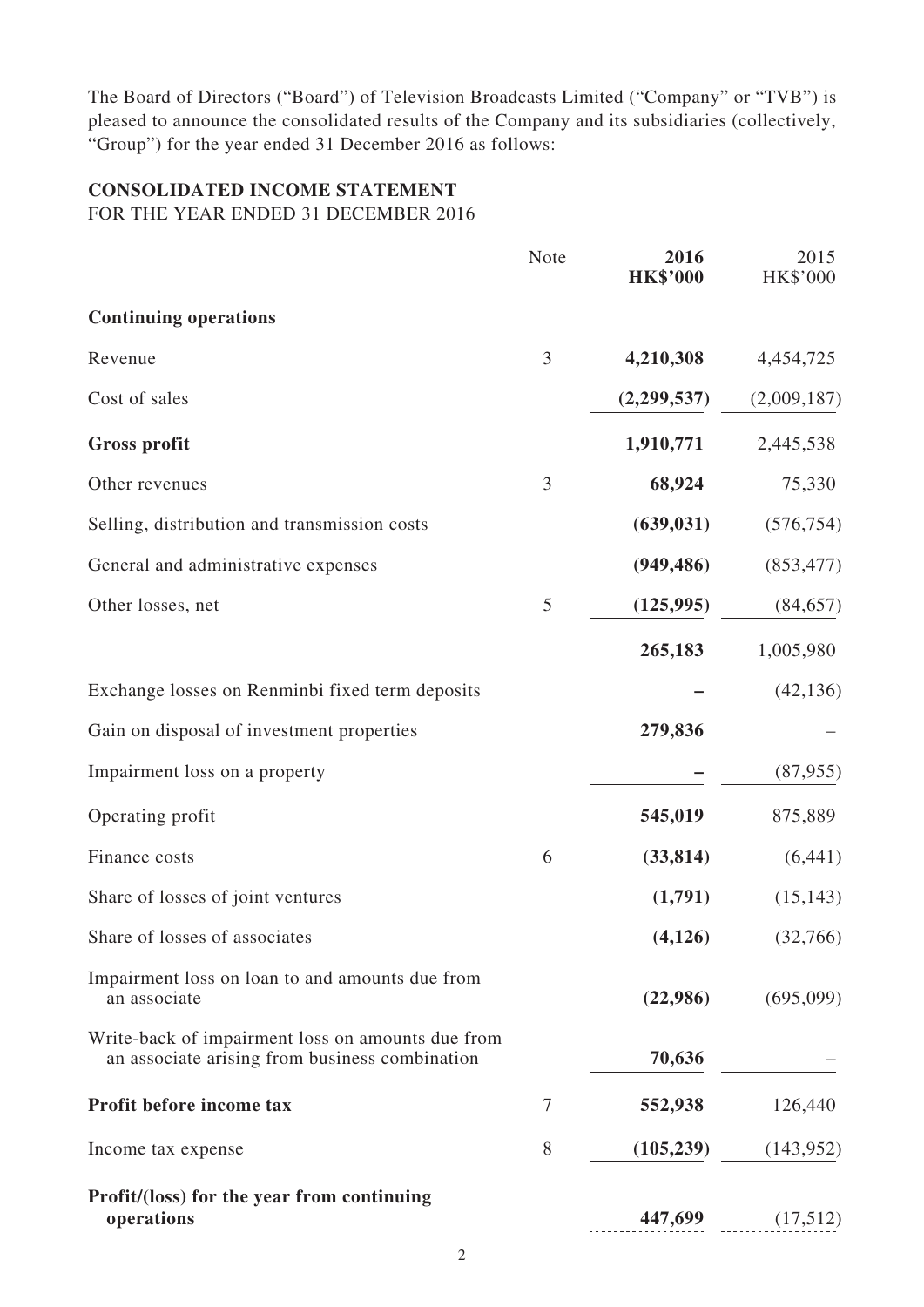### **CONSOLIDATED INCOME STATEMENT** (continued) FOR THE YEAR ENDED 31 DECEMBER 2016

|                                                                                                          | Note  | 2016<br><b>HK\$'000</b> | 2015<br>HK\$'000 |
|----------------------------------------------------------------------------------------------------------|-------|-------------------------|------------------|
| <b>Discontinued operations</b>                                                                           |       |                         |                  |
| Profit for the year from discontinued operations<br>Tax on dividend distributed prior to completion      |       |                         | 103,136          |
| of disposal                                                                                              |       |                         | (52, 726)        |
| Gain on disposal of discontinued operations                                                              | 13(b) | 78,028                  | 1,395,770        |
| Deferred tax in relation to gain from disposal                                                           |       | (7,076)                 | (110,676)        |
|                                                                                                          |       | 70,952                  | 1,335,504        |
| Profit for the year                                                                                      |       | 518,651                 | 1,317,992        |
| Profit/(loss) attributable to:<br>Equity holders of the Company                                          |       |                         |                  |
| - Continuing operations                                                                                  |       | 428,993                 | (4,281)          |
| - Discontinued operations                                                                                |       | 70,952                  | 1,335,504        |
|                                                                                                          |       | 499,945                 | 1,331,223        |
| Non-controlling interests                                                                                |       |                         |                  |
| - Continuing operations                                                                                  |       | 18,706                  | (13,231)         |
|                                                                                                          |       | 518,651                 | 1,317,992        |
| Earnings/(loss) per share (basic and diluted) for<br>profit/(loss) attributable to equity holders of the |       |                         |                  |
| Company during the year<br>- Continuing operations                                                       | 9     | <b>HK\$0.98</b>         | HK\$(0.01)       |
| - Discontinued operations                                                                                | 9     | <b>HK\$0.16</b>         | HK\$3.05         |
|                                                                                                          |       |                         |                  |
|                                                                                                          |       | <b>HK\$1.14</b>         | HK\$3.04         |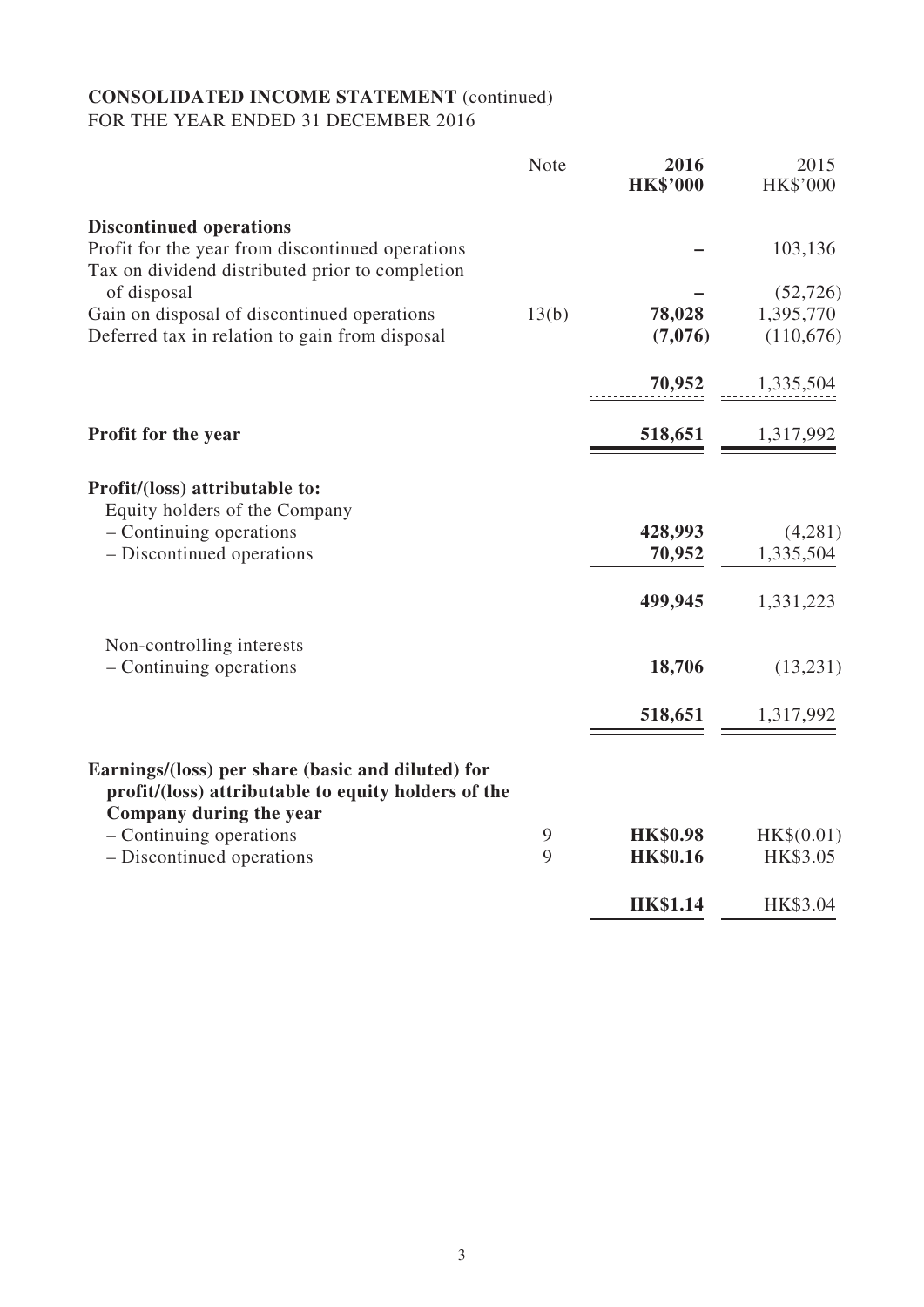# **CONSOLIDATED STATEMENT OF COMPREHENSIVE INCOME**

FOR THE YEAR ENDED 31 DECEMBER 2016

|                                                           | 2016<br><b>HK\$'000</b> | 2015<br><b>HK\$'000</b> |
|-----------------------------------------------------------|-------------------------|-------------------------|
| <b>Profit for the year</b>                                | 518,651                 | 1,317,992               |
| Other comprehensive income:                               |                         |                         |
| Item that may be reclassified to profit or loss:          |                         |                         |
| Currency translation differences                          |                         |                         |
| $-$ Group                                                 | 21,647                  | (48,517)                |
| - Joint ventures                                          | 1,060                   | (34)                    |
| - Associates                                              | (9,951)                 |                         |
| Reclassification adjustment to profit or loss on disposal |                         |                         |
| of joint ventures/subsidiaries                            | 1,311                   | 7,531                   |
| Other comprehensive income for the year,                  |                         |                         |
| net of tax                                                | 14,067                  | (41,020)                |
| Total comprehensive income for the year                   | 532,718                 | 1,276,972               |
| Total comprehensive income attributable to:               |                         |                         |
| Equity holders of the Company                             |                         |                         |
| $-$ Continuing operations                                 | 450,793                 | (61, 553)               |
| - Discontinued operations                                 | 72,263                  | 1,361,709               |
|                                                           | 523,056                 | 1,300,156               |
| Non-controlling interests                                 |                         |                         |
| - Continuing operations                                   | 9,662                   | (23, 184)               |
| Total comprehensive income for the year                   | 532,718                 | 1,276,972               |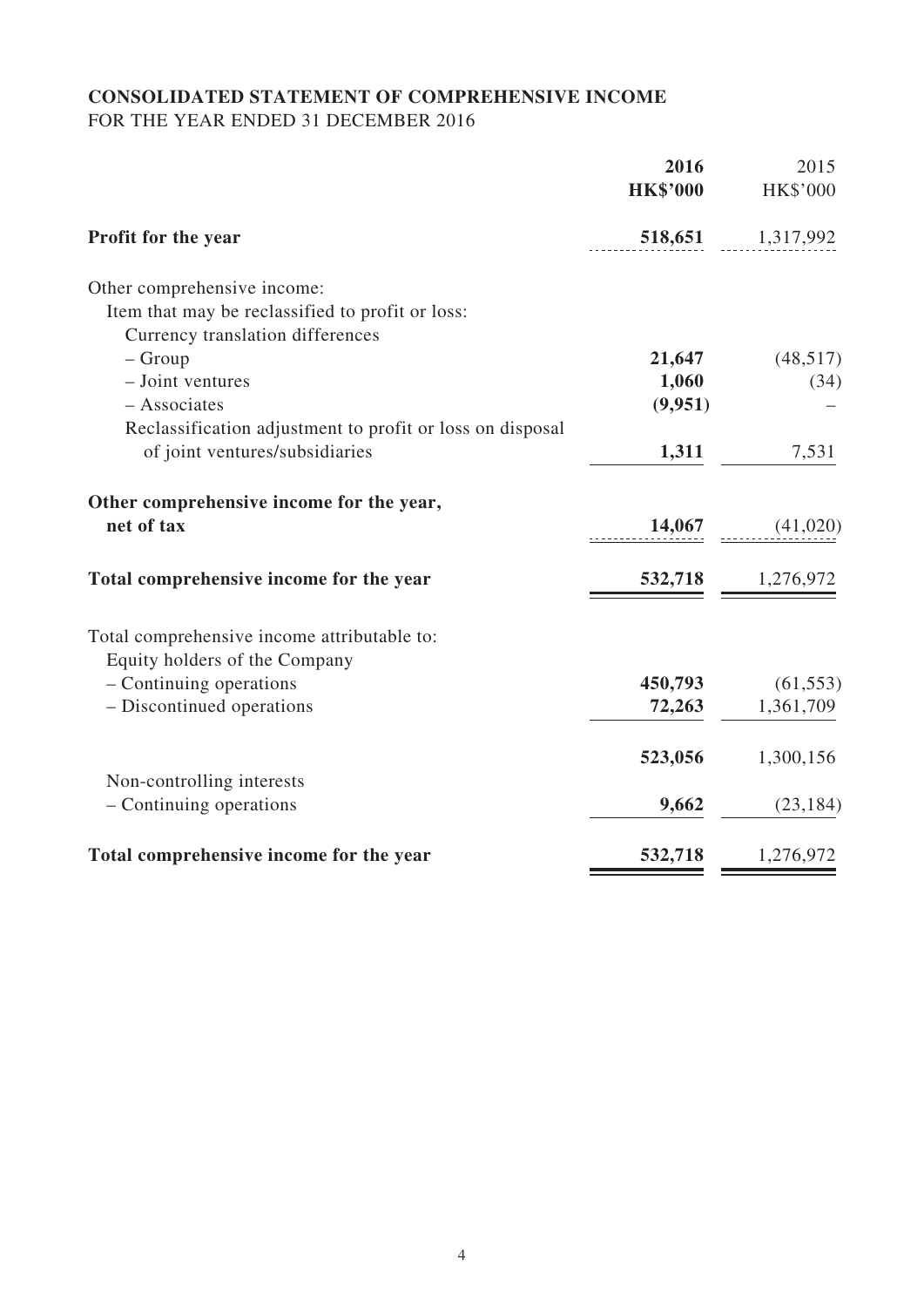## **CONSOLIDATED STATEMENT OF FINANCIAL POSITION**

AS AT 31 DECEMBER 2016

|                                              | <b>Note</b> | 2016<br><b>HK\$'000</b> | 2015<br>HK\$'000 |
|----------------------------------------------|-------------|-------------------------|------------------|
| <b>ASSETS</b>                                |             |                         |                  |
| <b>Non-current assets</b>                    |             |                         |                  |
| Property, plant and equipment                |             | 1,797,307               | 1,687,364        |
| Investment properties                        |             | 100,972                 | 684,309          |
| Land use rights                              |             | 54,550                  | 59,948           |
| Intangible assets                            |             | 59,303                  | 26,976           |
| Interests in joint ventures                  |             | 20,193                  | 29,633           |
| Interests in associates                      | 11          | 159,923                 |                  |
| Available-for-sale financial assets          |             | 47,436                  | 47,436           |
| Held-to-maturity financial assets            |             | 523,509                 |                  |
| Deferred income tax assets                   |             | 36,633                  | 37,299           |
| Loan and receivables                         |             |                         | 142,505          |
| Prepayments                                  | 12          | 86,354                  | 55,529           |
| Total non-current assets                     |             | 2,886,180               | 2,770,999        |
| <b>Current assets</b>                        |             |                         |                  |
| Programmes, film rights and movies           |             | 744,585                 | 739,655          |
| <b>Stocks</b>                                |             | 19,826                  | 12,449           |
| Trade and other receivables, prepayments and |             |                         |                  |
| deposits                                     | 12          | 1,671,320               | 1,866,517        |
| Tax recoverable                              |             | 55,451                  | 19,642           |
| Held-to-maturity financial assets            |             | 775,400                 |                  |
| Restricted cash                              |             | 6,113                   | 1,825            |
| Bank deposits maturing after three months    |             | 676,993                 | 691,387          |
| Cash and cash equivalents                    |             | 5,520,962               | 2,125,975        |
| Non-current asset held for sale              | 13(a)       |                         | 884,854          |
| Total current assets                         |             | 9,470,650               | 6,342,304        |
| <b>Total assets</b>                          |             | 12,356,830              | 9,113,303        |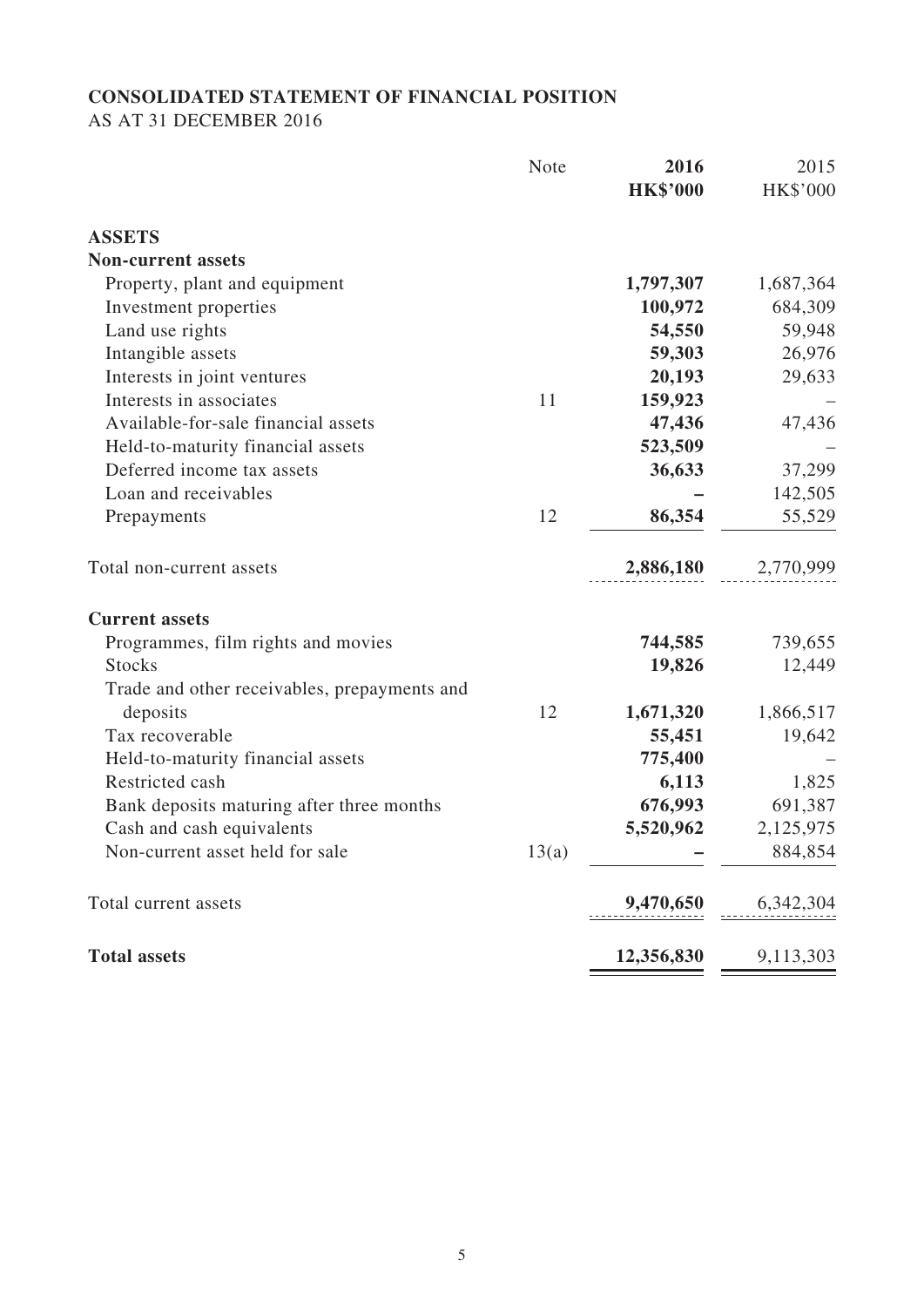### **CONSOLIDATED STATEMENT OF FINANCIAL POSITION** (continued) AS AT 31 DECEMBER 2016

|                                              | <b>Note</b> | 2016<br><b>HK\$'000</b> | 2015<br>HK\$'000 |
|----------------------------------------------|-------------|-------------------------|------------------|
| <b>EQUITY</b>                                |             |                         |                  |
| <b>Equity attributable to equity holders</b> |             |                         |                  |
| of the Company                               |             |                         |                  |
| Share capital                                |             | 664,044                 | 664,044          |
| Other reserves                               | 16          | 3,053                   | (22,905)         |
| Retained earnings                            |             | 6,397,589               | 7,039,291        |
|                                              |             | 7,064,686               | 7,680,430        |
| <b>Non-controlling interests</b>             |             | 165,405                 | 155,743          |
| <b>Total equity</b>                          |             | 7,230,091               | 7,836,173        |
| <b>LIABILITIES</b>                           |             |                         |                  |
| <b>Non-current liabilities</b>               |             |                         |                  |
| <b>Borrowings</b>                            | 14          | 3,842,493               | 234,850          |
| Deferred income tax liabilities              |             | 346,819                 | 321,776          |
| Total non-current liabilities                |             | 4,189,312               | 556,626          |
| <b>Current liabilities</b>                   |             |                         |                  |
| Trade and other payables and accruals        | 15          | 920,679                 | 686,197          |
| Current income tax liabilities               |             | 16,748                  | 34,307           |
| Total current liabilities                    |             | 937,427                 | 720,504          |
| <b>Total liabilities</b>                     |             | 5,126,739               | 1,277,130        |
| <b>Total equity and liabilities</b>          |             | 12,356,830              | 9,113,303        |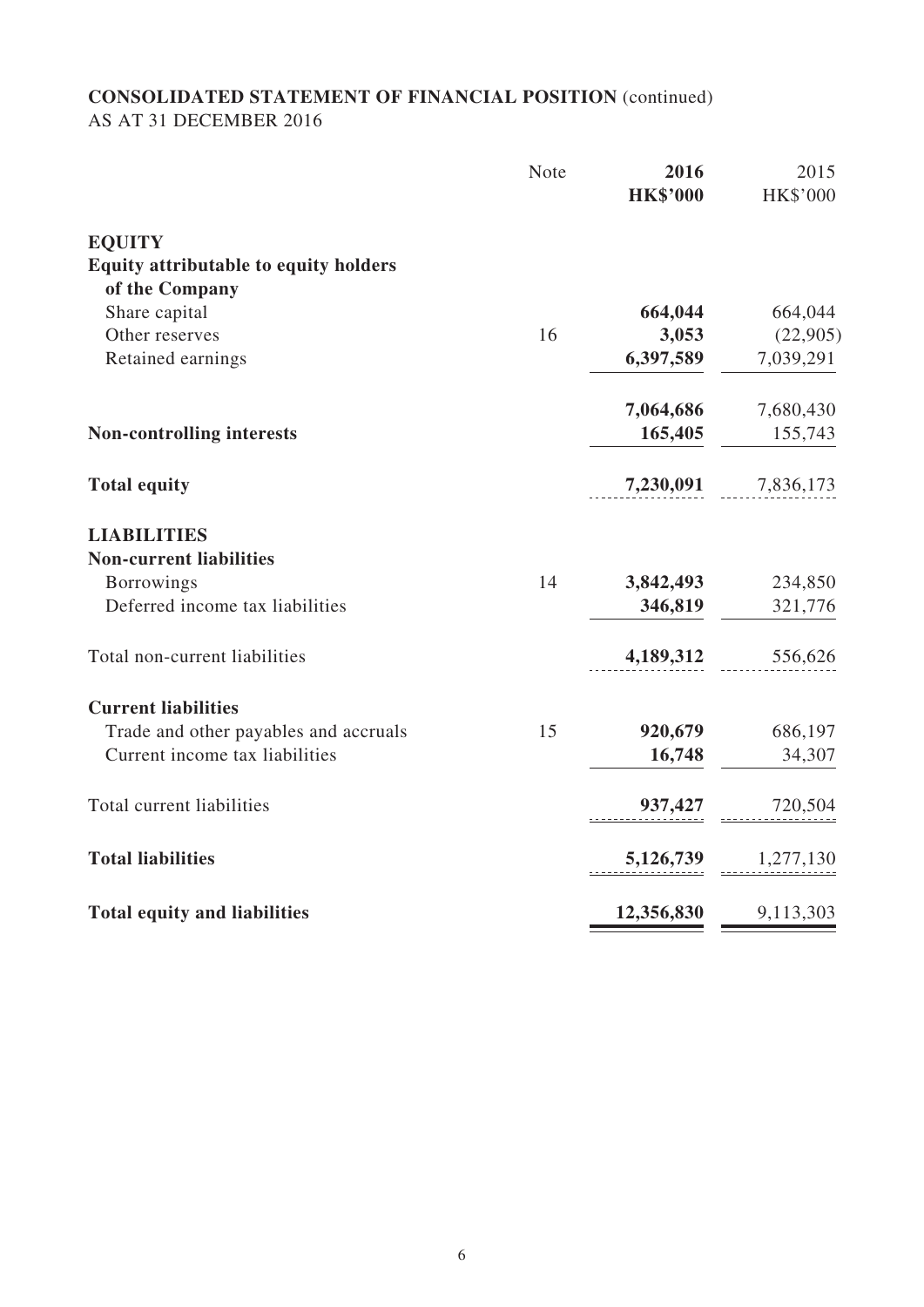### **Notes to the consolidated financial statements**

#### **1. Key events**

In March 2016, the Group completed the disposal of its remaining 47% equity interest in Liann Yee Production Co., Ltd and its subsidiaries ("Liann Yee Group") for a cash consideration of NT\$4,343,000,000 (approximately HK\$1,020,503,000). A gain on disposal of HK\$78,028,000 was taken up in the year. Upon this disposal, the Group does not have any further interest in Liann Yee Group.

In August 2016, the Group completed the disposal of Neihu investment property in Taiwan at a consideration of NT\$4,000,000,000 (approximately HK\$971,200,000). The Group realised a disposal gain of HK\$279,836,000.

In November 2016, the Group acquired further approximately 9.99% interest in TVB Pay Vision Holdings Limited ("TVBPVH"), the holding company of TVB Network Vision Limited ("TVB Network Vision"), to hold a total interest of approximately 99.99%. A settlement loss of HK\$70,000,000 (Note 17) was recognised upon the acquisition of the additional interest, and an adjustment of over-provision of impairment loss on amounts due from TVB Network Vision of HK\$70,636,000 was taken up during the year, following a review of the fair value of TVBPVH when it became a subsidiary from an associate at the date of acquisition of the additional interest.

#### **2. Basis of preparation**

The consolidated financial statements have been prepared in accordance with all applicable Hong Kong Financial Reporting Standards ("HKFRSs"). They have been prepared under the historical cost convention, except that some financial assets are stated at their fair values.

#### **New and amended standards adopted by the Group**

The following amendments to standards have been adopted by the Group for the first time for the financial year beginning on or after 1 January 2016:

| Amendments to HKFRS 11                          | Accounting for acquisitions of interests in joint<br>operations         |
|-------------------------------------------------|-------------------------------------------------------------------------|
| Amendments to HKAS 16 and<br>HKAS <sub>38</sub> | Clarification of acceptable methods of depreciation and<br>amortisation |
| Annual improvements to<br><b>HKFRSs</b>         | $2012 - 2014$ cycle                                                     |
| Amendments to HKAS 1                            | Disclosure initiative                                                   |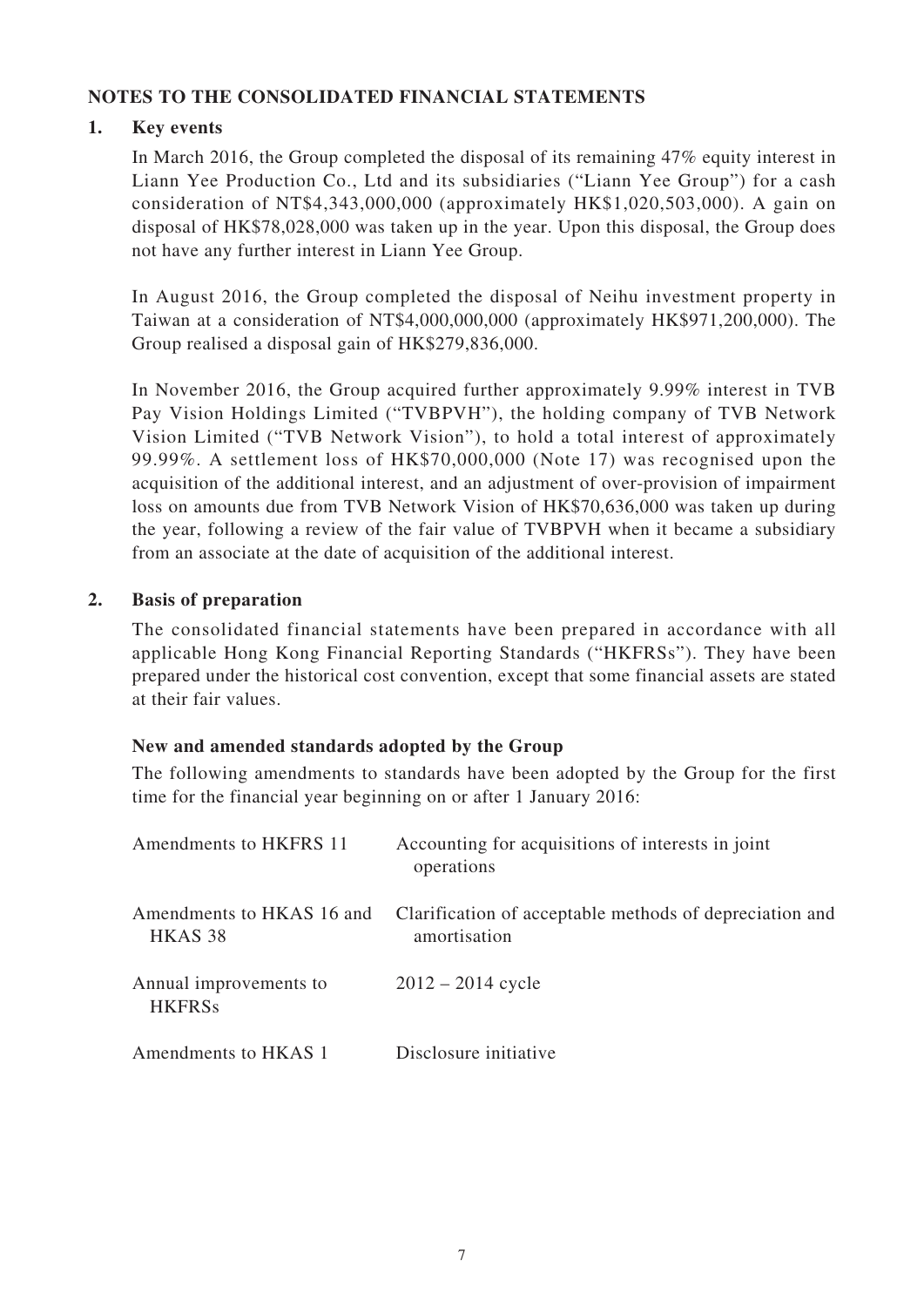### **2. Basis of preparation** (continued)

### **New and amended standards adopted by the Group** (continued)

The adoption of these amendments did not have any impact on the current period or any prior period and is not likely to affect future periods.

The financial information relating to the years ended 31 December 2016 and 2015 included in this preliminary announcement of annual results 2016 do not constitute the Company's statutory annual consolidated financial statements for those years but is derived from those financial statements. Further information relating to these statutory financial statements required to be disclosed in accordance with section 436 of the Companies Ordinance is as follows:

The Company will deliver the financial statements for the year ended 31 December 2016 to the Registrar of Companies as required by section 662(3) of, and Part 3 of Schedule 6 to, the Companies Ordinance in due course.

The Company's auditor has reported on the financial statements of the Group for both years. The auditor's reports were unqualified; did not include a reference to any matters to which the auditor drew attention by way of emphasis without qualifying its reports; and did not contain a statement under sections 406(2), 407(2) or (3) of the Companies Ordinance.

#### **3. Revenue and other revenues**

The Group is principally engaged in terrestrial television broadcasting with programme production, Hong Kong digital new media business, programme licensing and distribution, overseas pay TV operations, channel operations and other activities.

Revenue comprises advertising income net of agency deductions, licensing income, subscription income, as well as other income from sales of decoders, sales of magazines, programmes/commercial production income, management fee income, movie income, facility rental income and other service fee income.

Other revenues comprise mainly interest income.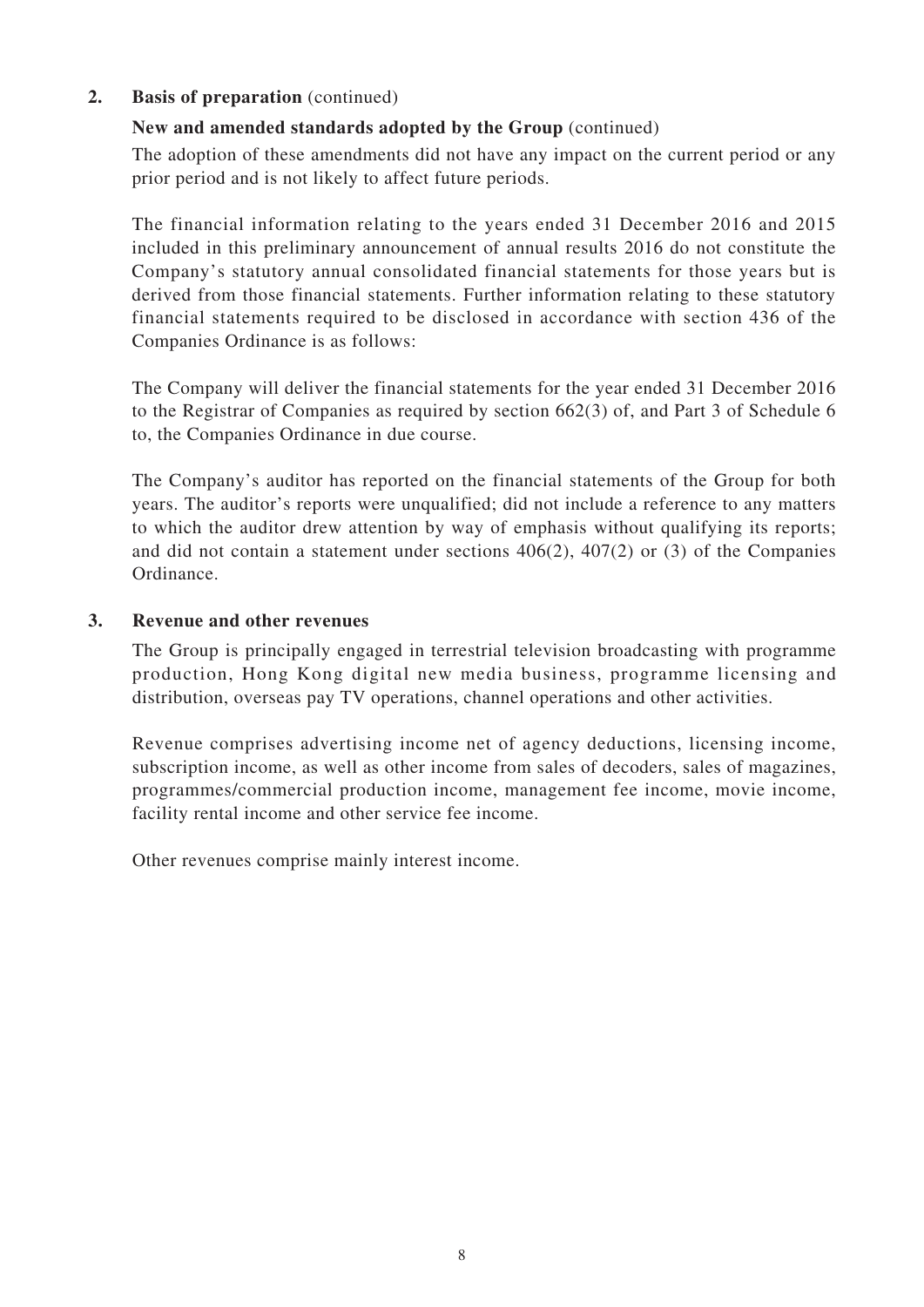## **3. Revenue and other revenues** (continued)

The amount of each significant category of revenue recognised during the year is as follows:

|                                              | 2016            | 2015      |
|----------------------------------------------|-----------------|-----------|
|                                              | <b>HK\$'000</b> | HK\$'000  |
| Revenue                                      |                 |           |
| Advertising income, net of agency deductions | 2,619,750       | 3,062,946 |
| Licensing income                             | 919,084         | 906,919   |
| Subscription income                          | 201,015         | 125,565   |
| Others                                       | 528,021         | 421,944   |
|                                              | 4,267,870       | 4,517,374 |
| Less: withholding tax                        | (57, 562)       | (62, 649) |
|                                              | 4,210,308       | 4,454,725 |
| Other revenues                               |                 |           |
| Interest income                              | 50,260          | 54,512    |
| Others                                       | 18,664          | 20,818    |
|                                              | 68,924          | 75,330    |
|                                              | 4,279,232       | 4,530,055 |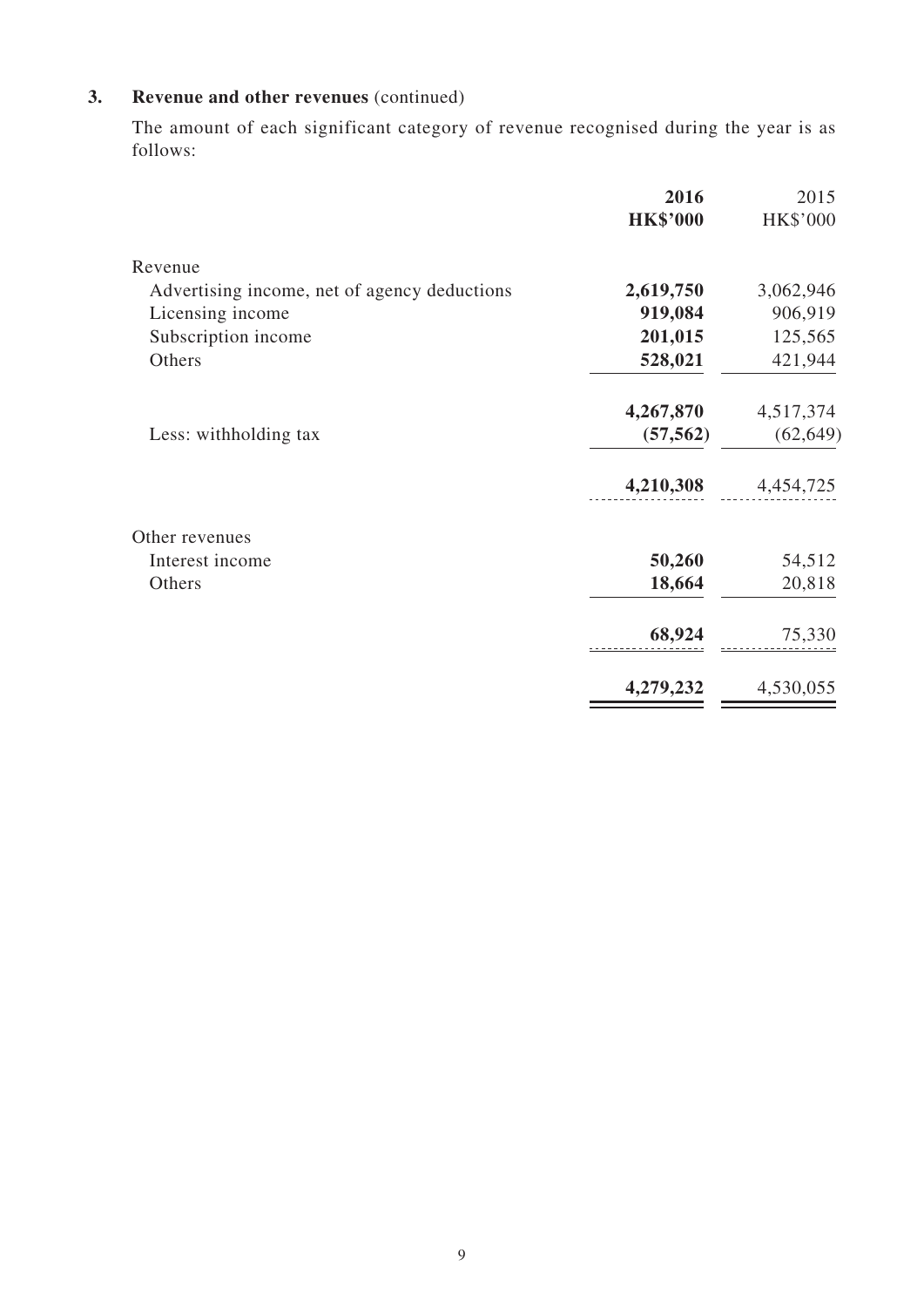#### **4. Segment information**

The Group Chief Executive Officer is the Group's chief operating decision maker. The Group reports its operating segments based on the internal reports reviewed by the Group Chief Executive Officer for the purposes of allocating resources to the segments and assessing their performance.

An analysis of the Group's revenue and results for the year by operating segments is as follows:

|                                                                                                       | <b>Hong Kong</b><br>TV<br>broadcasting<br><b>HK\$'000</b> | <b>Hong Kong</b><br>digital<br>new media<br>business<br><b>HK\$'000</b> | Programme<br>licensing<br>and<br>distribution<br><b>HK\$'000</b> | <b>Overseas</b><br>pay TV<br>operations<br><b>HK\$'000</b> | Channel<br>operations<br><b>HK\$'000</b> | <b>Other</b><br>activities<br><b>HK\$'000</b> | Corporate<br>support<br><b>HK\$'000</b> | Elimination<br><b>HK\$'000</b> | <b>Total</b><br><b>HK\$'000</b>   |
|-------------------------------------------------------------------------------------------------------|-----------------------------------------------------------|-------------------------------------------------------------------------|------------------------------------------------------------------|------------------------------------------------------------|------------------------------------------|-----------------------------------------------|-----------------------------------------|--------------------------------|-----------------------------------|
| Continuing operations<br>For the year ended 31 December 2016<br>Revenue                               |                                                           |                                                                         |                                                                  |                                                            |                                          |                                               |                                         |                                |                                   |
| <b>External customers</b><br>Inter-segment                                                            | 2,661,486<br>45,713                                       | 224,250<br>5,267                                                        | 899,179<br>119,997                                               | 168,807                                                    | 84,423<br>5,938                          | 172,163<br>19,137                             |                                         | (196, 052)                     | 4,210,308                         |
| Total                                                                                                 | 2,707,199                                                 | 229,517                                                                 | 1,019,176                                                        | 168,807                                                    | 90,361                                   | 191,300                                       |                                         | (196, 052)                     | 4,210,308                         |
| Reportable segment profit before<br>non-recurring income/(expenses)<br>Gain on disposal of investment | (71,080)                                                  | (29,301)                                                                | 443,857                                                          | (40, 237)                                                  | 2,264                                    | 27,721                                        | (32, 855)                               | 1,000                          | 301,369                           |
| properties<br>Impairment loss on amounts due from                                                     |                                                           |                                                                         |                                                                  |                                                            |                                          | 279,836                                       |                                         |                                | 279,836                           |
| an associate<br>Settlement loss (Note 17)<br>Write-back of impairment loss on                         | (22,986)<br>(70,000)                                      |                                                                         |                                                                  |                                                            |                                          |                                               |                                         |                                | (22,986)<br>(70,000)              |
| amounts due from an associate<br>arising from business combination                                    | 70,636                                                    |                                                                         |                                                                  |                                                            |                                          |                                               |                                         |                                | 70,636                            |
| Reportable segment profit after<br>non-recurring income/(expenses)                                    | (93, 430)                                                 | (29, 301)                                                               | 443,857                                                          | (40, 237)                                                  | 2,264                                    | 307,557                                       | (32, 855)                               | 1,000                          | 558,855                           |
| Interest income<br>Finance costs<br>Depreciation and amortisation                                     | 40,317<br>(266, 153)                                      | 155<br>(35,607)                                                         | 4,819<br>(8,164)                                                 | 63<br>(4, 011)                                             | (820)                                    | 4,906<br>(959)<br>(23, 438)                   | (32, 855)                               |                                | 50,260<br>(33, 814)<br>(338, 193) |
| Additions to non-current assets*                                                                      | 221,637                                                   | 226,774                                                                 | 25,897                                                           | 7,711                                                      | 84                                       | 1,590                                         |                                         |                                | 483,693                           |

\* Non-current assets comprise intangible assets, property, plant and equipment, investment properties and land use rights (including prepayments related to capital expenditure if any).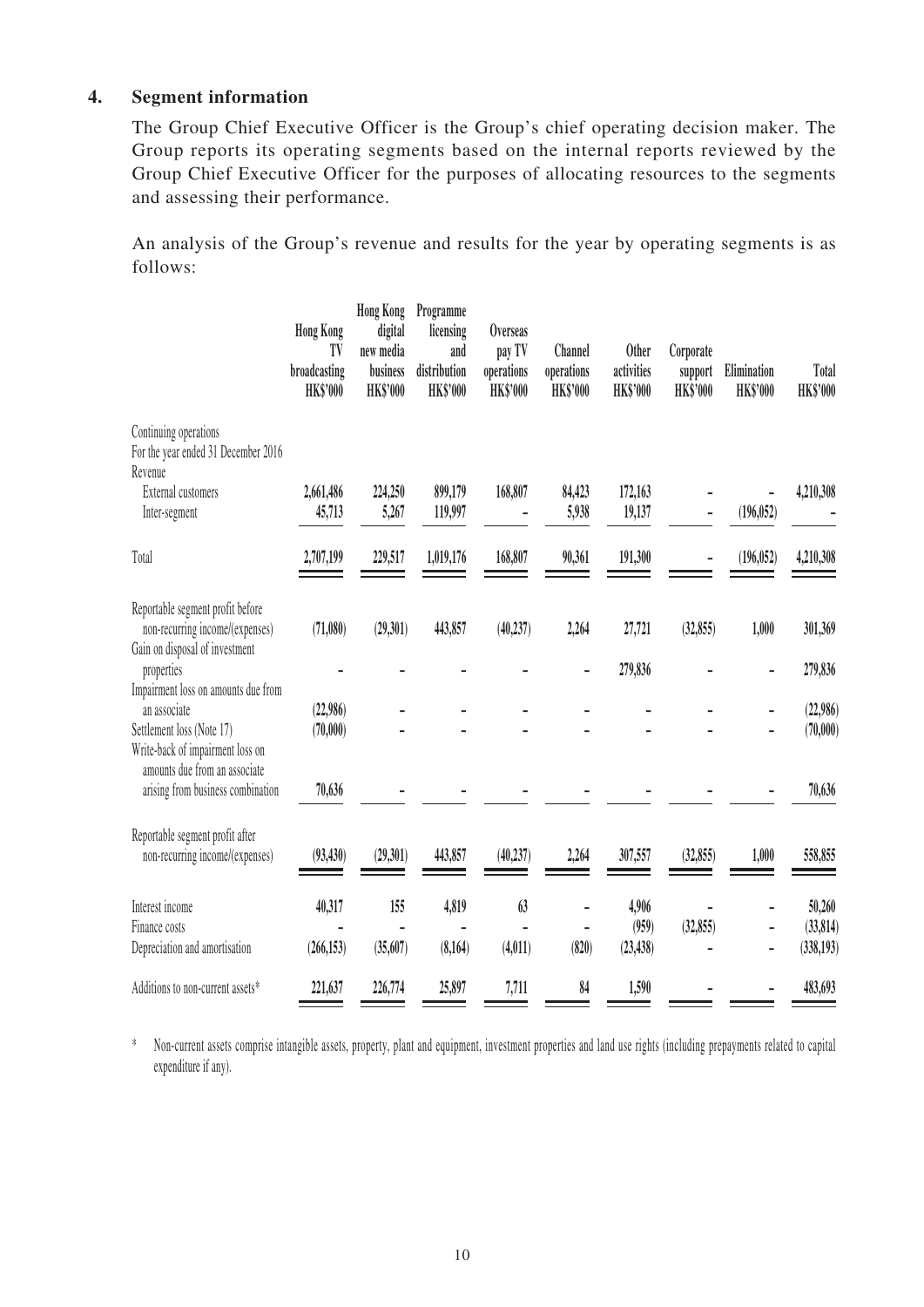## **4. Segment information** (continued)

|                                                                                                 | Hong Kong<br>TV<br>broadcasting<br>HK\$'000 | Hong Kong<br>digital<br>new media<br>business<br>HK\$'000 | Programme<br>licensing<br>and<br>distribution<br>HK\$'000 | Overseas<br>pay TV<br>operations<br>HK\$'000 | Channel<br>operations<br>HK\$'000                   | Other<br>activities<br>HK\$'000 | Corporate<br>support<br>HK\$'000 | Elimination<br>HK\$'000                                               | Total<br>HK\$'000                |
|-------------------------------------------------------------------------------------------------|---------------------------------------------|-----------------------------------------------------------|-----------------------------------------------------------|----------------------------------------------|-----------------------------------------------------|---------------------------------|----------------------------------|-----------------------------------------------------------------------|----------------------------------|
| Continuing operations<br>For the year ended 31 December 2015<br>Revenue                         |                                             |                                                           |                                                           |                                              |                                                     |                                 |                                  |                                                                       |                                  |
| <b>External customers</b><br>Inter-segment                                                      | 3,059,037<br>46,219                         | 166,384<br>3,728                                          | 828,214<br>122,849                                        | 185,597<br>284                               | 98,738<br>5,809                                     | 116,755<br>12,422               |                                  | (191,311)                                                             | 4,454,725                        |
| Total                                                                                           | 3,105,256                                   | 170,112                                                   | 951,063                                                   | 185,881                                      | 104,547                                             | 129,177                         |                                  | (191, 311)                                                            | 4,454,725                        |
| Reportable segment profit before<br>non-recurring expenses<br>Exchange losses on Renminbi fixed | 551,142                                     | 41,340                                                    | 410,354                                                   | (30,661)                                     | 17,309                                              | 11,055                          |                                  | (1,000)                                                               | 999,539                          |
| term deposits<br>Impairment loss on a property<br>Impairment loss on loan to and                | (42, 136)<br>(87,955)                       |                                                           |                                                           |                                              |                                                     |                                 |                                  | -                                                                     | (42, 136)<br>(87,955)            |
| amounts due from an associate                                                                   | (695,099)                                   |                                                           |                                                           |                                              |                                                     |                                 |                                  |                                                                       | (695,099)                        |
| Reportable segment profit after<br>non-recurring expenses                                       | (274, 048)                                  | 41,340                                                    | 410,354                                                   | (30,661)                                     | 17,309                                              | 11,055                          |                                  | (1,000)                                                               | 174,349                          |
| Interest income<br>Finance costs<br>Depreciation and amortisation                               | 42,509<br>(235, 673)                        | 634<br>(15, 234)                                          | 9,286<br>(6,561)                                          | 209<br>(4,503)                               | $\overline{a}$<br>$\overline{\phantom{0}}$<br>(509) | 1,874<br>(6, 441)<br>(18, 794)  |                                  | $\overline{\phantom{a}}$<br>$\frac{1}{2}$<br>$\overline{\phantom{a}}$ | 54,512<br>(6, 441)<br>(281, 274) |
| Additions to non-current assets*                                                                | 264,610                                     | 42,081                                                    | 9,736                                                     | 778                                          | 4,626                                               | 1,441                           |                                  |                                                                       | 323,272                          |

\* Non-current assets comprise intangible assets, property, plant and equipment, investment properties and land use rights (including prepayments related to capital expenditure if any).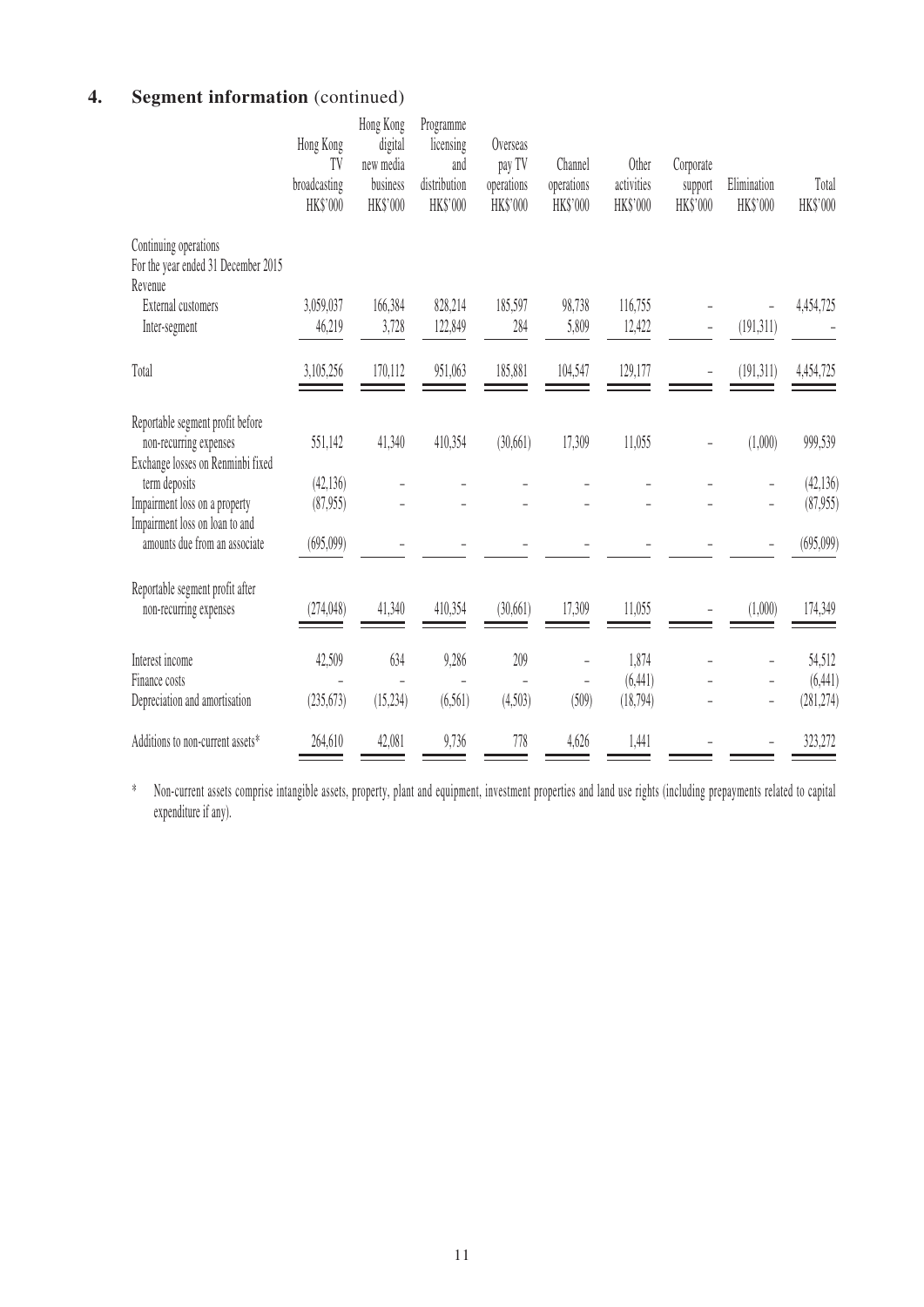### **4. Segment information** (continued)

A reconciliation of reportable segment profit is provided as follows:

|                                                      | 2016            | 2015            |
|------------------------------------------------------|-----------------|-----------------|
|                                                      | <b>HK\$'000</b> | <b>HK\$'000</b> |
| Reportable segment profit                            | 558,855         | 174,349         |
| Share of losses of joint ventures                    | (1,791)         | (15, 143)       |
| Share of losses of associates                        | (4, 126)        | (32,766)        |
| Profit before income tax and discontinued operations | 552,938         | 126,440         |

No single customer accounted for 10% or more of the total revenue for the years ended 31 December 2016 and 2015.

An analysis of the Group's revenue from external customers for the year by geographical location is as follows:

| 2015            |
|-----------------|
| <b>HK\$'000</b> |
| 3,324,864       |
| 548,504         |
| 270,993         |
| 144,885         |
| 62,425          |
| 47,825          |
| 9,200           |
| 46,029          |
| 4,454,725       |
|                 |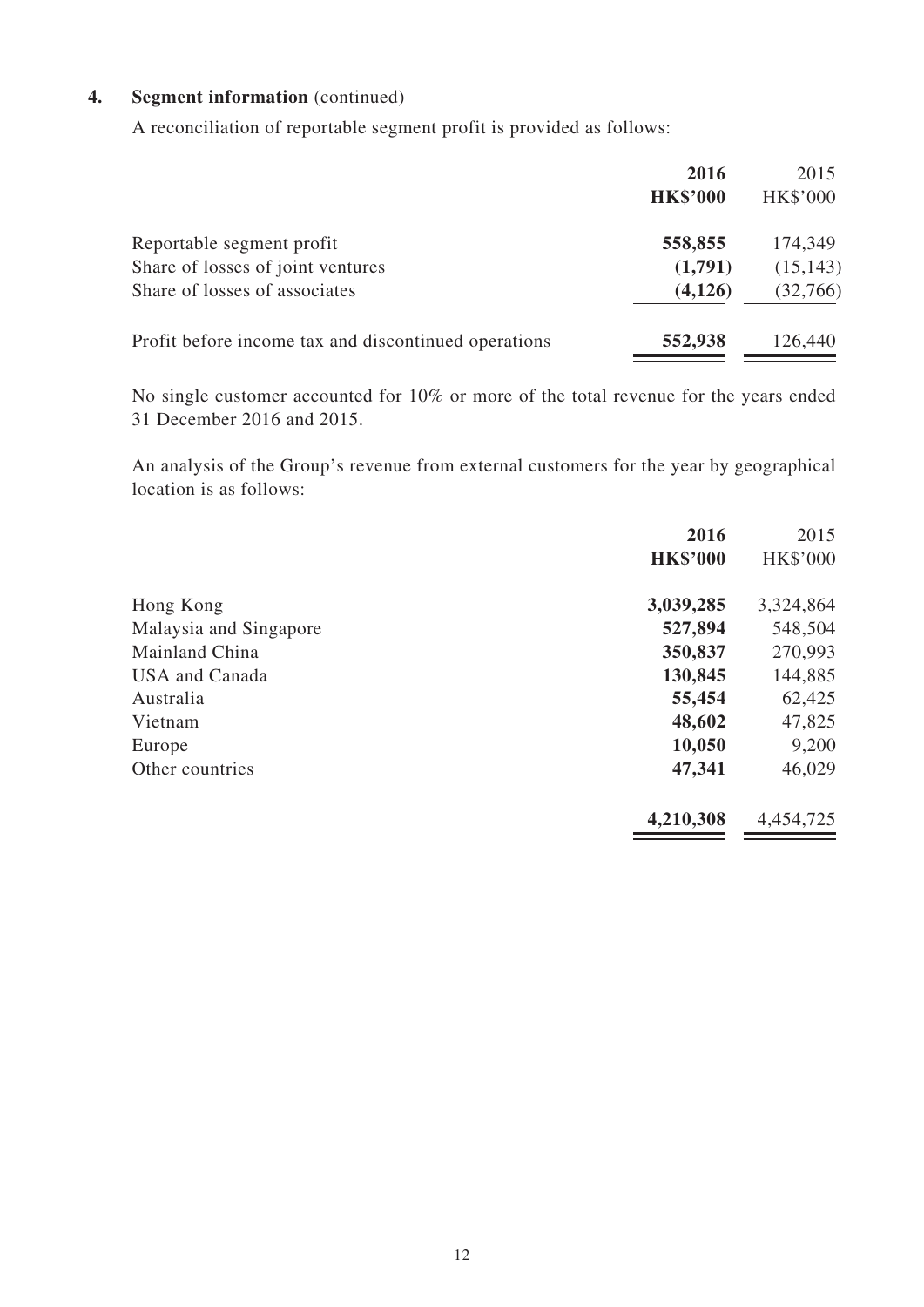### **5. Other losses, net**

|                               | 2016            | 2015            |
|-------------------------------|-----------------|-----------------|
|                               | <b>HK\$'000</b> | <b>HK\$'000</b> |
| Settlement loss (Note 17)     | (70,000)        |                 |
| Net exchange losses (note)    | (25,995)        | (84, 657)       |
| Write-off of movie investment | (30,000)        |                 |
|                               | (125, 995)      | (84, 657)       |
|                               |                 |                 |

### Note:

The amount in 2015 excluded exchange losses on Renminbi fixed term deposits of HK\$42,136,000.

#### **6. Finance costs**

|                                                       | 2016<br><b>HK\$'000</b> | 2015<br><b>HK\$'000</b> |
|-------------------------------------------------------|-------------------------|-------------------------|
| Interest on bank loans                                | 959                     | 6,441                   |
| Interest on $3.625\%$ notes (Note 14)                 | 31,232                  |                         |
| Amortised amount of transaction costs on 3.625% notes | 1,623                   |                         |
|                                                       | 33,814                  | 6,441                   |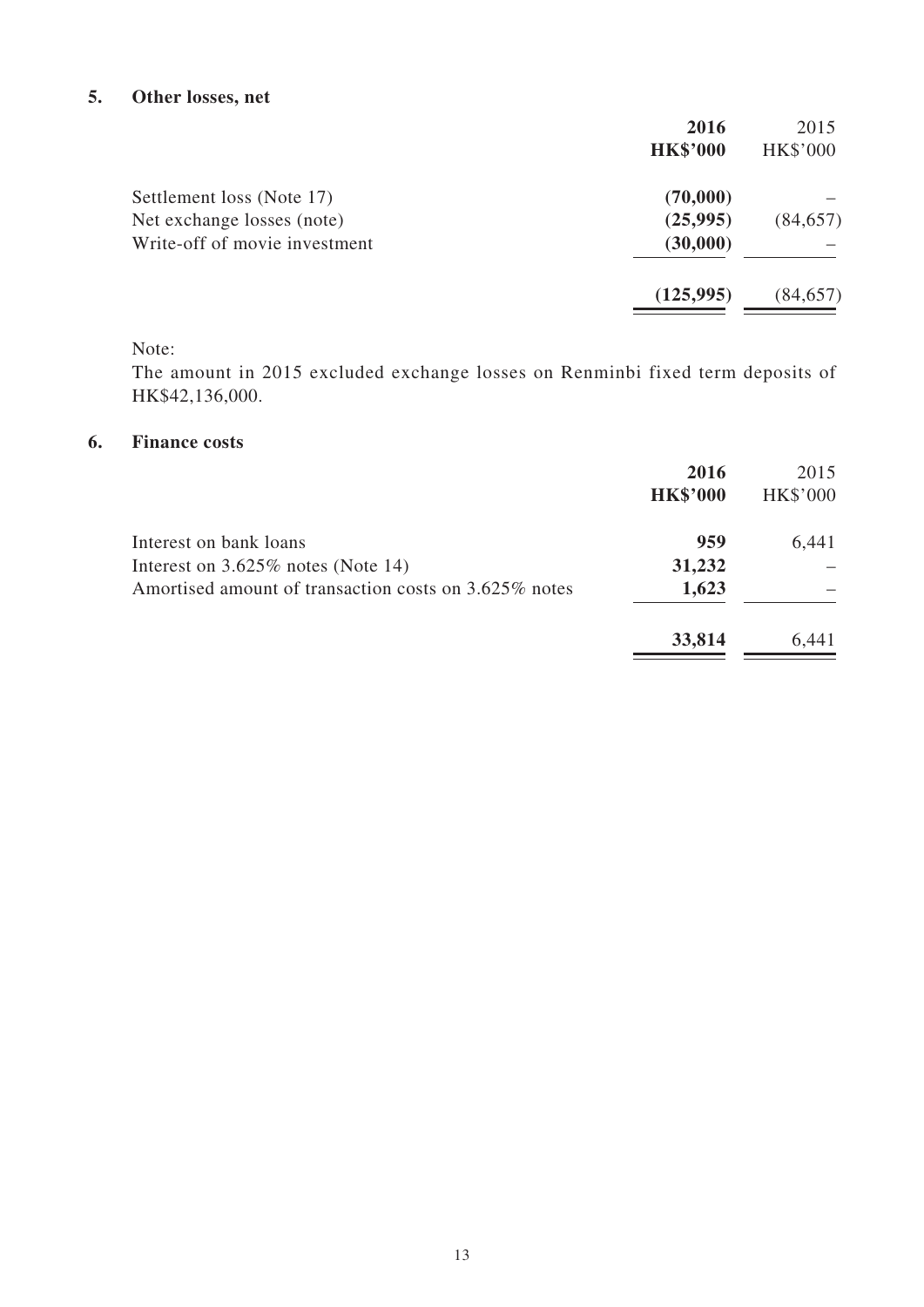## **7. Profit before income tax**

The following items have been charged/(credited) to the profit before income tax during the year:

|                                                    | 2016            | 2015            |
|----------------------------------------------------|-----------------|-----------------|
|                                                    | <b>HK\$'000</b> | <b>HK\$'000</b> |
| <b>Continuing operations</b>                       |                 |                 |
| Net exchange losses (including exchange losses on  |                 |                 |
| Renminbi fixed term deposits)                      | 25,995          | 126,793         |
| Gross rental income from investment properties     | (22, 431)       | (21, 436)       |
| Direct operating expenses arising from investment  |                 |                 |
| properties                                         | 3,099           | 2,994           |
| Loss on disposals of property, plant and equipment | 490             | 1,178           |
| Auditors' remuneration                             |                 |                 |
| - Audit services                                   | 4,644           | 4,479           |
| - Non-audit service fees                           | 4,093           | 2,802           |
| Cost of programmes and film rights                 | 1,758,531       | 1,514,527       |
| Cost of movies                                     | 20,956          |                 |
| Cost of other stocks                               | 25,609          | 24,296          |
| Depreciation                                       | 335,032         | 278,054         |
| Amortisation of land use rights                    | 3,046           | 3,220           |
| Amortisation intangible assets                     | 115             |                 |
| Operating leases                                   |                 |                 |
| - Equipment and transponders                       | 15,525          | 15,227          |
| - Land and buildings                               | 37,905          | 32,742          |
| Employee benefit expense (excluding directors'     |                 |                 |
| emoluments)                                        | 1,550,086       | 1,509,976       |
|                                                    |                 |                 |
| <b>Discontinued operations</b>                     |                 |                 |
| Cost of programmes, film rights and stocks         |                 | 39,324          |
| Depreciation                                       |                 | 18,354          |
| Employee benefit expense (excluding directors'     |                 |                 |
| emoluments)                                        |                 | 87,668          |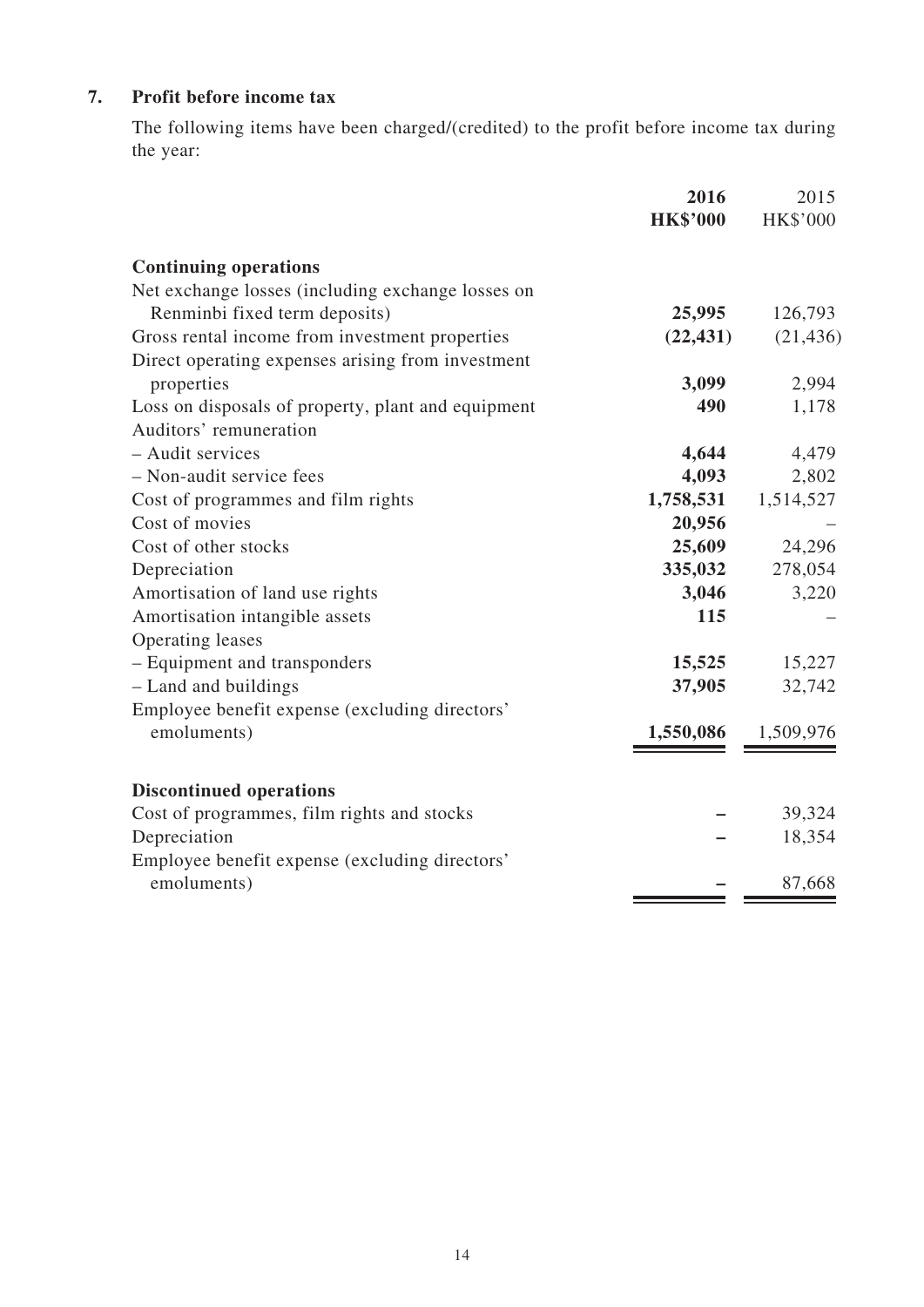#### **8. Income tax expense**

Hong Kong profits tax has been provided at the rate of 16.5% (2015: 16.5%) on the estimated assessable profit for the year. Taxation on overseas profits has been calculated on the estimated assessable profit for the year at the rates of taxation prevailing in the countries in which the Group operates.

The amount of income tax charged to the consolidated income statement represents:

|                                                     | 2016            | 2015            |
|-----------------------------------------------------|-----------------|-----------------|
|                                                     | <b>HK\$'000</b> | <b>HK\$'000</b> |
| Current income tax:                                 |                 |                 |
| - Hong Kong                                         | 42,941          | 146,010         |
| $-$ Overseas                                        | 44,492          | 18,149          |
| $-$ Over provisions in prior years                  | (371)           | (4,091)         |
| Total current income tax                            | 87,062          | 160,068         |
| Deferred income tax:                                |                 |                 |
| - Origination and reversal of temporary differences | 18,177          | (16, 116)       |
|                                                     | 105,239         | 143,952         |
|                                                     |                 |                 |

#### **9. Earnings/(loss) per share**

Earnings/(loss) per share is calculated based on the Group's profit attributable to equity holders of HK\$499,945,000 (2015: HK\$1,331,223,000) and 438,000,000 shares in issue throughout the years ended 31 December 2016 and 2015. No fully diluted earnings per share is presented as there were no potentially dilutive shares outstanding.

|                                                             | 2016<br><b>HK\$'000</b> | 2015<br><b>HK\$'000</b> |
|-------------------------------------------------------------|-------------------------|-------------------------|
| Profit/(loss) attributable to equity holders of the Company |                         |                         |
| - Continuing operations                                     | 428,993                 | (4,281)                 |
| - Discontinued operations                                   | 70,952                  | 1,335,504               |
|                                                             | 499,945                 | 1,331,223               |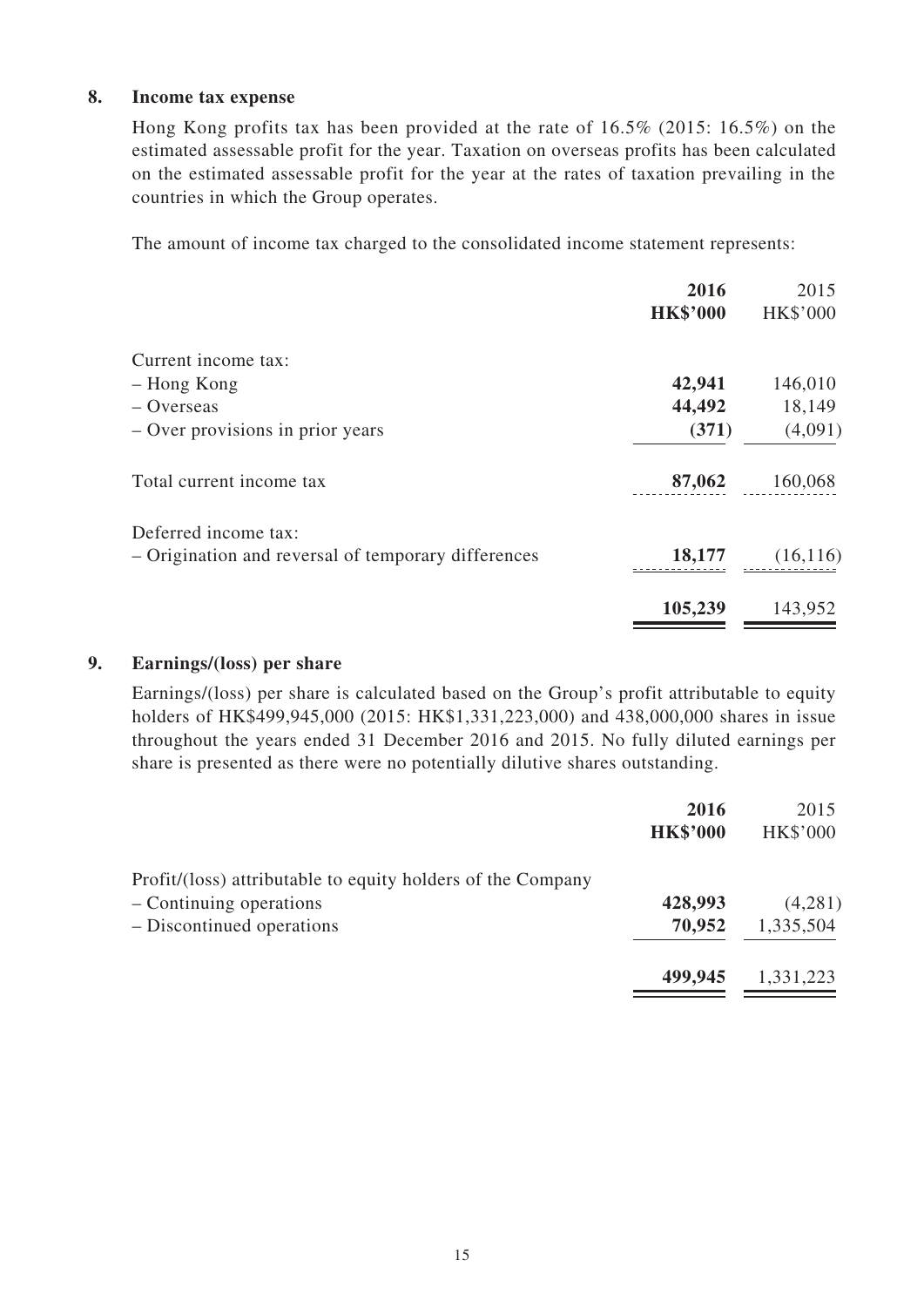#### **10. Dividends**

| 2016            | 2015            |
|-----------------|-----------------|
| <b>HK\$'000</b> | <b>HK\$'000</b> |
|                 |                 |
| 262,800         | 262,800         |
|                 |                 |
|                 | 876,000         |
| 262,800         | 1,138,800       |
|                 |                 |

The Directors did not recommend a final dividend for the year ended 31 December 2016.

#### **11. Interests in associates**

|                                                       | 2016            | 2015            |
|-------------------------------------------------------|-----------------|-----------------|
|                                                       | <b>HK\$'000</b> | <b>HK\$'000</b> |
| Investment costs (note (a) and $(b)$ )                | 174,000         | 736,813         |
| Less: accumulated share of losses                     | (4,126)         | (736, 813)      |
| Less: accumulated share of other comprehensive income | (9,951)         |                 |
|                                                       | 159,923         |                 |
| Loan to an associate                                  |                 | 719,212         |
| Interest receivable from an associate                 |                 | 23,234          |
|                                                       | 159,923         | 742,446         |
| Less: share of losses in excess of investment costs   |                 | (151, 035)      |
| Less: provision for impairment loss                   |                 | (591, 411)      |
|                                                       | 159,923         |                 |
|                                                       |                 |                 |

Notes:

- (a) During the year, the Group has invested HK\$174,000,000 in an associate holding an investment in Shaw Brothers Holdings Limited, a Hong Kong listed company engaging in, inter-alia, movie and entertainment related businesses.
- (b) As more fully explained in Note 1 in respect of further acquisition of TVBPVH, the associate had become a non wholly-owned subsidiary of the Group and its results and financial position have been consolidated into the Group's financial statements since acquisition.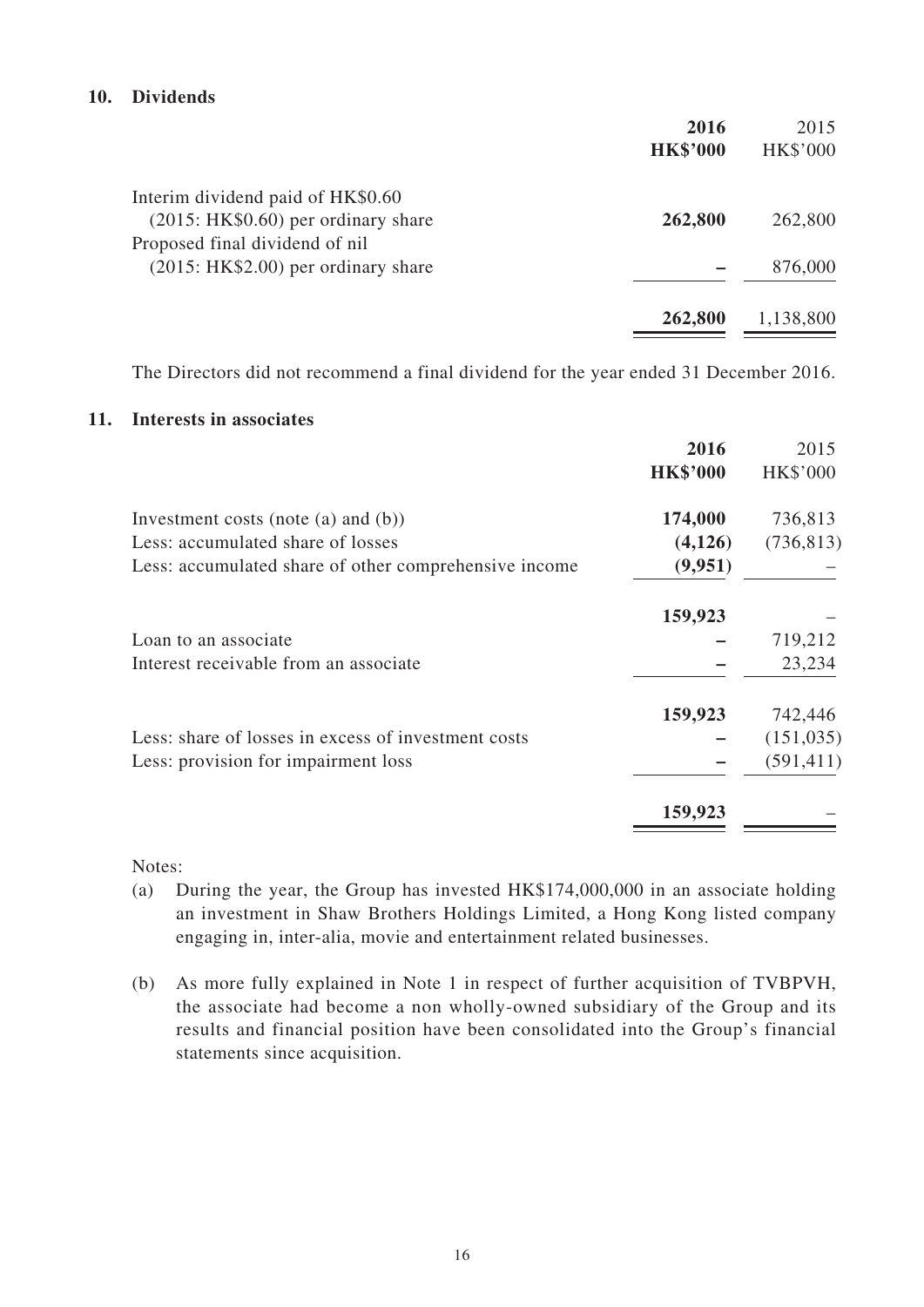|                                                          | 2016<br><b>HK\$'000</b> | 2015<br><b>HK\$'000</b> |
|----------------------------------------------------------|-------------------------|-------------------------|
| Non-current                                              |                         |                         |
| Prepayments related to capital expenditure               | 86,354                  | 55,529                  |
| <b>Current</b>                                           |                         |                         |
| Trade receivables from:                                  |                         |                         |
| Joint ventures                                           |                         | 1,655                   |
| Associates                                               | 30,743                  | 615,251                 |
| Related parties                                          | 40,679                  | 47,162                  |
| Third parties (note)                                     | 1,278,735               | 1,381,240               |
|                                                          | 1,350,157               | 2,045,308               |
| Less: provision for impairment loss on receivables from: |                         |                         |
| Associates                                               | (1, 443)                | (615, 131)              |
| Third parties                                            | (180, 911)              | (104, 622)              |
| Amounts due from associates                              |                         | 131                     |
| Other receivables, prepayments and deposits              | 503,517                 | 540,831                 |
|                                                          | 1,671,320               | 1,866,517               |
|                                                          | 1,757,674               | 1,922,046               |

### **12. Trade and other receivables, prepayments and deposits**

Note:

The Group operates a controlled credit policy and allows an average credit period of forty to sixty days to the majority of the Group's customers who satisfy the credit evaluation of the Group. Cash on delivery, advance payments or bank guarantees are required from other customers of the Group.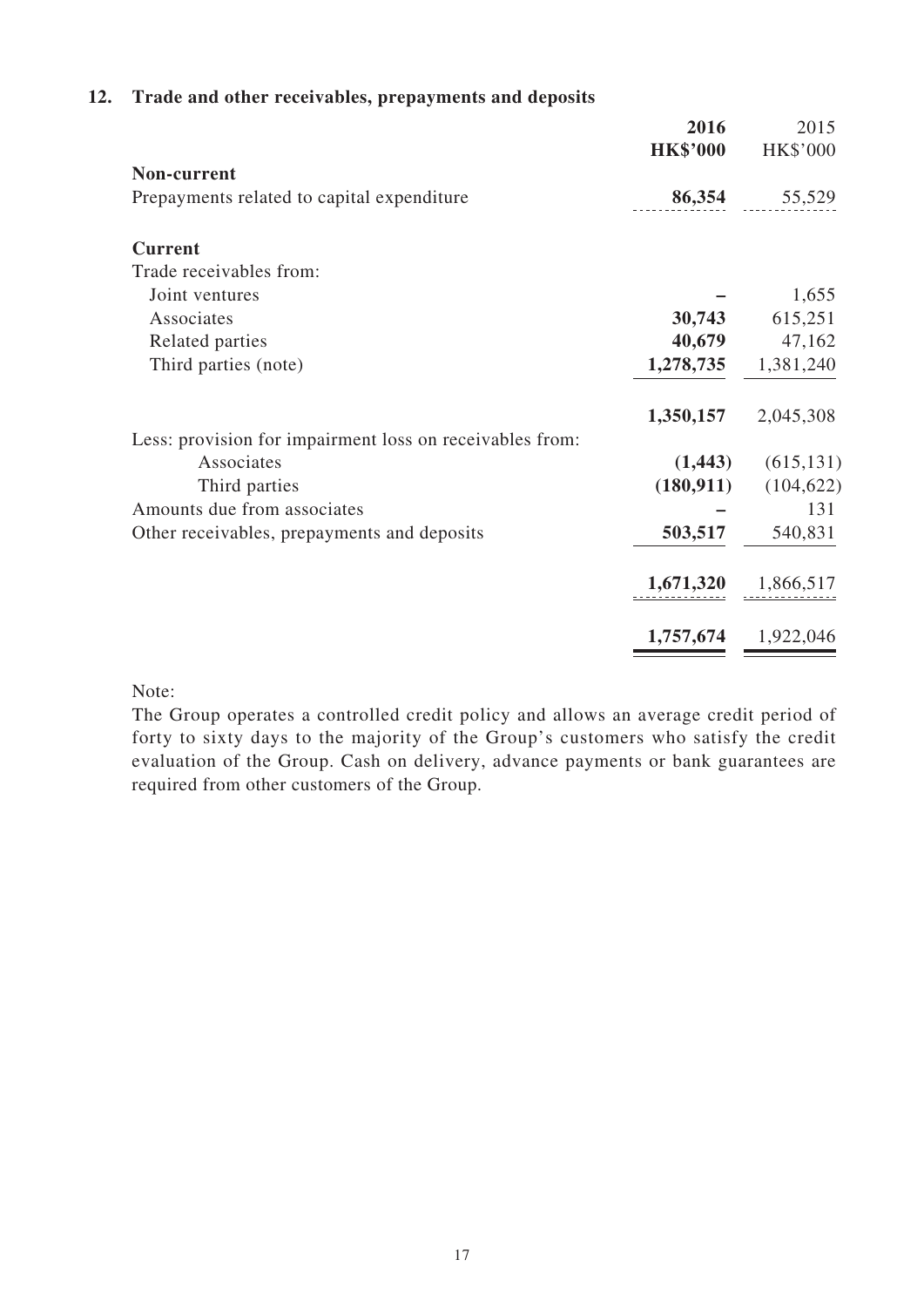#### **12. Trade and other receivables, prepayments and deposits** (continued)

At 31 December 2016, the ageing of trade receivables based on invoice date including trading balances due from joint ventures, associates and related parties was as follows:

|               | 2016            | 2015            |
|---------------|-----------------|-----------------|
|               | <b>HK\$'000</b> | <b>HK\$'000</b> |
| Current       | 446,273         | 478,583         |
| 1-2 months    | 219,035         | 333,377         |
| 2-3 months    | 194,608         | 193,230         |
| 3-4 months    | 122,788         | 179,911         |
| 4-5 months    | 100,275         | 94,878          |
| Over 5 months | 267,178         | 765,329         |
|               | 1,350,157       | 2,045,308       |

#### **13. Non-current asset held for sale and discontinued operations**

As more fully explained in Note 1 in respect of the disposal of Liann Yee Group, the results of Taiwan operations together with the related gain on disposal have been presented as discontinued operations in the consolidated financial statements.

#### (a) Non-current asset held for sale

On 6 May 2015, the Group disposed of the 53% equity interest in Liann Yee Group ("First Disposal"), wholly-owned subsidiaries engaged in the Group's Taiwan operations. After the First Disposal, on 10 March 2016, the Group disposed of the remaining 47% equity interest in Liann Yee Group ("Second Disposal"). Accordingly, the carrying value of the remaining 47% interest in Liann Yee Group was reclassified as "Non-current asset held for sale" as at 31 December 2015.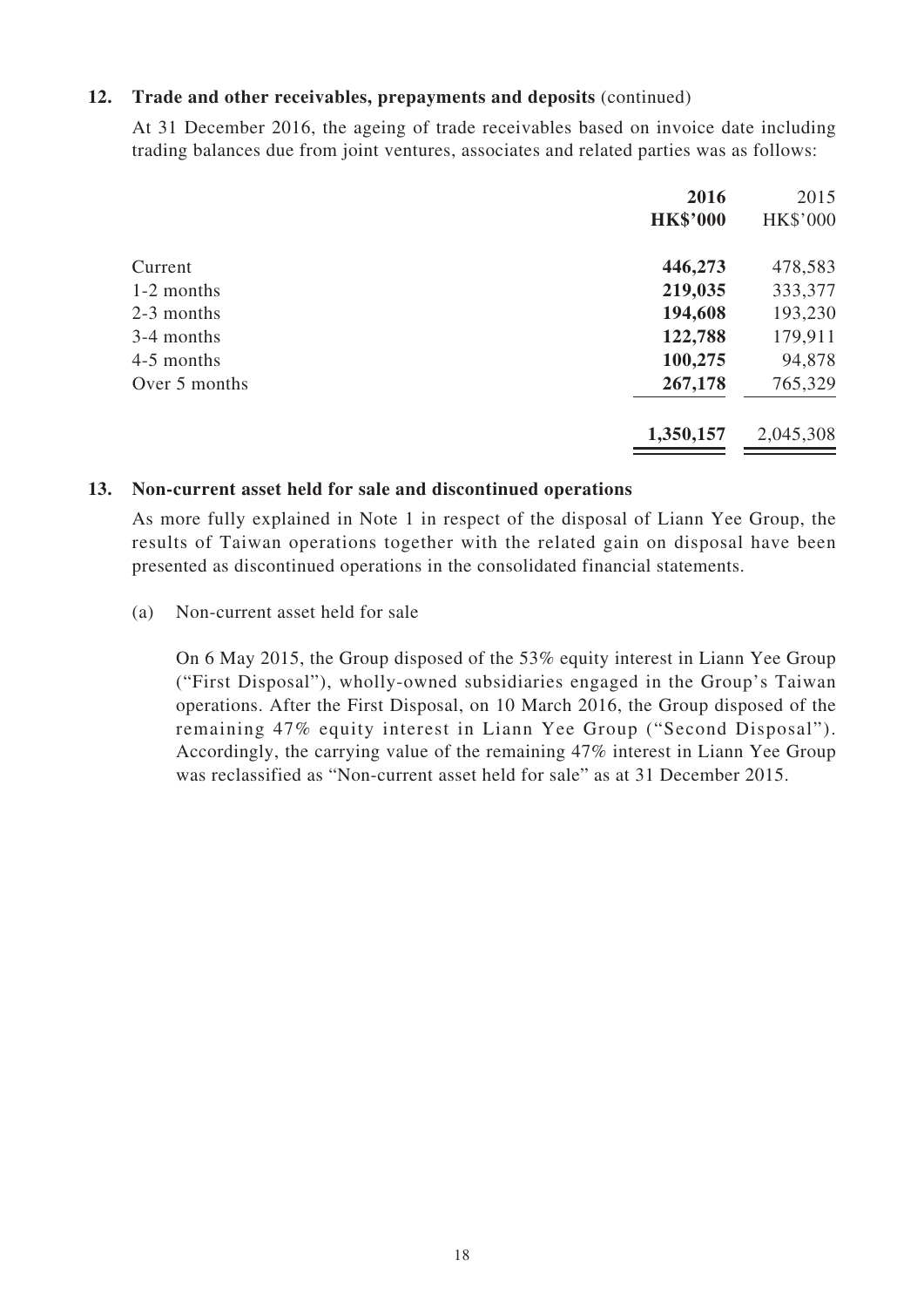#### **13. Non-current asset held for sale and discontinued operations** (continued)

(b) Analysis of the results of the discontinued operations:

The results of Liann Yee Group for the year ended 31 December 2015 together with related gain on the First Disposal was presented as discontinued operations in the consolidated income statement as analysed below:

|                                                           | 2015            |
|-----------------------------------------------------------|-----------------|
|                                                           | <b>HK\$'000</b> |
| Revenue                                                   | 276,081         |
| Cost of sales                                             | (134, 684)      |
| Gross profit                                              | 141,397         |
| Other revenues                                            | 2,890           |
| Selling, distribution and transmission costs              | (29, 831)       |
| General and administrative expenses                       | (31,202)        |
| Other losses, net                                         | (468)           |
| Finance costs                                             | (1,896)         |
| Profit before income tax                                  | 80,890          |
| Income tax credit                                         | 2,262           |
| Profit after income tax                                   | 83,152          |
| Share of profit of 47% equity interest as a joint venture |                 |
| from $6$ May $2015$                                       | 35,922          |
| Tax expenses on undistributed profit                      | (15,938)        |
| Profit for the year from discontinued operations          | 103,136         |
| Tax on dividend distributed prior to completion           |                 |
| of disposal of 53% equity interest                        | (52, 726)       |
| Gain on disposal of subsidiaries                          | 1,395,770       |
| Deferred tax in relation to gain from disposal            | (110,676)       |
|                                                           | 1,335,504       |
| Profit attributable to:                                   |                 |
| - Equity holders of the Company                           | 1,335,504       |

On 10 March 2016, upon the completion of the Second Disposal, a disposal gain of HK\$78,028,000 was recorded based on the consideration received of HK\$1,020,503,000 less the carrying value of Liann Yee Group and transaction costs related to the disposal.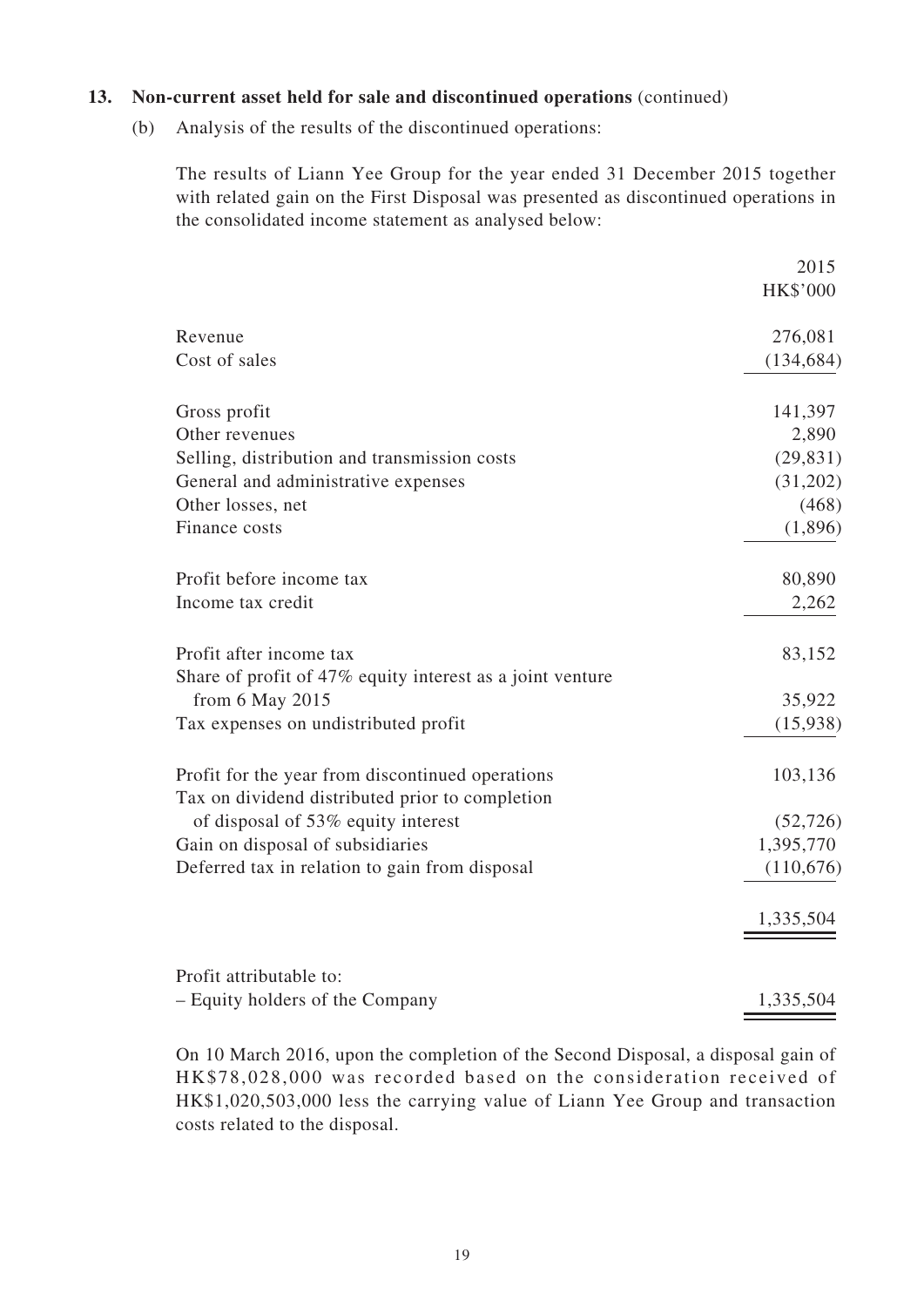#### **14. Borrowings**

|                              | 2016            | 2015            |
|------------------------------|-----------------|-----------------|
|                              | <b>HK\$'000</b> | <b>HK\$'000</b> |
| Non-current                  |                 |                 |
| Long-term bank loan, secured |                 | 234,850         |
| Notes (note)                 | 3,842,493       |                 |
| Total borrowings             | 3,842,493       | 234,850         |
|                              |                 |                 |

Note:

5-year notes due 2021 with principal amount of US\$500,000,000 were issued by a subsidiary of the Company on 11 October 2016. The notes bear interest from 11 October 2016 at the rate of 3.625% per annum, payable semi-annually in arrear on 11 April and 11 October in each year commencing on 11 April 2017.

#### **15. Trade and other payables and accruals**

| 2016                                                          | 2015            |
|---------------------------------------------------------------|-----------------|
| <b>HK\$'000</b>                                               | <b>HK\$'000</b> |
| Trade payables to:                                            |                 |
| Joint ventures                                                | 5,123           |
| Associates                                                    | 7,205           |
| 4,404<br>Related parties                                      | 5,243           |
| 119,193<br>Third parties                                      | 131,995         |
| 123,597                                                       | 149,566         |
| Receipts in advance, deferred income and                      |                 |
| 221,657<br>customers' deposits                                | 121,221         |
| 207,741<br>Provision for employee benefits and other expenses | 163,906         |
| 367,684<br>Accruals and other payables                        | 251,504         |
| 920,679                                                       | 686,197         |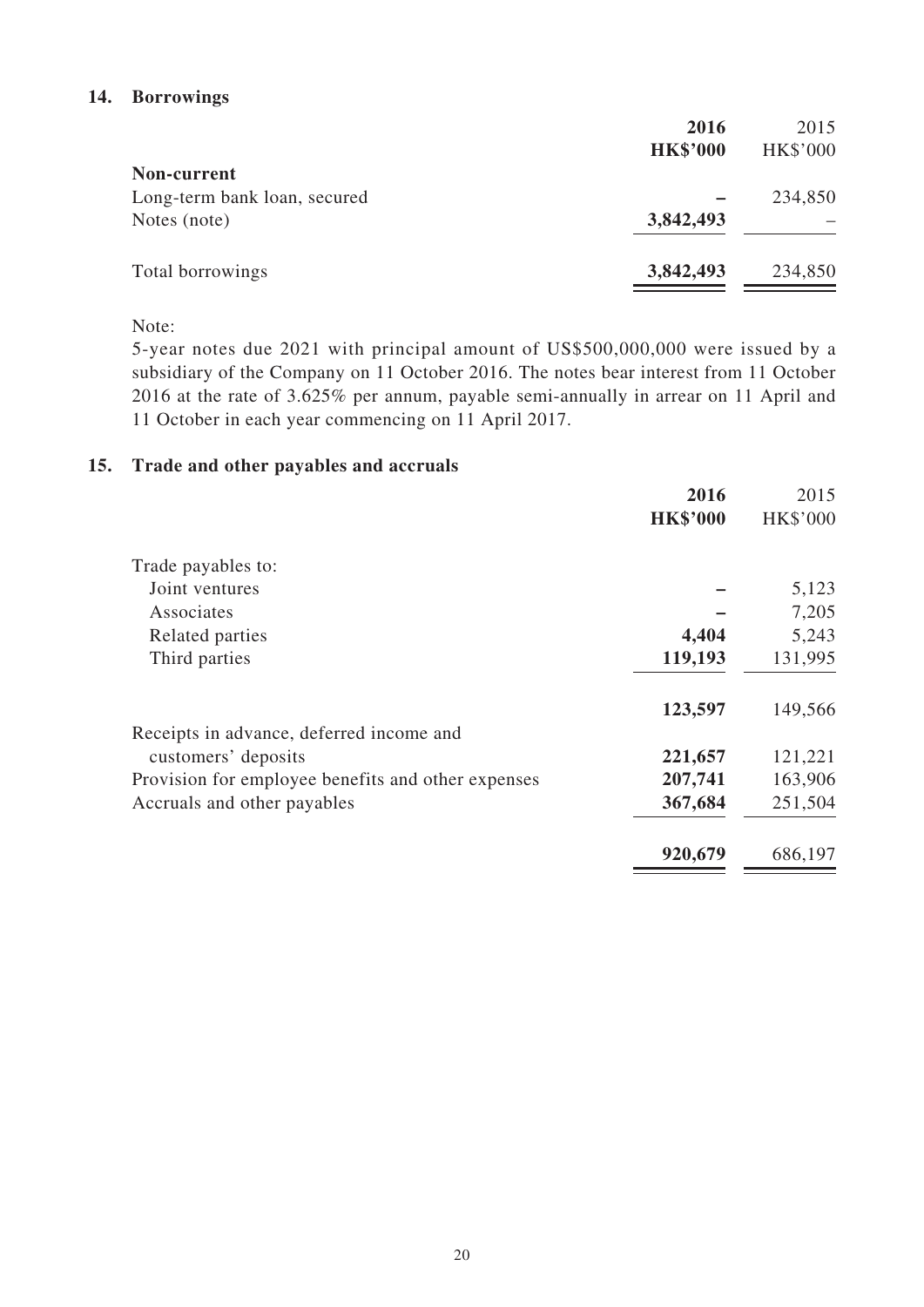### **15. Trade and other payables and accruals** (continued)

At 31 December 2016, the ageing of trade payables based on invoice date including trading balances due to joint ventures, associates and related parties was as follows:

|               | 2016            | 2015     |
|---------------|-----------------|----------|
|               | <b>HK\$'000</b> | HK\$'000 |
| Current       | 61,422          | 117,911  |
| 1-2 months    | 36,778          | 17,853   |
| 2-3 months    | 19,376          | 7,180    |
| 3-4 months    | 4,109           | 1,718    |
| 4-5 months    | 333             | 1,211    |
| Over 5 months | 1,579           | 3,693    |
|               | 123,597         | 149,566  |
|               |                 |          |

### **16. Other reserves**

|                                               | General<br>reserve<br><b>HK\$'000</b> | Capital<br>reserve<br><b>HK\$'000</b> | Legal<br>reserve<br><b>HK\$'000</b> | <b>Translation</b><br>reserve<br><b>HK\$'000</b> | <b>Total</b><br><b>HK\$'000</b> |
|-----------------------------------------------|---------------------------------------|---------------------------------------|-------------------------------------|--------------------------------------------------|---------------------------------|
| Balance at 1 January 2015                     | 70,000                                | (191)                                 | 187,936                             | (98, 504)                                        | 159,241                         |
| Transferred from retained earnings            |                                       |                                       | 3,882                               |                                                  | 3,882                           |
| Currency translation differences:             |                                       |                                       |                                     |                                                  |                                 |
| $-$ Group                                     |                                       |                                       |                                     | (38, 564)                                        | (38, 564)                       |
| - Joint ventures                              |                                       |                                       |                                     | (34)                                             | (34)                            |
| Reclassification adjustment to profit or loss |                                       |                                       |                                     |                                                  |                                 |
| on disposal of subsidiaries                   |                                       |                                       |                                     | 7,531                                            | 7,531                           |
| Disposal of subsidiaries                      |                                       | (864)                                 | (155, 152)                          |                                                  | (156, 016)                      |
| Loss previously in reserve released to profit |                                       |                                       |                                     |                                                  |                                 |
| or loss on disposal of subsidiaries           |                                       | 1,055                                 |                                     |                                                  | 1,055                           |
| Balance at 31 December 2015                   | 70,000                                |                                       | 36,666                              | (129, 571)                                       | (22, 905)                       |
| Balance at 1 January 2016                     | 70,000                                |                                       | 36,666                              | (129, 571)                                       | (22,905)                        |
| Transferred from retained earnings            |                                       |                                       | 2,847                               |                                                  | 2,847                           |
| Currency translation differences:             |                                       |                                       |                                     |                                                  |                                 |
| – Group                                       |                                       |                                       |                                     | 30,691                                           | 30,691                          |
| - Joint ventures                              |                                       |                                       |                                     | 1,060                                            | 1,060                           |
| - Associate                                   |                                       |                                       |                                     | (9,951)                                          | (9,951)                         |
| Reclassification adjustment to profit or loss |                                       |                                       |                                     |                                                  |                                 |
| on disposal of a joint venture                |                                       |                                       |                                     | 1,311                                            | 1,311                           |
| <b>Balance at 31 December 2016</b>            | 70,000                                |                                       | 39,513                              | (106, 460)                                       | 3,053                           |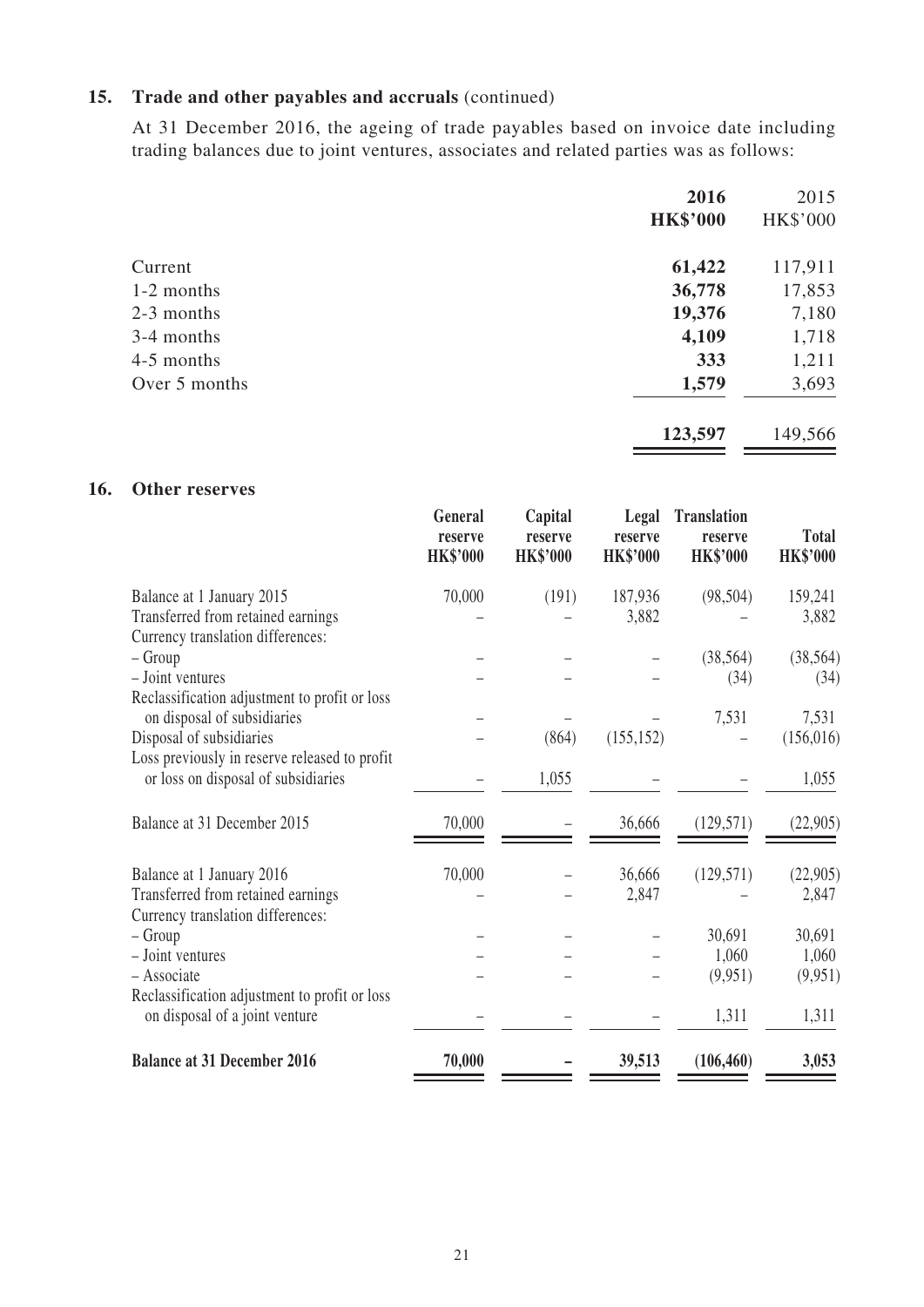#### **17. Business combinations**

As more fully explained in Note 1 in respect of the acquisition of TVBPVH, on 9 November 2016, the Group acquired further equity interest of TVBPVH for HK\$70,000,000 and obtained the control of it. The reason for the purchase was to enable the Group to use this vehicle as a subsidiary to further its new business.

The Group is required to recognise the acquired companies' identifiable assets, liabilities and contingent liabilities that satisfy the recognition criteria at their fair values at the date when the Group obtains the majority stake and control of the acquired companies. At the date of acquisition, the carrying value of the Group's previously held equity interest in TVBPVH group approximate its fair value. Accordingly, no remeasurement gain or loss is recognised in the consolidated income statement.

The following table summarises the consideration paid for TVBPVH, the fair value of assets acquired, the liabilities assumed and the non-controlling interests at the acquisition date.

|                                                                                                                                                                                                               | 2016<br><b>HK\$'000</b>               |
|---------------------------------------------------------------------------------------------------------------------------------------------------------------------------------------------------------------|---------------------------------------|
| Purchase consideration settled in cash<br>Settlement loss (note)                                                                                                                                              | 70,000<br>(70,000)                    |
|                                                                                                                                                                                                               |                                       |
| Fair value of net liabilities acquired<br>Loan and amounts due from the associate (previously impaired)<br>Less: write-back of impairment loss on amounts due from the associate<br>Non-controlling interests | (1,308,484)<br>1,379,120<br>(70, 636) |
| Goodwill on acquisition                                                                                                                                                                                       |                                       |
|                                                                                                                                                                                                               |                                       |

Note:

The settlement loss amount represents the value of unfavourable element encountered by the Company from the contractual relationship that existed prior to the acquisition of TVBPVH group with reference to the current market.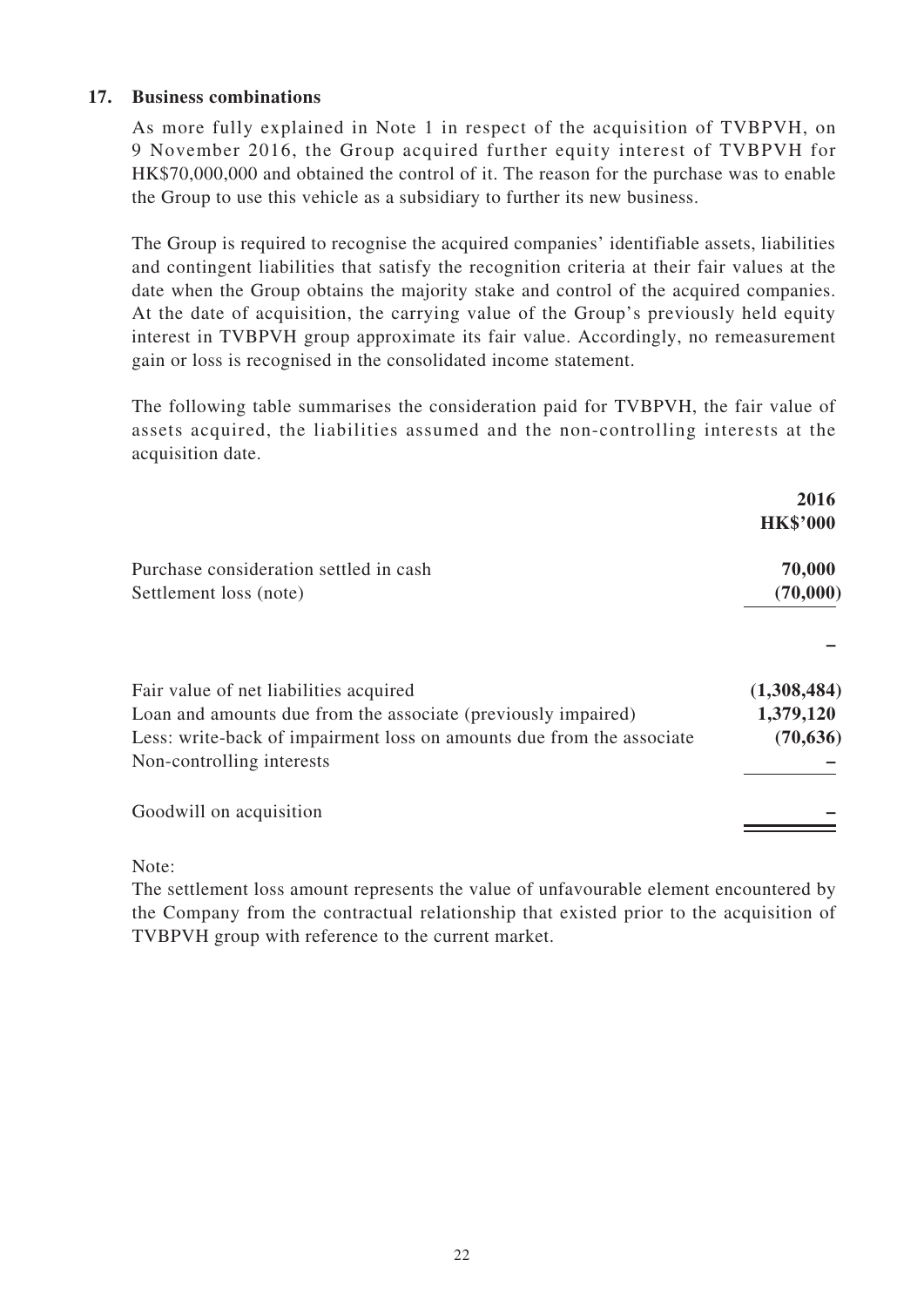#### **17. Business combinations** (continued)

|                                                       | 2016            |
|-------------------------------------------------------|-----------------|
|                                                       | <b>HK\$'000</b> |
| Net liabilities acquired                              |                 |
| Property, plant and equipment                         | 12,408          |
| Trade and other receivables, prepayments and deposits | 30,521          |
| Restricted cash                                       | 4,500           |
| Bank deposits maturing after three months             | 546             |
| Cash and cash equivalents                             | 112,667         |
| Trade and other payables and accruals                 | (93,008)        |
| Loan and interest receivables due to the Group        | (745, 591)      |
| Amounts due to the Group                              | (633,529)       |
| Amounts due from the Group                            | 3,002           |
| Fair value of net liabilities acquired                | (1,308,484)     |

#### **18. Event subsequent to the year end**

The Company announced that on 24 January 2017 an offer would be made to buy-back, subject to conditions, up to 138,000,000 shares, representing approximately 31.51% of the share capital of the Company, at the price of HK\$30.50 per share. The offer, if accepted in full, will result in the Company paying approximately HK\$4,209 million to the accepting shareholders. Subsequently, on 13 February 2017, the Company announced that the maximum number of shares to be bought back under the offer will be reduced from 138,000,000 to 120,000,000, representing 27.40% of the share capital of the Company such that at least 25% of the shares will be held by the public at all times upon the close of the revised offer. The offer price was increased from HK\$30.50 to HK\$35.075 per share to maintain the same aggregate consideration for the offer as the Company originally proposed.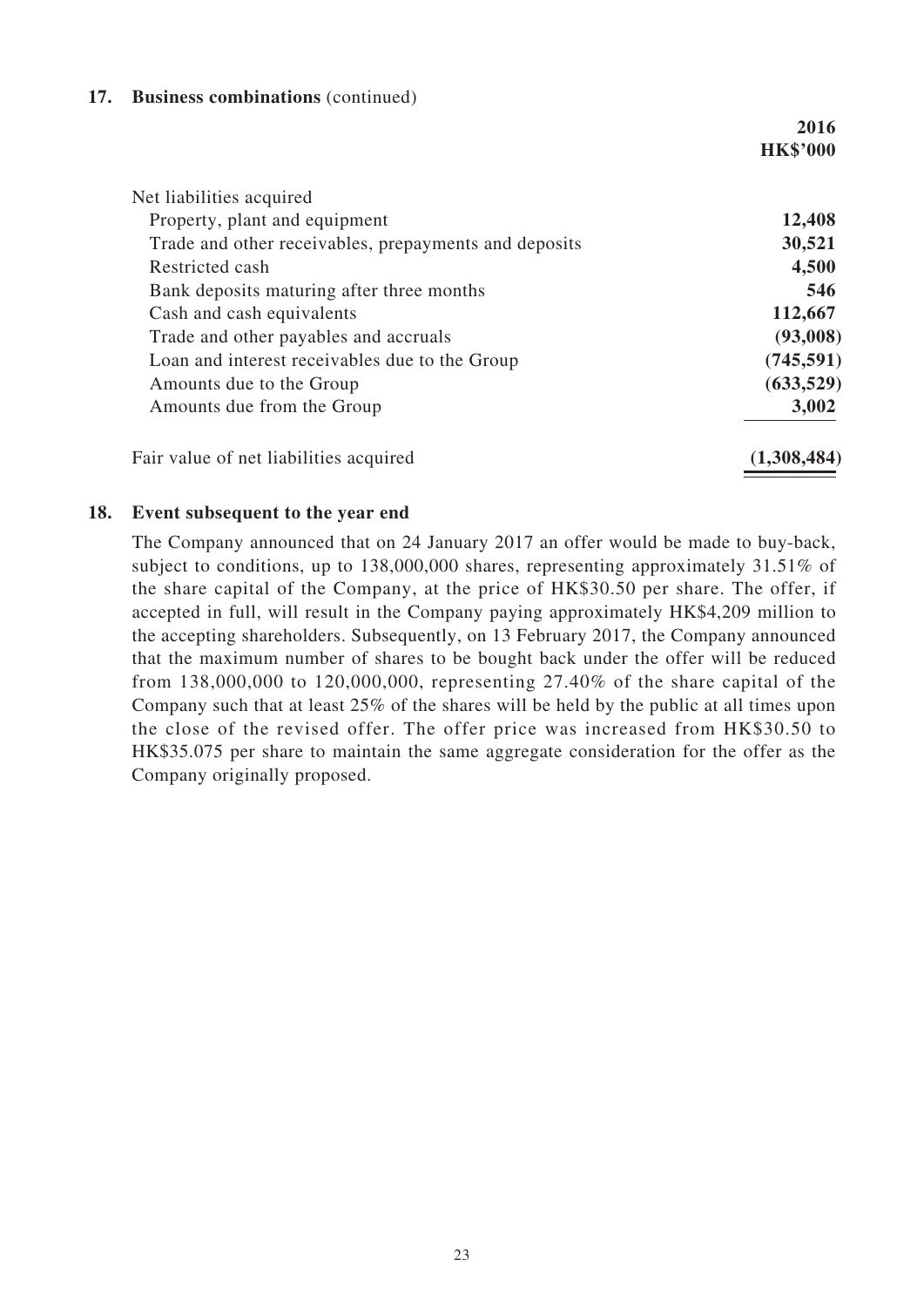### **CHAIRMAN'S STATEMENT**

On behalf of the Board of Directors of Television Broadcasts Limited ("Board"), I would like to report the results for the financial year ended 31 December 2016.

### **PERFORMANCE, CAPITAL, AND DIVIDEND**

For the year, the Group reported a profit attributable to equity holders of HK\$500 million (2015: HK\$1,331 million), which represented a decrease of 62% over last year, and an earnings per share of HK\$1.14 (2015: HK\$3.04). These results are consistent with the Board announcement on 7 December 2016, which alerted our shareholders to the business trends. We attribute the decline in profit to a weak advertising market in Hong Kong; start-up costs associated with our new businesses; and certain exceptional gains in 2015 which were not repeated.

The low-interest-rate environment during 2016 presented us with the opportunity to issue an unsecured guaranteed notes raising US\$500 million at a coupon of 3.625%. This transaction was successfully completed in October 2016. With a much stronger cash position, the Board felt increased confidence to implement new business initiatives and corporate transactions in furtherance of the Company's business.

On 13 February 2017, the Board announced a revised share buy-back proposal to repurchase 120 million shares out of 438 million shares (representing approximately 27.40% of the total number of shares) at the offer price of HK\$35.075 per share ("Offer") which requires a cash outlay of HK\$4,209 million. This Offer supersedes an earlier proposal announced on 24 January 2017. Having considered other possible investment alternatives, the Board decided that the share buy-back, if implemented after receiving due approval, would enhance shareholders' value as the share buy-back will have an accretive effect in the Group's earnings per share. The Offer is currently subject to the regulatory process and the date for an extraordinary general meeting has not been fixed.

The Board had declared on 24 August 2016 an interim dividend of HK\$0.60 per share for the year ended 31 December 2016. However, the Board has resolved to defer the proposal for further dividend to the next Board meeting immediately following the outcome of the Offer for the share buy-back. The Offer will clearly have an impact on the number of Shares in issue and the balance of cash and distributable reserves that the Company has for any such dividend. The Company expects that, barring unforeseeable circumstances, the agenda for the forthcoming annual general meeting of the Company will include matters relating to dividend.

#### **BUSINESS REVIEW**

Hong Kong's economic downturn has persisted since the last quarter of 2014, dampening local consumer spending and the retail market. We are experiencing one of the most difficult operating environments in our history. Our traditional business of terrestrial TV broadcasting has been disrupted by a sluggish advertising market, the aftermath of media content globalisation, and the changing viewing habits of our audience. The Board fully supports management to innovate and adapt to changes. Since the beginning of 2016, the Company has strategically extended the distribution of programmes into digital new media both in Hong Kong and overseas. Thanks to the support of our viewers, we have achieved initial successes in garnering over 3 million users of myTV SUPER service in Hong Kong.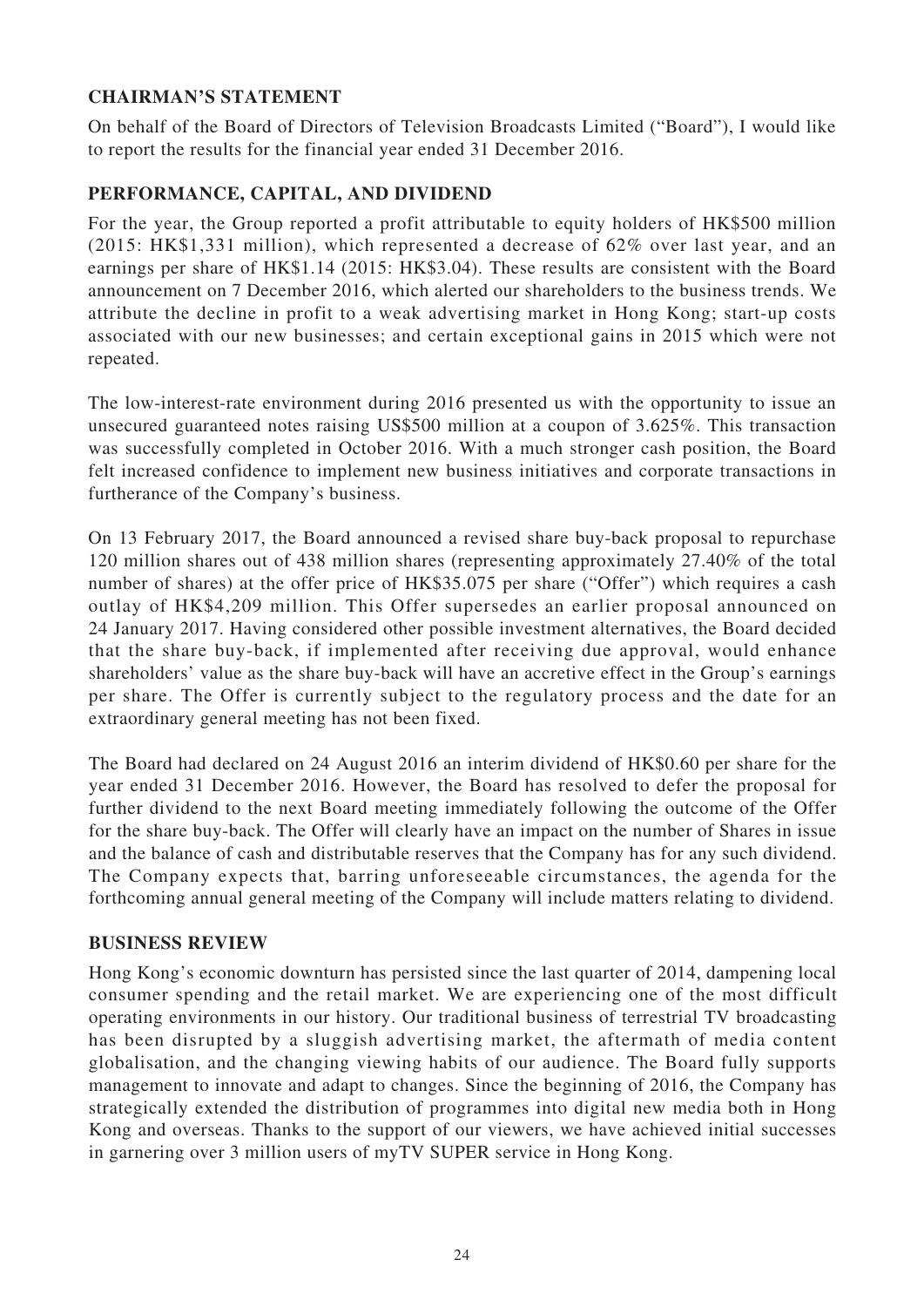Launched in April 2016, myTV SUPER has become the leading Chinese-content OTT platform with 50 TVB and international channels as well as more than 32,000 hours of video-on-demand programmes. In addition, we launched an upgraded version of our online video service TVB Anywhere in late 2016 for the international markets. We believe TVB's rich content library – with in-house productions complemented by selective acquired programmes – has given us a unique advantage in our transformation from a traditional terrestrial TV operator to a truly global OTT player. These OTT platforms underscore TVB's superior ability to monetise content.

We are sparing no less efforts in improving our businesses in Mainland China. A number of new co-production arrangements with key online players were put in place during the year, as a major step toward showcasing our productions in this vast market.

Since 2015, we have invested in two major movie platforms – Flagship Entertainment Group Limited (5.1% effective interest) and Hong Kong-listed Shaw Brothers Holdings Limited (12% effective interest). These platforms naturally extend our production expertise into the movie arena and will help us capture the growth of box office revenue globally. As these investments are still at their early stages, we are continuing to monitor their developments.

#### **CORPORATE SOCIAL RESPONSIBILITY**

Corporate social responsibility has always been a key part of our corporate philosophy. We work hard to protect the environment, ensure a healthy and safe workplace for our staff, and contribute to the betterment of Hong Kong.

Amongst many of our initiatives, TVB, Staff and Artistes Fund for Charities Limited ("Fund"), set up by the Company, has been running independently since 2013. The Fund has to date provided much needed financial support to over 500 local families and nearly 17,000 under-privileged individuals through sponsorships.

### **BOARD APPOINTMENT**

On 17 October 2016, Mr. Li Ruigang was appointed Vice Chairman and Non-executive Director of the Company. I wish to warmly welcome Mr. Li in joining the Company, which will further strengthen the Board's diversity and market expertise. I also wish to thank Mr. Jonathan Milton Nelson, a former Non-executive Director, for his many contributions to the Board during his tenure.

#### **A MAJOR MILESTONE IN 2017**

TVB will celebrate its 50<sup>th</sup> anniversary in November 2017, a major milestone in the history of the Company. We pride ourselves on being a household name with millions of fans among the Chinese communities around the world. We would not have been able to achieve this without the support of our many loyal stakeholders, including over 4,200 staff members and artistes. Let us build on our past achievements to create an even brighter future.

> **Charles Chan Kwok Keung** Chairman

Hong Kong, 29 March 2017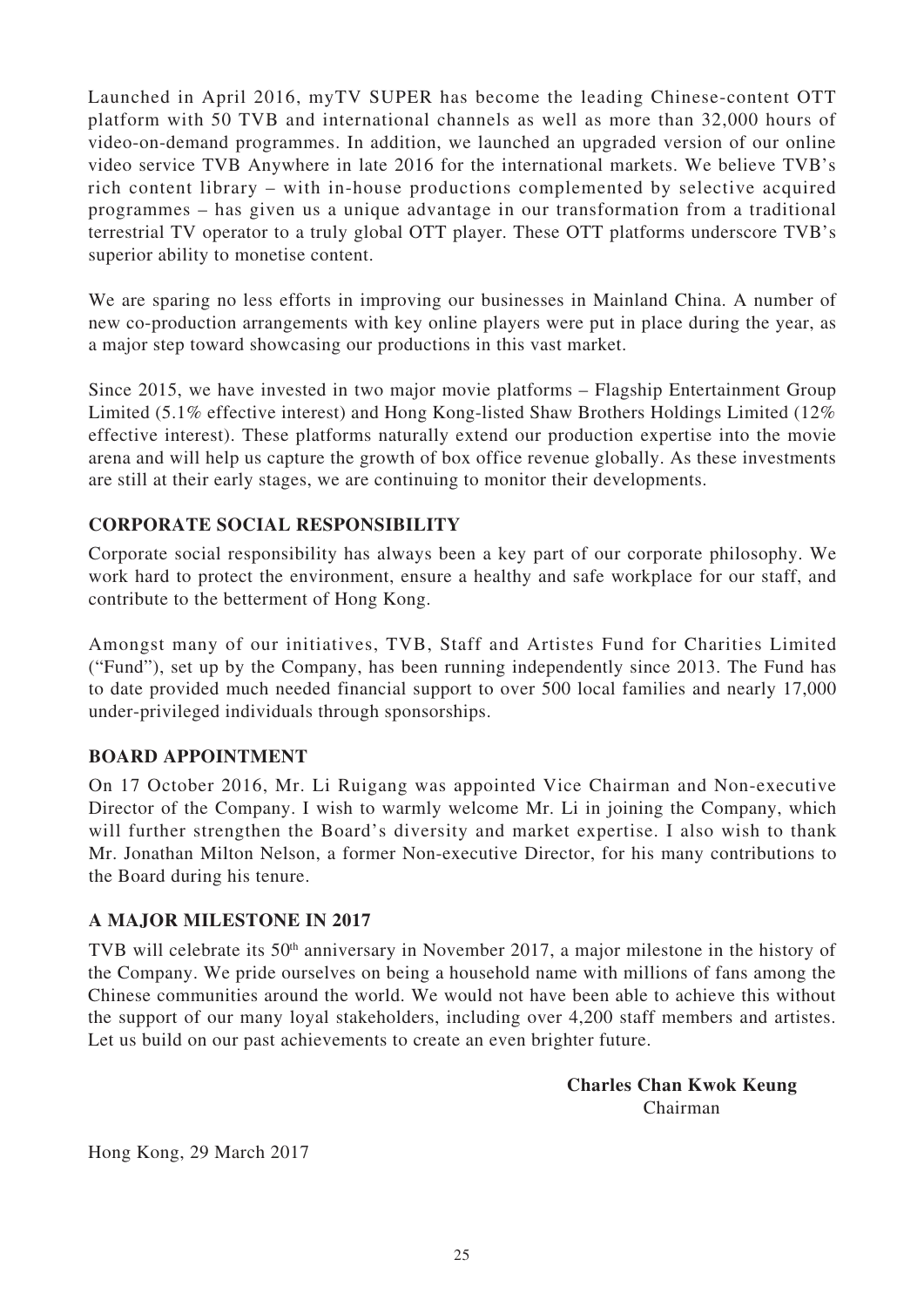#### **GROUP CEO REPORT**

I wish to report a number of key issues to our shareholders and readers.

#### **PROGRESS DURING YEAR**

As noted in the Chairman's Statement, the Group's profit attributable to equity holders declined from HK\$1,331 million to HK\$500 million during the year, representing a decrease of HK\$831 million or 62%. This decline in profit can be explained by four key factors: a decline in revenue of HK\$398 million from Hong Kong TV broadcasting; an under-recovery of HK\$150 million from broadcast of the Rio 2016 Olympic Games; net start-up costs of HK\$44 million for the new myTV SUPER service; and a smaller net exceptional gain in 2016 relating mainly to the disposals of the remaining interest in Taiwan operations and the impairment loss relating to pay TV business, TVB Network Vision Limited, making up to an amount of HK\$115 million.

Hong Kong TV broadcasting, the Group's largest business segment, was mainly supported by advertising, which remained sluggish throughout 2016. The softness was the result of lacklustre retail sales, which have continuously been dropping since March 2015, and the rising trend of online and social media advertising. Both factors contributed to a spending decline among our top advertisers. In trying to overcome such difficult market conditions, our sales strategy is to target new advertisers; tailor-make one-stop advertising solutions for customers; and at the same time, revamp our internal processes to facilitate sales and to enhance customers' experience. Back in 2014, the Company commissioned a re-write of the advertising sales systems, with the aim of updating workflow and improving services to agencies and clients. I am pleased to report that the first phase of this new system went live in January 2017, and further changes will be progressively introduced in the coming months.

In Hong Kong, our TV broadcasting segment offers five free-to-air channels (Jade, J2, Pearl, iNews, and J5) to a total of 2,463,000 households. Each channel targets different audience demographics but complements each other on the whole. We recently repositioned J5 as a distinct channel for finance with corresponding changes to its programming.

Broadcast of the Rio 2016 Olympic Games fell short of achieving the anticipated advertising sales targets. In spite of this, we successfully delivered via myTV SUPER six live sports channels and over 2,000 hours of Olympics content on demand, covering all 42 sports events. We believe TVB was the first broadcaster to offer such an extensive coverage of the Olympics Games on an OTT platform.

The Group continued to invest heavily to further enrich our content offering. A number of prime time dramas were aired on Jade to critical acclaim in Hong Kong and in the international markets. Since original content creation is a vital part of our business, we have retained a substantial talent pool in script-writing, production, and performance to support our productions. In 2017, we are expanding our frontier into co-productions with a number of major mainland Chinese platforms, including Tencent and iQiyi, which would further generate new business opportunities in Mainland China. With these new endeavours, we hope to further enhance our brand awareness and raise the bar of our production.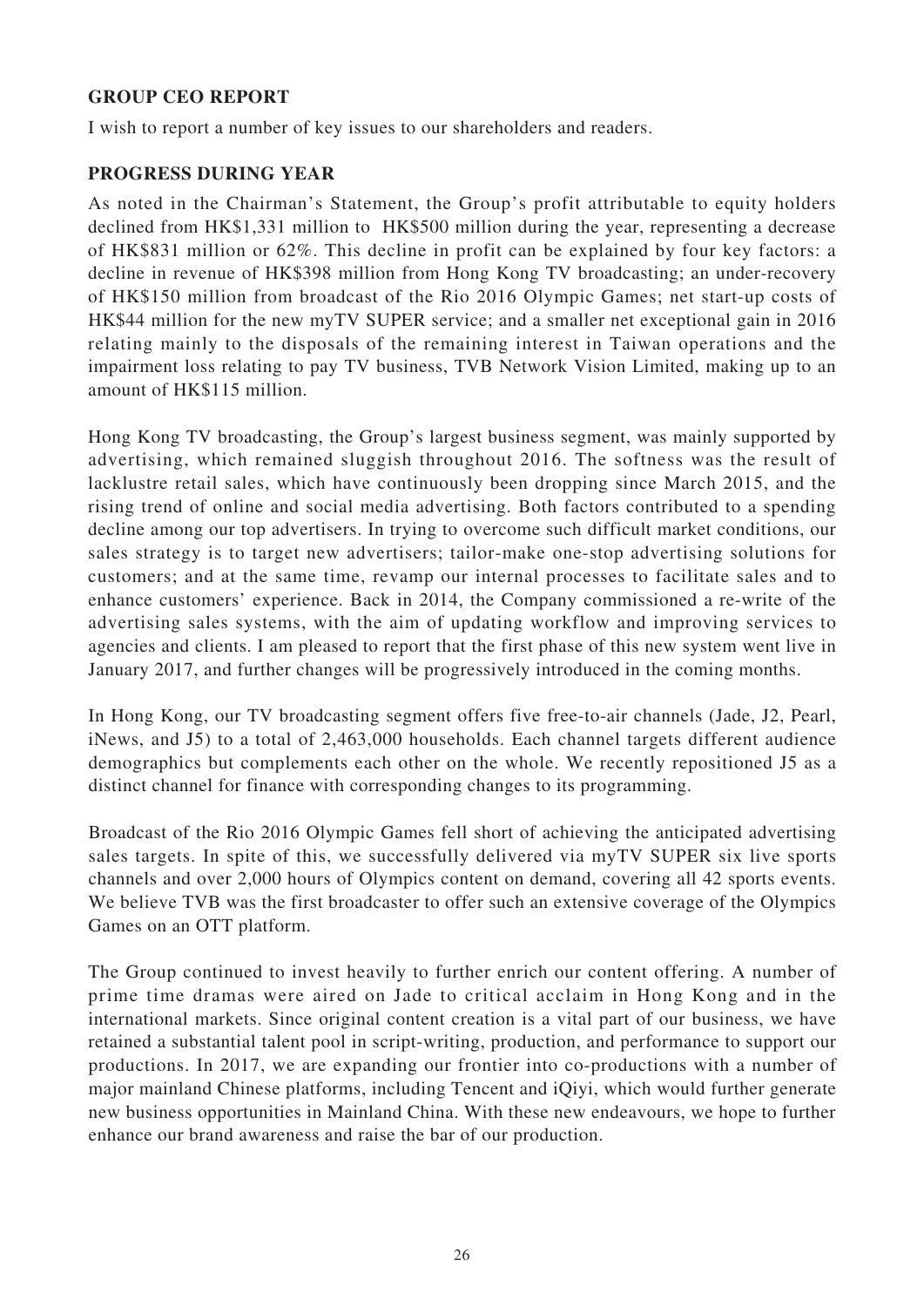#### **OVERSEAS BUSINESSES**

Our distribution businesses in Malaysia and Singapore continued to perform satisfactorily. MEASAT Broadcast Network Systems Sdn Bhd in Malaysia and TVB will further strengthen our partnership over the next four years. The recent production of the *2016 Miss Chinese International Pageant* in Genting, Malaysia, was a clear demonstration of our commitment to enhance the Company's presence there. We are also working with StarHub Cable Vision Ltd. in Singapore to further develop our business and increase joint productions in the coming years.

Back in 2015, the Board decided to exit the Taiwan market to re-direct its resources in Mainland China and Hong Kong. This had resulted in a number of disposals of business operations and property assets. The disposal of the last remaining 47% interest in Liann Yee Production Co., Ltd. and the studio and office building in Neihu District of Taipei City took place in 2016; exceptional items arising from both disposals resulted in a net gain of HK\$295 million. The Board is proposing to dispose of the Group's last remaining property asset in Taipei in 2017.

#### **DEVELOPMENT OF DISTRIBUTION PLATFORMS**

myTV SUPER made its debut in Hong Kong on 18 April 2016, representing a major step in our foray into distribution through digital new media. The service allows our audience to choose from a huge selection of programmes and watch them at the click of a button – all at a very low subscription. In a little less than a year, myTV SUPER has accumulated a total of over 3 million users, well exceeding our original target of 1.4 million users by November 2017. Our partnerships with two Internet service providers, Hong Kong Broadband and Hutchison Telecommunications, to deliver a dual broadband and content offering have proven to be a huge success. In addition, we have been working to migrate existing pay TV subscribers under TVB Network Vision platform to myTV SUPER, as it submitted an application to surrender its domestic pay TV service licence to the Government of the HKSAR.

As a second step of our digital media strategy, we launched an upgraded version of TVB Anywhere for the overseas markets, which includes an e-commerce platform, in September 2016. We believe the two services combined will offer a comprehensive OTT solution that will prove attractive for subscribers.

To complete digital new media plan, we will be launching during 2017 a new social media platform, Big Big Channel. Preparation work is underway, and the platform will showcase TVB-produced short programmes featuring our artistes who engage with online viewers.

#### **OUTLOOK**

The market outlook for 2017 remains uncertain and advertising sales may take time to recover. Yet, with the initial success of our OTT services, the Board is confident that these expanded platforms will support our business beyond the existing limits imposed by our free-to-air TV licence.

> **Mark Lee Po On** Group Chief Executive Officer

Hong Kong, 29 March 2017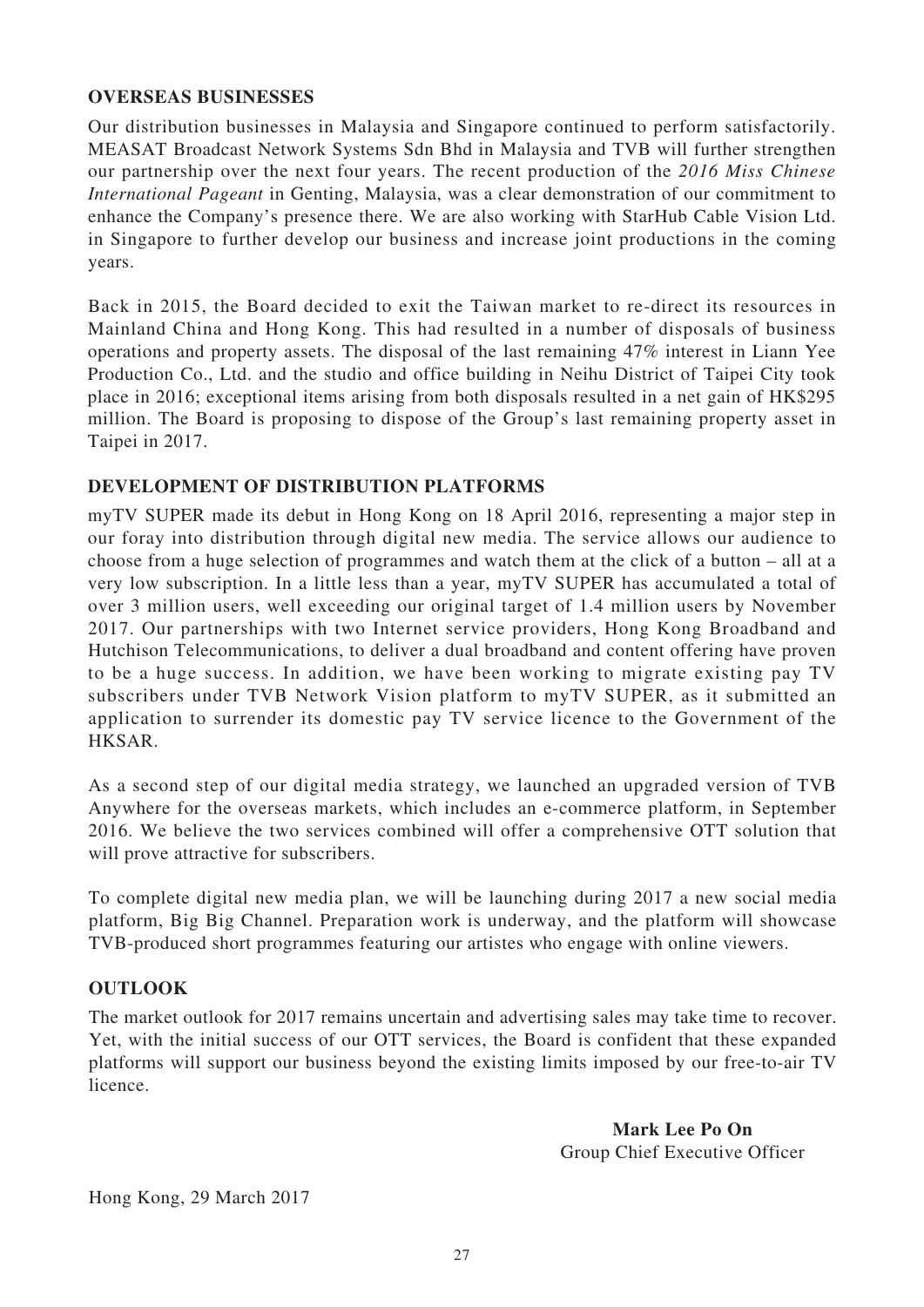#### **REVIEW OF OPERATIONS**

### **HONG KONG TV BROADCASTING**

The broadcasting business in Hong Kong continues to be our core business, accounting for approximately 63% of the Group's revenue.

### **TV ADVERTISING**

TVB's revenue decreased 13% year-on-year, dragged down by a slump in retail sales and more advertisers opting for online and social media platforms. The decline, however, was not as steep as that of Hong Kong's total ad market (covering all media vehicles including TV), which dropped an estimated 13% to 18% in 2016.

Hong Kong retail sales fell 8.1% year-on-year and have been in continuous decline for 22 months since March 2015 – both the percentage and length of decline were unprecedented in local retail history. This has severely dampened advertising sales, which was also affected by the rising trend of online and social media advertising. Although it is hard to quantify the latter's exact impact, empirical observation suggests that this trend has partially contributed to falling spending in the categories of skincare, food and dining, banking and financial services as well as other discretionary fast-moving consumer products. As a result of our concerted efforts to improve revenues, the decline in our advertising business was at the low end of market estimates.

During the year, we actively pursued advertising dollars from online service providers, including game developers, travel agents, financial services, and property agents. Despite being online operators, these companies found business value in building their brands via television advertising and sponsorships, attesting to the unrivalled ability of TV in enhancing brand power. Another stand-out category was non-governmental organisations (NGO) and social service providers, which outperformed other rising categories in 2016. These organisations found value in our tailor-made sponsored programmes and event coverage.

A second key revenue-generating initiative was to expand our production services for TV commercials and mini-programmes. This service, combined with affordable entry-level airtime packages, helped satisfy smaller advertisers and the shorter-term needs of bigger advertisers. Production services revenue recorded encouraging growth in 2016.

The Olympic airtime packages also contributed revenue to our multiple channels. To boost advertisers' return on investment, we launched ADfun, an interactive app that allows viewers to act instantly upon watching a particular commercial on TVB channels; they can simply point their mobile phones at the TV and ADfun will recognise the commercial and direct them to the advertiser's product website or social media account. In time, this functionality will bring more value to TV advertising as advertisers learn to better engage with the audience.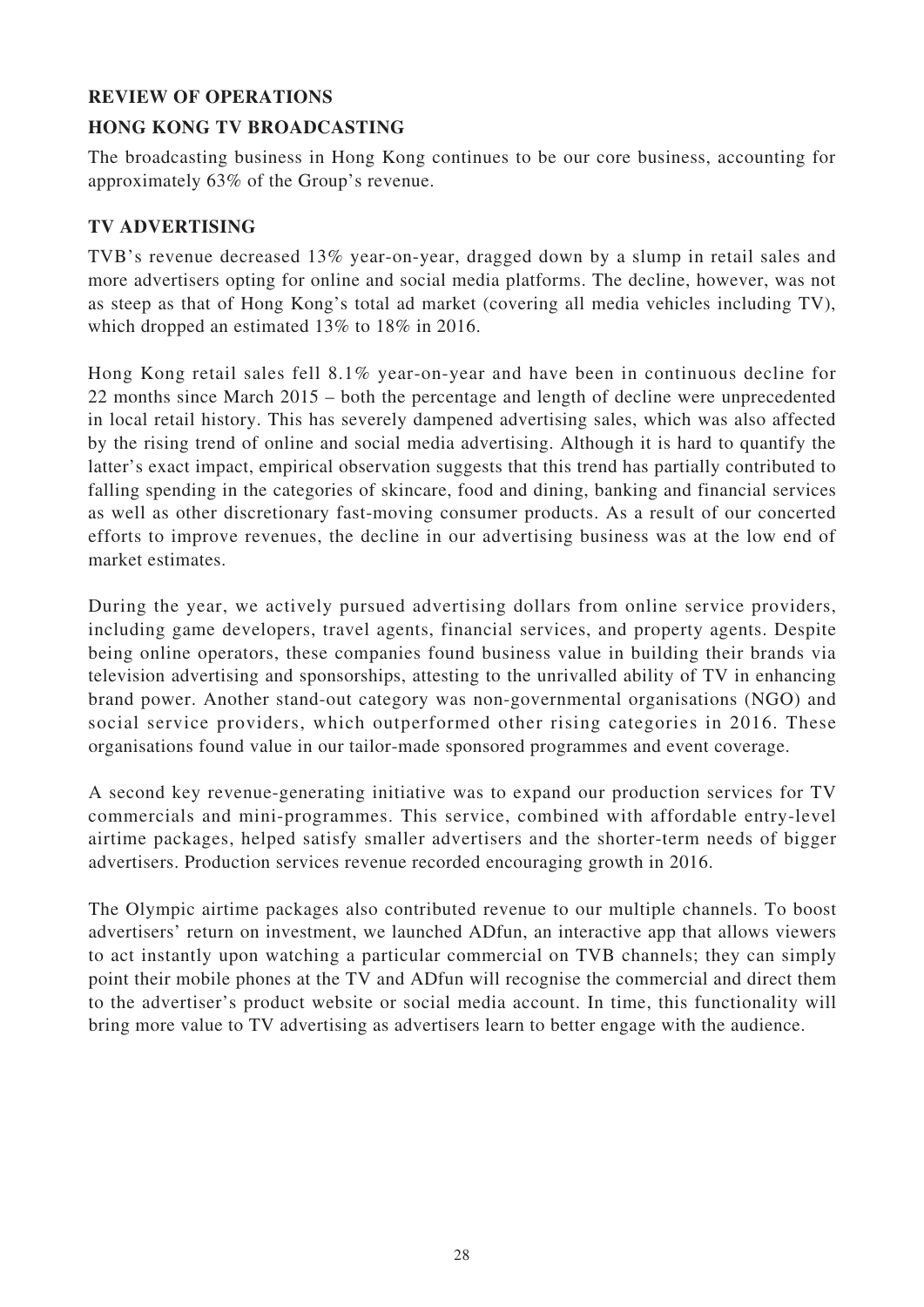#### **TERRESTRIAL TV CHANNELS**

Hong Kong's free-to-air TV market underwent a sea change over the past year with ATV ceasing operation and the emergence of ViuTV (under PCCW Group) in April 2016.

Facing intensifying competition, TVB worked hard to maintain its leading position through a series of strategic moves. In April 2016, myTV SUPER was launched to provide the audience with a brand-new viewing option combining traditional terrestrial TV channels and other on-demand content. In the free TV space, the station continued to broadcast a variety of high-quality self-produced and acquired programmes on Jade, J2, Pearl, and J5 as well as comprehensive news offerings on iNews. The diverse programming boosted the average audience share<sup>1</sup> of TVB's terrestrial TV channels<sup>2</sup> against the total TV channels in Hong Kong, which include free and pay TV channels, from 82% to 84% during weekday prime time<sup>3</sup> in 2016.

Our appointment as Hong Kong's official broadcaster of the Rio 2016 Olympic Games represented another milestone in bringing major sports events to Hong Kong viewers. We were one of the TV stations around the world providing comprehensive coverage of the Games via multiple platforms including free-to-air channels, OTT, pay television, the Internet, and mobile devices. In the lead-up to the quadrennial event, the station produced lead-in programmes including *Countdown To Rio*, *Hong Kong Heroes*, and *Road to Rio* to early engage the audience.

During the 16-day event, 400 hours of live games were telecast on Jade, J5, and Pearl. Six special Olympic channels were added to air more than 2,000 hours of live games; a playback function and "Olympic Zone" were available on myTV SUPER to help audience easier in overcoming time lag and reviewing events of their choice. To help viewers keep up with Hong Kong athletes' performance in the Games, catch up videos covering events that they competed were specially edited into a unit titled "Hong Kong Athletes" in Olympic Zone. TVB also rearranged its prime time programme line-up on Jade and J5 to offer up-to-date game results, the Olympics medal table, and interviews with athletes to the audience. The most popular events included badminton, diving, cycling, and women volleyball, with the gold medal match for Men's Singles Badminton attracting the highest viewership during prime time.

<sup>1</sup> Audience share  $(\%)$  is the percentage of ratings of particular channel(s) over the total ratings of the base channels for a specific period. The base channels comprise all of the TV channels (Total TV channels) in Hong Kong. Total TV channels include all free TV channels, all pay TV channels, and other TV channels capable of being received in Hong Kong, such as satellite channels.

<sup>2</sup> TVB's terrestrial TV channels comprise Jade, J2, iNews, Pearl, and J5.

<sup>3</sup> Weekday prime time for TVB's terrestrial TV channels runs from 7 p.m. to 12 a.m., Mondays to Fridays.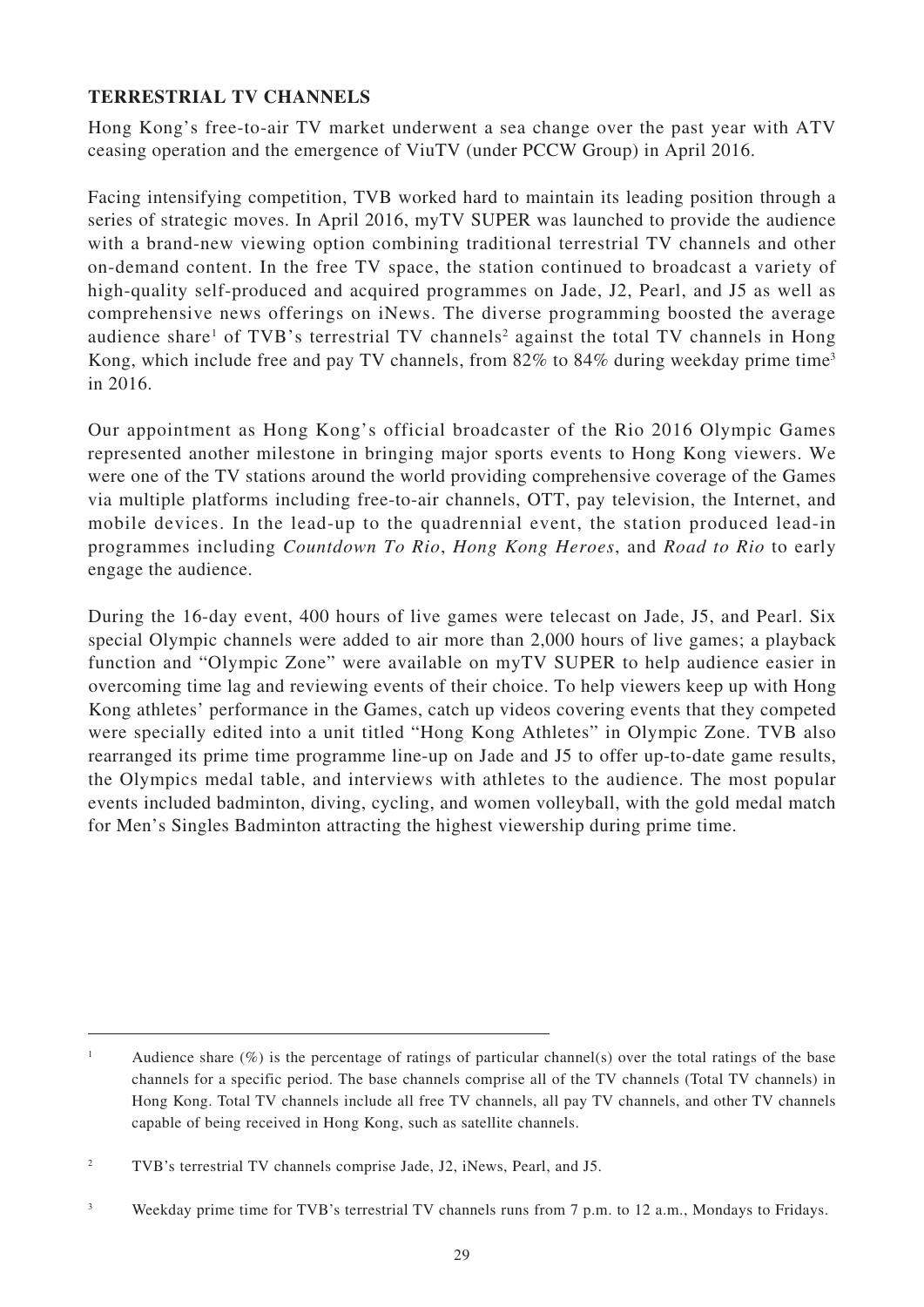### **HONG KONG DIGITAL NEW MEDIA BUSINESS**

2016 was a banner year for TVB's online operations. Having achieved phenomenal success since its launch on 18 April 2016, myTV SUPER is on its way to becoming Hong Kong's largest and best OTT online video platform for long-form video content.

myTV SUPER has reached more than 3 million users in just less than one year from official launch in April 2016. Independent market research also confirms that viewers agree it provides the best picture quality and its streaming performance is well above industry standards. Other improvements will be made in 2017 to further enhance user experience in terms of navigation and content discovery.

The service excels because of the Company's focus on four areas: content, distribution, technology, and promotion. Strong content is a great feature of myTV SUPER, which carries 19 TVB channels (including five free-to-air channels in higher-than-terrestrial broadcast quality), over 30 international channels, and more than 32,000 hours of video-on-demand content from TVB's archive and other content providers. In August 2016, myTV SUPER made history by bringing six live Olympic channels and more than 2,000 hours of VOD Olympic content (including over 100 hours in full 4K) to Hong Kong viewers for the first time ever.

The rapid uptake in subscribers is testament to the highly effective hard bundle arrangement the Company successfully contracted with Hong Kong Broadband and Hutchison Telecommunications. The smooth migration of free tier-users from myTV mobile service to myTV SUPER also contributed to the service's success.

myTV SUPER was built on well-tested platform architecture, cutting-edge video server technology, and a sophisticated content distribution network that will become Hong Kong's biggest dedicated Internet video delivery platform by the end of 2017. Its successful roll-out was also due to TVB's ability to leverage its own television channels in marketing the service.

In addition to launching myTV SUPER, efforts were also made during the year to enhance TVB's existing news and finance apps as well as its TV interactive app, TVB Fun.

The upfront investment in capital and operations required to launch myTV SUPER has resulted in a net start-up costs of approximately HK\$44 million in 2016. We view the loss incurred as minimal compared to the results achieved.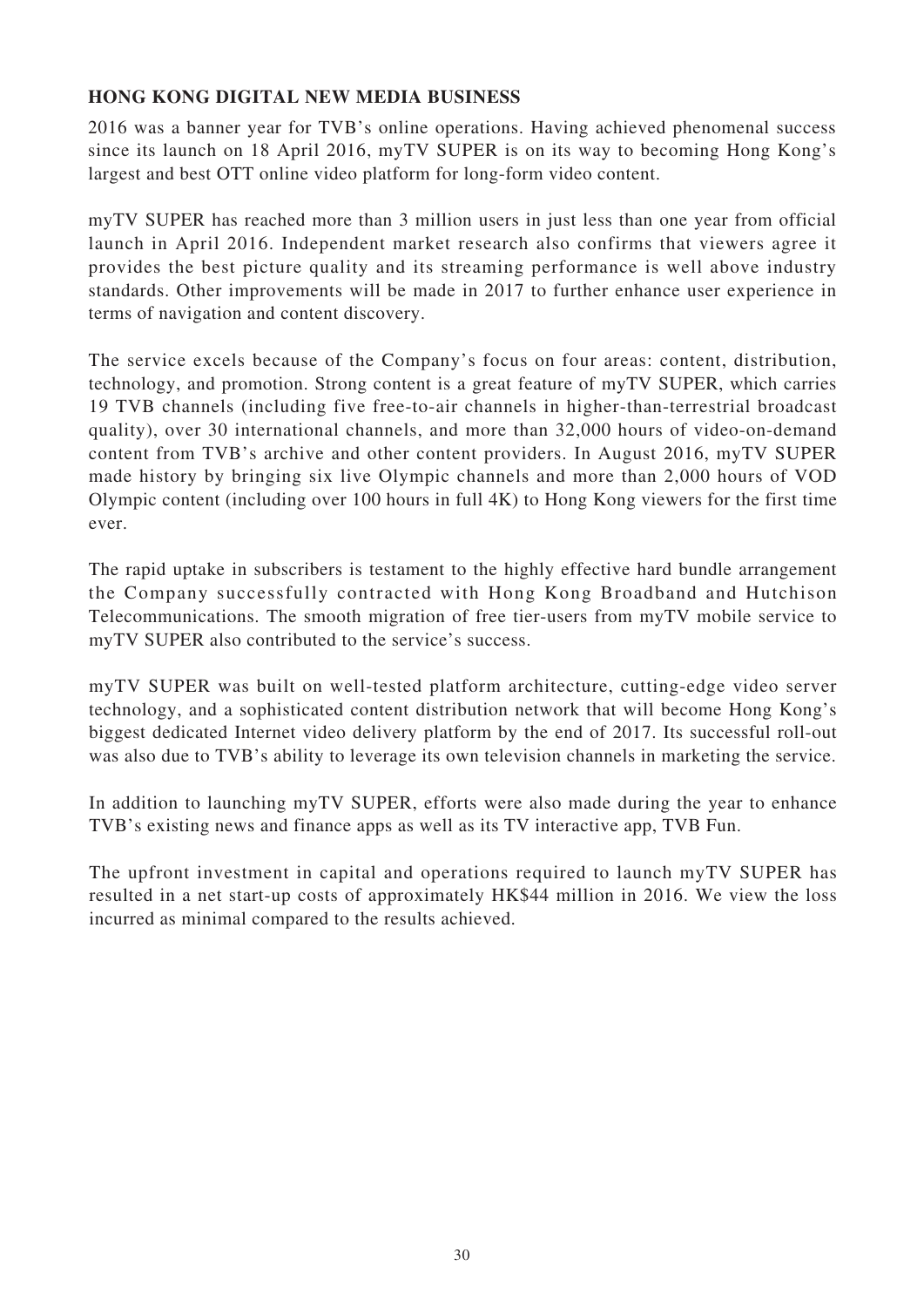### **OTHER HONG KONG OPERATIONS**

### **INVESTMENTS IN MOVIE BUSINESSES**

#### **Shaw Brothers Holdings**

TVB has partnered with China Media Capital ("CMC") to take up a 29.94% equity interest in Shaw Brothers Holdings (stock code: 00953), which is listed on the Main Board of The Stock Exchange of Hong Kong Limited ("Stock Exchange") and is principally engaged in, inter-alia, movie and entertainment-related businesses. Several new movie titles are being produced under this platform.

#### **Flagship Entertainment Group**

Together with CMC, TVB has co-invested in Flagship Entertainment Group with an effective 5.1% interest. Launched in March 2016, Flagship Entertainment Group is a Hong Kong-based movie powerhouse with Warner Brothers Entertainment and CMC among its shareholders. The company is preparing several new movie titles.

#### **Shaw Brothers Pictures**

Partnered with other film companies, Shaw Brothers Pictures, a wholly-owned subsidiary of the Company, released *Line Walker*, a spin-off from a hit TVB drama serial, in August 2016. In future, TVB will undertake further movie production under the Shaw Brothers Holdings platform.

#### **MUSIC ENTERTAINMENT**

In 2016, the Voice Entertainment Group Limited, a wholly-owned subsidiary of the Company, expanded its operation to include royalty collection in Malaysia and digital licensing in Singapore. The Group engages in artistes' sound recordings, music productions, music copyrights management, music publishing, and artistes' management.

Although the Group's catalogue mainly comprises Cantonese sound recordings, it has nonetheless attracted much interest in Mainland China; hence, the Group will commence digital licensing to China's largest digital music platform by early 2017.

#### **PUBLICATION**

Magazines have been the hardest-hit media as a result of prolonged declines in retail sales. Advertising revenue for the sector was estimated to have dropped 30% to 40% in Hong Kong.

The Group was able to maintain the revenue by expanding services to include event production and other activities. Higher direct costs have led to a decline in profit in 2016, but stringent measures were implemented to control costs.

### **HONG KONG PAY TV PLATFORM**

On 10 January 2017, TVB Network Vision informed the Government of the HKSAR and the Communications Authority of its decision to surrender its domestic pay TV programme service licence. The decision reflected the problems of rampant online piracy, a proliferation of illegal OTT services in recent years and Hong Kong's economic downturn.

TVB Network Vision subscribers are being migrated to myTV SUPER.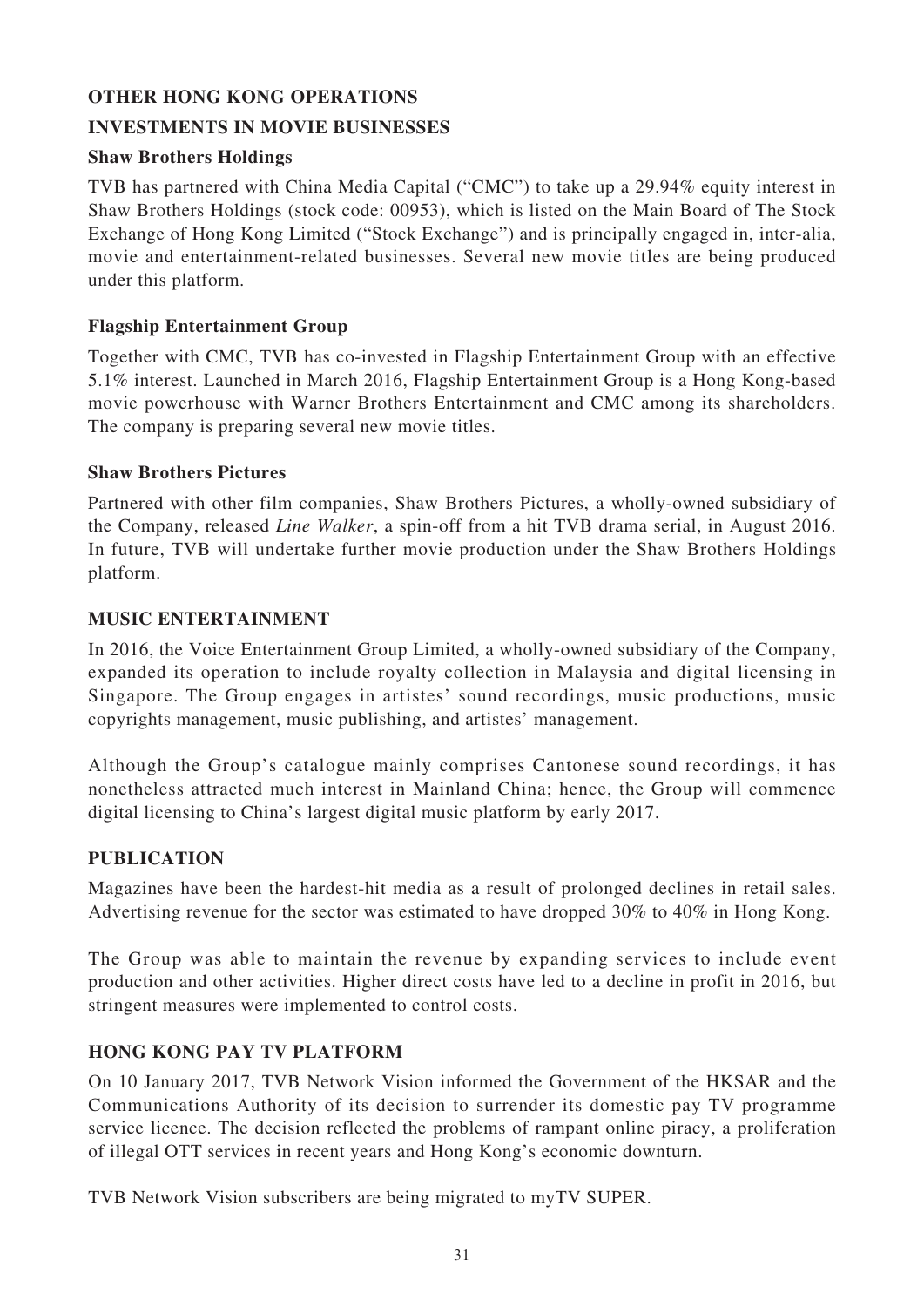#### **INTERNATIONAL OPERATIONS**

### **PROGRAMME LICENSING AND DISTRIBUTION**

Programme licensing and distribution business, comprising the distribution of TVB's programmes outside of Hong Kong through telecast, video and new media licensing, accounted for 21% of the Group's revenue.

Uncertain economic prospects and online piracy seriously affected the business environment in our core markets including Malaysia and Singapore. Our licensees MEASAT Broadcast Network Systems Sdn Bhd ("MEASAT") and StarHub Cable Vision Ltd. ("StarHub") both recorded a drop in subscription revenue; as a result, they have become more cautious in content acquisition spending.

In Malaysia, the programme supply agreement with MEASAT on its Astro platforms has been renewed for four years till 2020. The new contract enables us to compile a TVB channel package named "Jade Pack" to cater to the Malaysian market. In addition, TVB would develop a new media platform as a convenient means to attract more subscribers and business opportunities. To strengthen our position in the Singapore market, additional resources have been deployed in marketing our channels and promoting locally produced contents. The audience and advertisers in our major markets have responded favourably to several local productions. As this content strategy proves to be effective, more local programmes will be produced in the coming year.

The rampant influx of illegal TV boxes has also placed a strain on the licensing business in non-traditional markets like Vietnam. Hoping to ride on the rapid economic growth of many Indochina countries, we have been proactively developing new businesses with leading operators in Vietnam, Cambodia, and Myanmar. In Vietnam, we significantly enhanced TVB's exposure and advertising revenue in the fast-growing video-on-demand ("VOD") market through a partnership with Saigontourist Cable Television Company Limited. We have also been in discussion with other local new media operators, including Vietnam's largest local telecom company, to carry our programmes on their platforms. In Cambodia, we have a fixed timeslot on PNN, a local terrestrial free TV broadcaster, and plan to partner with another new media operator; this will further increase the exposure of TVB programmes in the market.

Thanks to the booming new media business, our China operation recorded a revenue increase of around 29% from HK\$271 million to HK\$351 million during the year. Our licensing business in Mainland China is carried under a joint venture company上海翡翠東方傳播有限  $\triangle$ 司("TVBC"). The stricter controls imposed by the State Administration of Press, Publication, Radio, Film and Television in the PRC over imported programme titles, combined with a delay in improving our licensing arrangement in the Guangdong Province, have restricted TVBC's ability to maximise revenue from related sectors. However, the settlement of short-term problems with a main online operator during the year has cleared the path for TVB programmes' entry into this platform and brought in additional revenue for TVBC during the year. With the affluent flow of hot money into the new media sector, TVBC will spend more resources on exploring new media business in the coming year.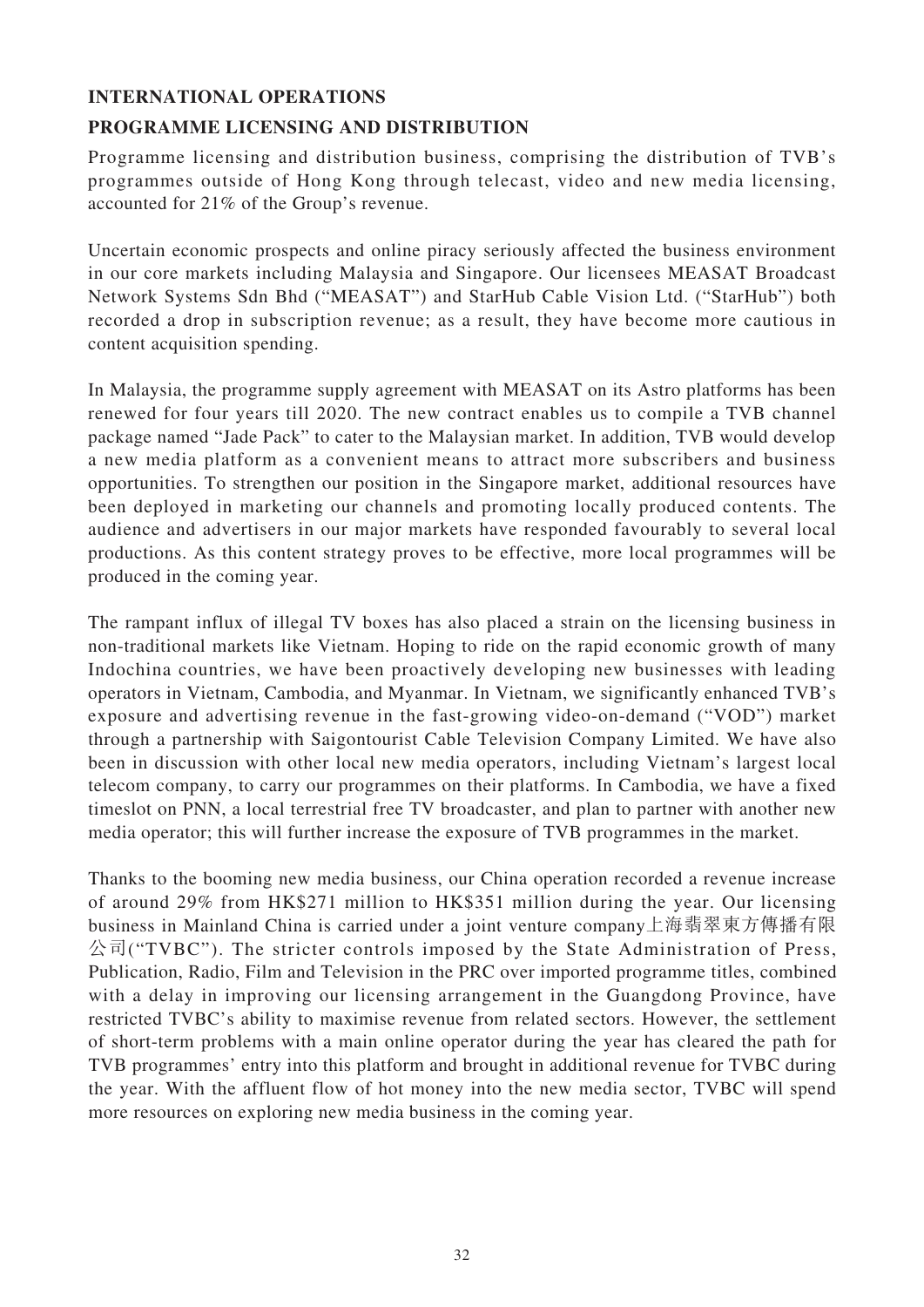### **OVERSEAS OPERATIONS – OTT AND PAY TV**

### **OTT**

To cater to the audience's changing viewing patterns, an upgraded OTT service TVB Anywhere was launched in September 2016. It provides TV channels and VODs in multiple languages to serve audiences around the world, except a small number of territories in which the service has been geo-blocked due to contractual constraints. Built on a highly integrated content platform, the service allows viewers to select and watch a wide range of TVB and acquired programmes anywhere, anytime.

TVB Anywhere adopts a low-cost operation model by delivering programmes over the Internet instead of via the more costly conventional satellite, cable or terrestrial television networks; it uses TVB's voluminous archived and current productions as the backbone of its content offering, thereby reducing content acquisition fees. As a result, TVB Anywhere could be offered at a low service fee, which would hopefully help combat the illicit OTT services in the market.

TVB Anywhere's major revenue sources include basic service fees, additional subscription fees for premium channels or VODs, and advertising income. Viewers can subscribe through local distributors in various countries and online via the official website: www.tvbanywhere.com. It is our plan to replace the conventional pay TV service through satellite or cable transmission in Europe, Australia and North America (USA) with this OTT service in the overseas markets as far as practicable.

### **Europe**

The conventional satellite pay TV service has been completely replaced with our OTT service TVB Anywhere. Both subscriber numbers and financial performance in the European markets have continued to improve over the past year following the introduction of TVB Anywhere.

### **Australia**

We have been actively introducing multi-media elements into different segments of our business, including traditional television, OTT service, magazine, events organization and sponsorships as well as mobile apps; these have boosted advertising revenue in 2016 despite the economic downturn. The upgraded OTT service TVB Anywhere was launched in the Australian market in September 2016 and this has led to a sharp increase in subscriber numbers, which will further improve advertising income.

### **North America (USA)**

Having released TVB content on various digital platforms in the US market since 2015, we began seeing encouraging results in both advertising revenue and viewership over the past year.

Following a pronounced judgment by a US court against a notorious illegal OTT syndication last year, requesting local Internet service providers to disconnect illegal signals has become a priority. Continuous anti-piracy actions have been taken in conjunction with local business partners against other illegal TV box distributors and retailers.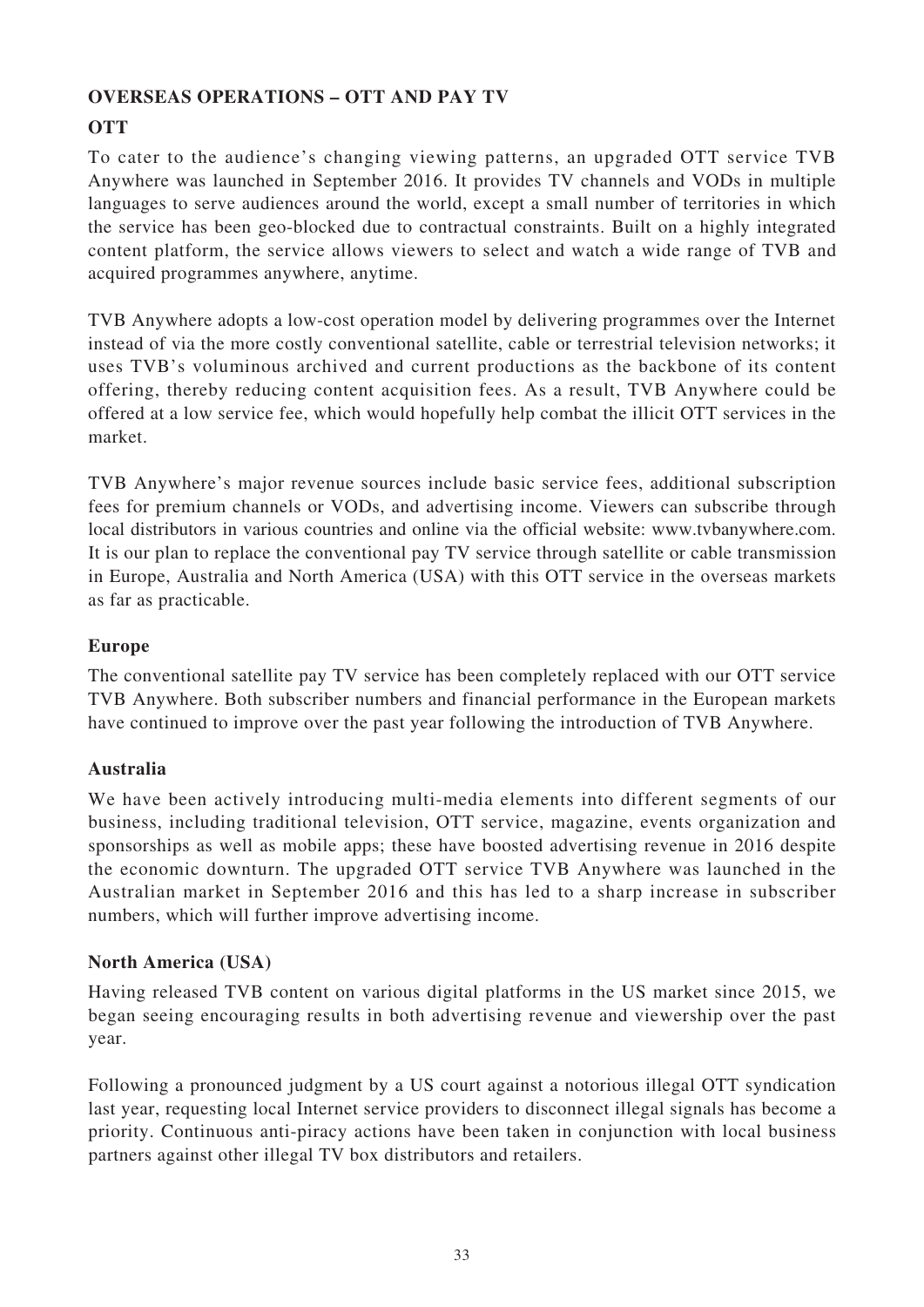### **CHANNEL OPERATIONS**

Total revenue dropped by 14% to HK\$90 million during the year due to an economic downturn and fierce competition in the region. To increase viewership and attract advertisers' spending, we devoted more resources and worked with our clients in Malaysia and Singapore to produce a series of local programmes. Various shows including *Wellness On The Go 4 – Going Green and Sustainable Living, Auspicious Festivals, TVB Star Awards Malaysia 2016, Eating well with Madam Wong In Singapore,* and *Neighborhood Gourmet 3* were well received by the audience.

Going forward, we will continue to locally produce more programmes in the two markets. Scheduled for release in Singapore in the first quarter of 2017 was *Chef Minor – Singapore*, which was produced with the support of StarHub and, more importantly, advertisers sponsoring the programme.

Satellite migration for the TVB8 and Xing He channels has been completed, resulting in significant cost savings. We have re-invested such savings to further expand our viewership, particularly among the younger generation, in different new media platforms and in Mainland China.

#### **COMBATING PIRACY**

Governments and industries around the world have been cooperating more closely to crack down on illegal set-top TV boxes.

The UK Government convened an enforcement seminar in May 2016 to collect industry feedback on how legislation could be improved to tackle the problem. In September 2016, representatives from the international law enforcement community and the industries held two forums in London to explore effective measures against illicit TV boxes.

Similar actions are being taken in the US, including the formation of an industry working group comprising major content providers against illegal streaming on IPTV, including set-top boxes. Following its first successful civil suit against "TV Pad" in the United States, TVB has started a new suit against the operator of another TV box "H.TV" for copyright infringement.

In June 2016, a Canadian Federal Court granted an interlocutory injunction order against several retailers of illegal set-top boxes following a suit jointly filed by a number of major local pay TV operators. TVB has issued warning letters to the retailers selling illicit set-top boxes carrying TVB content and will consider taking further legal actions against those who do not halt such activities.

Efforts to lobby the Australian government to strengthen its copyright legislation against illegal piracy will resume when the new administration is ready to work on the matter.

In Mainland China, the online piracy problem has abated to some extent following successful government crackdown on illegal IPTV streaming unlicensed foreign programmes including TVB's.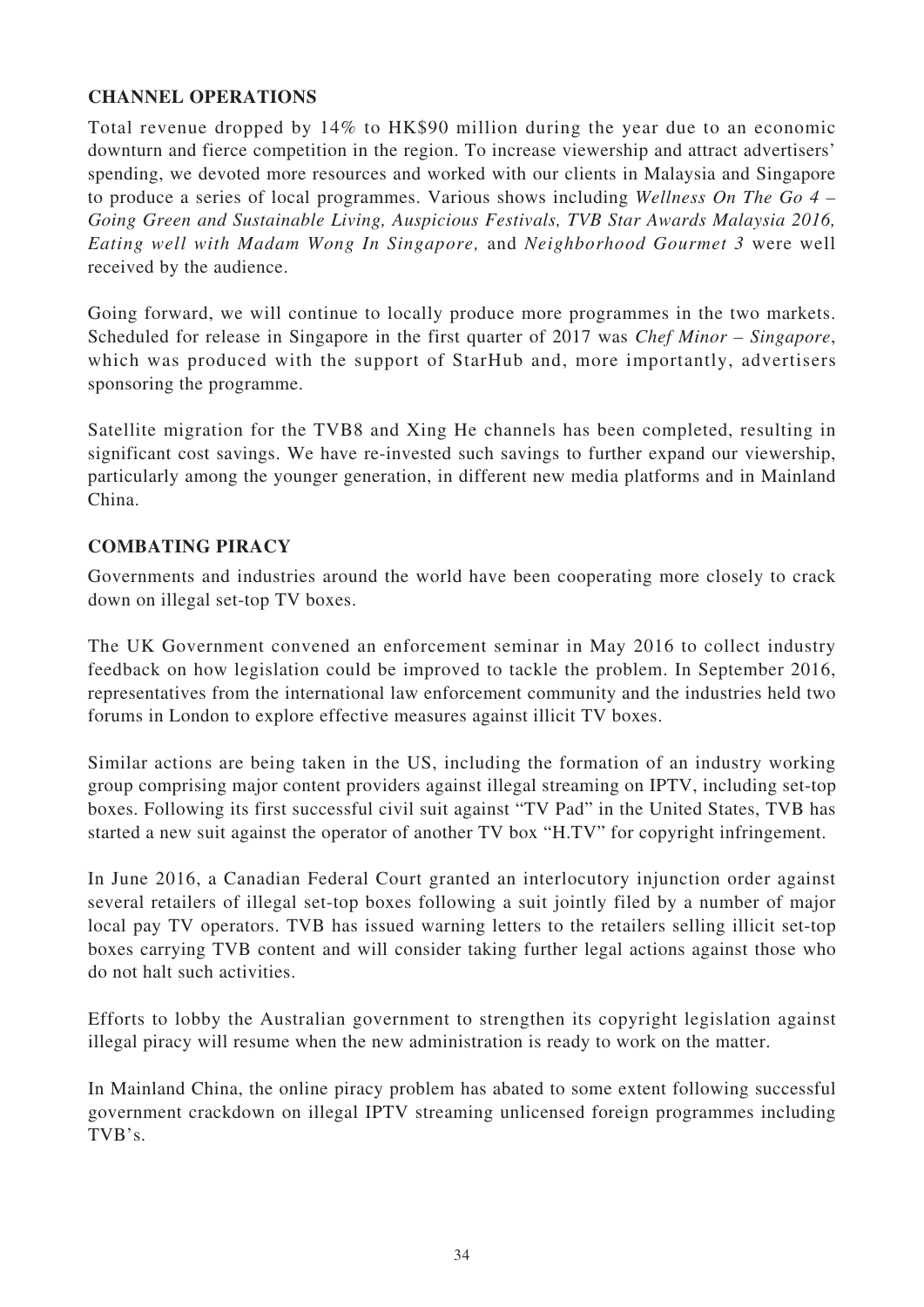#### **FINANCIAL REVIEW**

#### **OVERVIEW**

#### **Continuing operations**

For the year ended 31 December 2016, the Group's continuing operations comprised Hong Kong TV broadcasting, Hong Kong digital new media, programme licensing and distribution, overseas pay TV operations, channel operations and other activities, including movie, music entertainment and publications.

The Group recorded a revenue under continuing operations of HK\$4,210 million (2015: HK\$4,455 million), a decrease of 5%. Cost of sales increased from HK\$2,009 million to HK\$2,299 million, an increase of 14%. As a result, gross profit decreased from HK\$2,446 million to HK\$1,911 million, a decrease of 22%. Gross profit percentage stood at 45% (2015: 55%).

Income from Hong Kong TV broadcasting, comprising mainly advertising revenue from the terrestrial TV channels, decreased because of the weak advertising market in Hong Kong prevailing throughout the year. However, licencing revenue from Malaysia and Singapore, remained steady. After the final settlement of the dispute with a major online operator in Mainland China, a licence revenue of HK\$126 million was agreed and booked during the year.

Cost of sales increased from HK\$2,009 million to HK\$2,299 million, an increase of 14%. Included in the cost of sales were the cost of programmes and film rights amounted to HK\$1,759 million (2015: HK\$1,515 million), an increase of 16% which was mainly contributed by the licence rights and the production costs for the broadcast of Rio 2016 Olympic Games, which was a non-recurring event, and the extended broadcast of drama on Jade into the weekends' prime time since May 2015.

Selling, distribution and transmission costs amounted to HK\$639 million (2015: HK\$577 million), an increase of 11%. The increase was attributed to an increase in costs due to the launch of myTV SUPER service in April 2016.

General and administrative expenses amounted to HK\$949 million (2015: HK\$853 million), an increase of 11% which was mainly due to the launch of myTV SUPER service during the year and an additional provision for impairment loss on trade receivables.

In 2016 the Group acquired further approximately 9.99% interest in TVBPVH, the holding company of TVB Network Vision, to hold a total interest of approximately 99.99%. The reason for the purchase was to enable the Group to use this vehicle as a subsidiary to further its new business. A settlement loss of HK\$70 million arising from this acquisition was included in the other losses. In addition to the settlement loss, the Group incurred exchange losses (mainly related to the re-translation of various foreign currencies such as Renminbi and Malaysian Ringgit) and a write-off of a movie investment totalling HK\$56 million.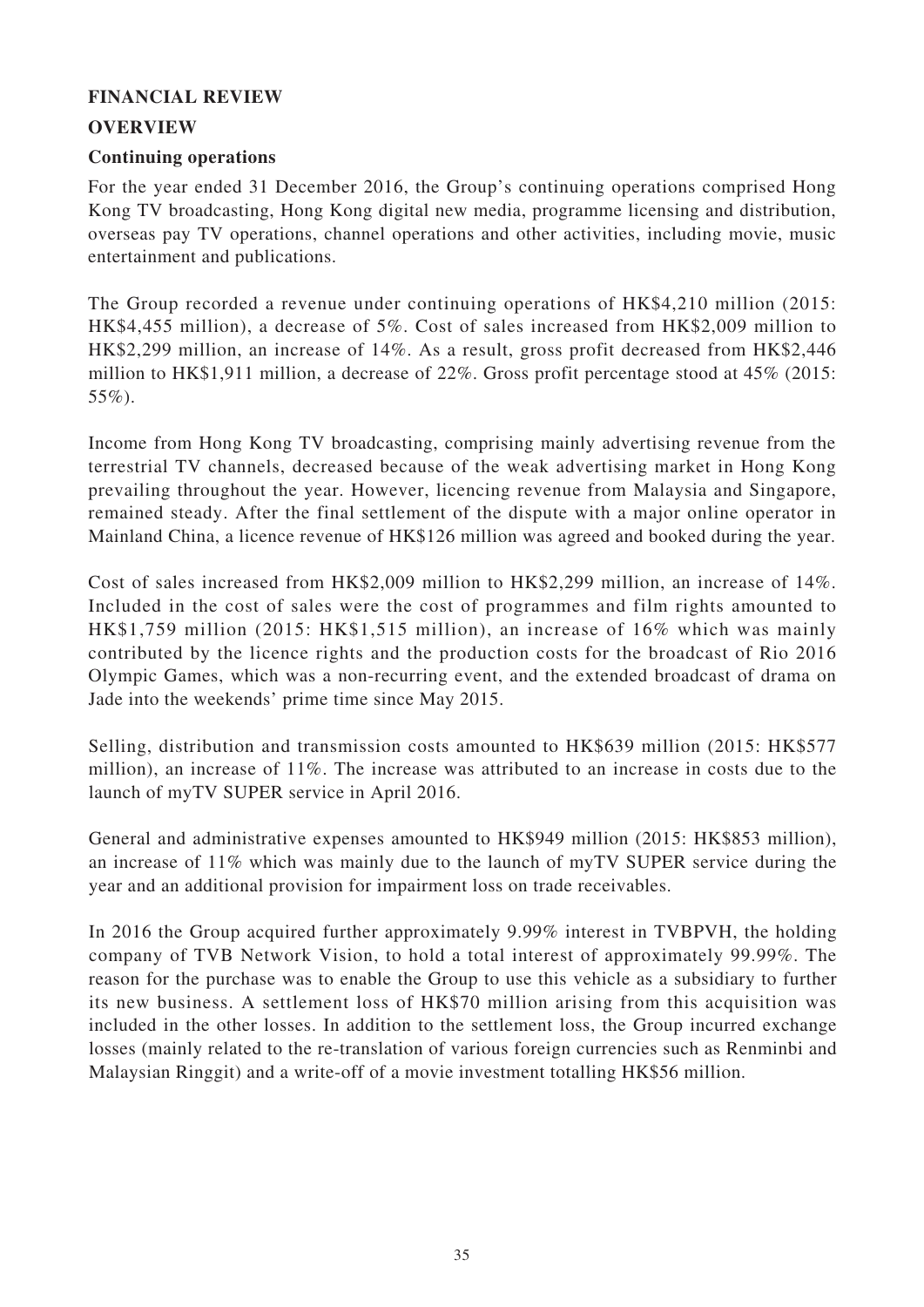In August 2016, the Group completed the disposal of the property in Neihu, Taipei at a consideration of NT\$4,000 million (approximately HK\$971 million). The Group realised a disposal gain of HK\$280 million before provision for deferred tax liabilities in relation to the withholding tax on the distributable profits attributable to the disposal in the sum of approximately HK\$56 million.

Adjustment of an over-provision of impairment loss on amounts due from TVB Network Vision of HK\$71 million was taken up during the year following a review of the fair value of TVBPVH when it became a subsidiary from an associate at the date of acquisition of the additional interest.

Profit before income tax for the year amounted to HK\$553 million (2015: HK\$126 million), an increase of 337% over 2015.

Due to a smaller assessable profit from Hong Kong TV broadcasting this year, a lower income tax of HK\$105 million (2015: HK\$144 million), representing a decrease of 27%, was booked. Whilst the profits tax rate for Hong Kong remains at 16.5%, the Group's major subsidiaries operate in the countries whose effective rates vary from 0% to 40%.

Overall, the Group's profit attributable to equity holders for continuing operations for the year amounted to HK\$429 million (2015: loss of HK\$4 million).

#### **Discontinued operations**

On 10 March 2016, the Group completed the disposal of its remaining 47% equity interest in Liann Yee Group for a cash consideration of NT\$4,343 million (approximately HK\$1,021 million). A gain on disposal of HK\$78 million was taken up in the year. In view of a plan to repatriate the proceeds to Hong Kong in the form of dividend upon completion, an additional deferred tax provision of HK\$7 million had been made in 2016. Upon this disposal, the Group does not have any further interest in the Liann Yee Group. Details of this disposal were set out in Note 13.

#### **Exceptional items**

During the year, the Group recorded a net exceptional gain of HK\$295 million which comprised of (i) a net gain on the disposal of 47% interest in Liann Yee Group amounting to HK\$71 million as detailed in the "discontinued operations" section above; and (ii) a net gain after tax from the disposal of Neihu property in Taiwan of HK\$224 million. In 2015, the Group recorded a net exceptional gain of HK\$410 million which comprised of (i) a net gain of HK\$1,232 million (after deduction of related taxes of HK\$164 million) from the disposal of 53% interest in Liann Yee Group; (ii) an impairment loss on loan to and amounts due from TVB Network Vision of HK\$695 million; (iii) an impairment loss on a property of HK\$88 million; and (iv) professional fees totalling HK\$39 million incurred in relation to an aborted corporate transaction. In comparing the net exceptional gains for the two years, the smaller net exceptional gain of HK\$115 million in 2016 had contributed to the overall decrease in profit attributable to equity holders.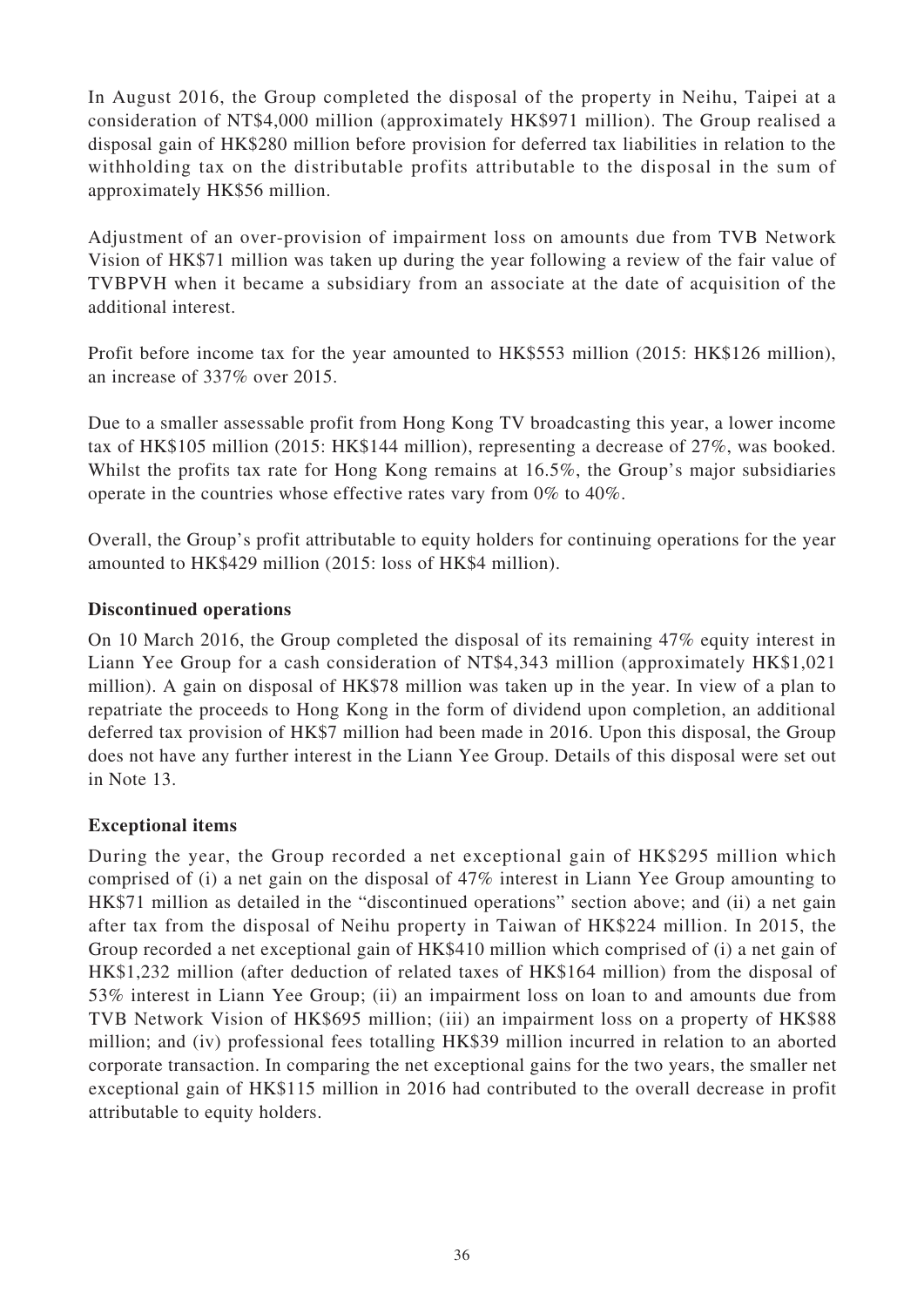#### **Earnings per share**

Overall, the Group's profit attributable to equity holders for continuing operations and discontinued operations for the year amounted to HK\$500 million (2015: HK\$1,331 million), a decrease of 62%, giving a basic and diluted earnings per share from continuing and discontinued operations of HK\$1.14 (2015: HK\$3.04).

#### **SEGMENT RESULTS**

Revenue under Hong Kong TV broadcasting which comprised advertising revenue from the Group's free TV channels and the pay TV channels declined from HK\$3,105 million to HK\$2,707 million, a decrease of 13%, due to the sluggish advertising market. The above decrease in revenue of HK\$398 million and the additional costs for the broadcast of Rio 2016 Olympic Games and extended broadcast of drama on Jade into the weekends mainly explained the change from the segment profit before non-recurring items of HK\$551 million to a segment loss of HK\$71 million.

Revenue from Hong Kong digital new media which comprised subscription income from myTV SUPER and advertising revenue from mobile devices, website portals and OTT platform, increased from HK\$170 million to HK\$230 million, an increase of 35%, due to the launch of myTV SUPER in April. This segment changed from a segment profit of HK\$41 million to a segment loss of HK\$29 million because of the net start-up costs of myTV SUPER.

Revenue from programme licensing and distribution which comprised licensing income from distribution of our programmes through telecast, video and new media licensing, increased from HK\$951 million to HK\$1,019 million, an increase of 7%. The increase in revenue was mainly attributable to the recoupment of licensing income of HK\$126 million after settlement of the dispute with a major online operator in Mainland China which was partly offset by the lower licence fee receivable from MEASAT in Malaysia, the depreciation of the Malaysian Ringgit against Hong Kong dollars, and the lower telecast licensing income in Mainland China. The licensing income from Singapore remained relatively steady. Higher programme costs were incurred during the year. As a result, this segment recorded a profit of HK\$444 million (2015: HK\$410 million), an increase of 8%.

Revenue from overseas pay TV operations which comprised revenue from our pay TV platforms in North America (USA), Australia and Europe, and TVB Anywhere introduced in September 2016, decreased from HK\$186 million to HK\$169 million, a decrease of 9%. The decrease in revenue was mainly due to the adverse impact on subscription revenue caused by the proliferation of pirated TV contents overseas. Start-up costs for the OTT platform were incurred, but such unfavourable variances were partly offset by some savings in programme costs. As a result, this segment recorded a loss of HK\$40 million (2015: a loss of HK\$31 million).

Revenue from channel operations which comprised revenue from TVB8 and Xing He, the Group's satellite TV channel operations, decreased from HK\$105 million to HK\$90 million, a decrease of 14%. The segmental profit decreased from HK\$17 million to HK\$2 million, a decrease of 87%, which was mainly caused by lower advertising revenue from Malaysia market resulting from the stagnant economy.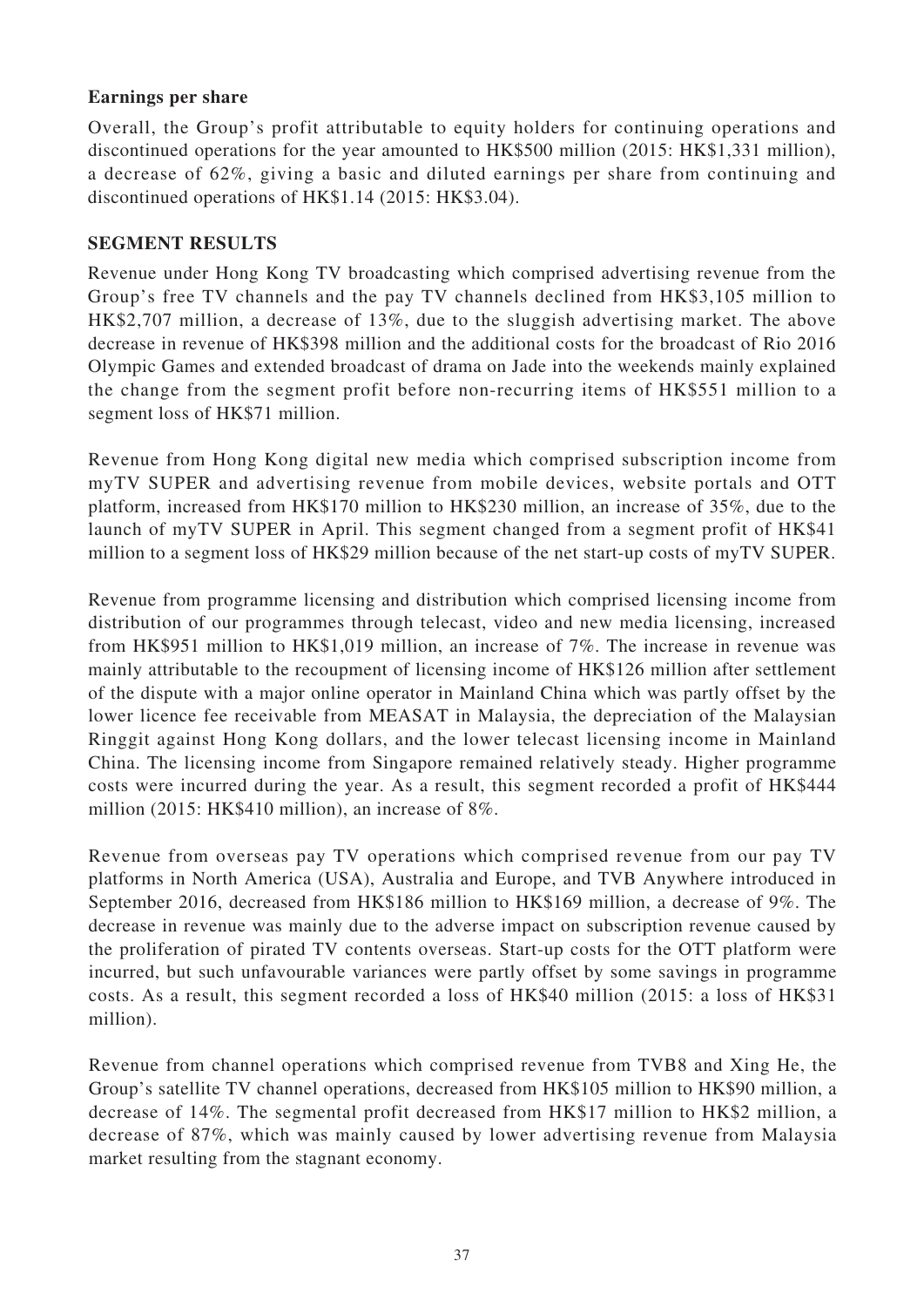Revenue from other activities which comprised revenue from magazine publishing, production of musical works and movie recorded an increase from HK\$129 million to HK\$191 million, an increase of 48%. This segment recorded a profit before a non-recuring item of HK\$28 million (2015: HK\$11 million).

### **LIQUIDITY, FINANCIAL RESOURCES AND CAPITAL STRUCTURE**

The Group continued to maintain a strong financial position as at 31 December 2016. Total equity stood at HK\$7,230 million (2015: HK\$7,836 million), a decrease of 8%. There has been no change in the share capital of the Company, namely 438,000,000 shares in issue.

During the year, the Group had fully repaid its bank loans. In October this year, the Group issued US\$500 million 3.625% five-year notes due 2021 ("Notes") which is guaranteed by the Company. The Notes are listed on the Stock Exchange. At 31 December 2016, the gearing ratio, expressed as a ratio of gross debts to total equity, was 53.1% (2015: 3.0%).

At 31 December 2016, the Group had unpledged bank and cash balances of HK\$6,198 million (2015: HK\$2,817 million), an increase of 120%, and certificates of deposit amounting to HK\$775 million. The increase was mainly due to the fund received from the issuance of the Notes and the receipt of sale proceeds from disposal of 47% interest in Liann Yee Group and the property in Neihu, Taipei. Out of the unpledged bank and cash balances, 11% were in Hong Kong dollars, 65% in US dollars, 19% in New Taiwan dollars and 5% in Renminbi. About 29% of the unpledged bank and cash balances (approximately HK\$1,818 million) were maintained in overseas subsidiaries for their daily operations. Cash not immediately required for operations was placed as time deposits and certificates of deposit.

During the year, the Group had invested in an associate holding a 29.94% interest in Shaw Brothers Holdings Limited, a Hong Kong listed company engaging in movie and entertainment related business.

Trade receivables from third parties amounted to HK\$1,279 million (2015: HK\$1,381 million) decreased by 7% over the last year end due to the decrease in advertising income from Hong Kong. Special provision has been made, where appropriate, to cover any potential bad and doubtful debts. Due to the prepayment of purchases of OTT set-top boxes for myTV SUPER service near the year end date, prepayment relating to capital expenditure as at 31 December 2016 increased when compared with 31 December 2015.

Trade and other payables and accruals increased from HK\$686 million to HK\$921 million mainly due to the accrual of interest of Notes and provision for taxes in relation to the disposals of equity interest in Liann Yee Group and the Neihu property.

At 31 December 2016, the Group's net current assets amounted to HK\$8,533 million (2015: HK\$5,622 million), an increase of 52%. At 31 December 2016, the current ratio, expressed as the ratio of current assets to current liabilities, was 10.1 (2015: 8.8).

At 31 December 2016, bank deposits of HK\$6 million (2015: HK\$2 million) were pledged to secure banking facilities granted to certain subsidiaries of the Group.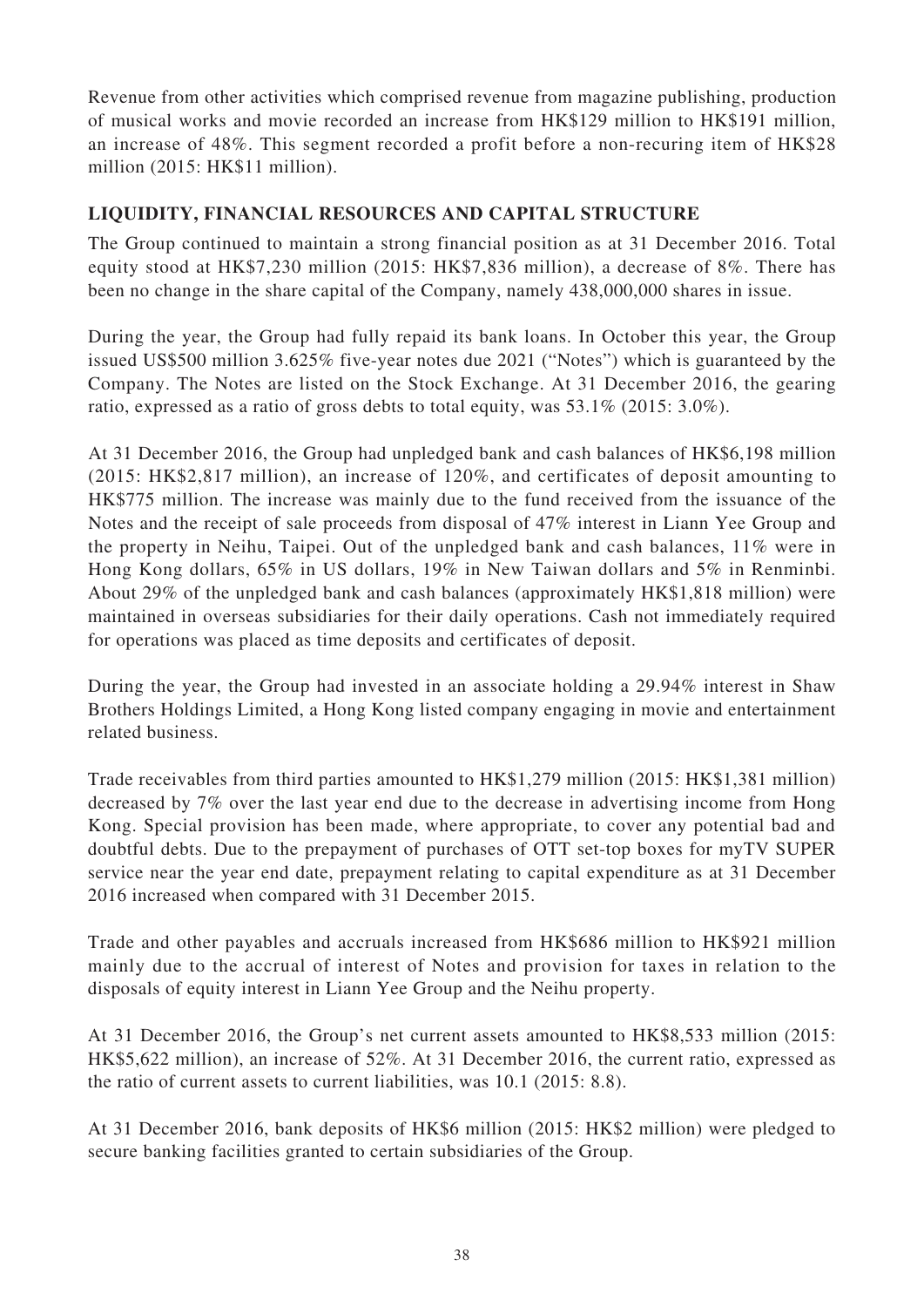At the year end, the Group had capital commitments totalling HK\$300 million (2015: HK\$166 million), an increase of 81% mainly to cater for the business needs of myTV SUPER and Hong Kong TV broadcasting business.

The Company announced that on 24 January 2017 an offer would be made to buy-back, subject to conditions, up to 138,000,000 shares, representing approximately 31.51% of the share capital of the Company, at the price of HK\$30.50 per share. The offer, if accepted in full, will result in the Company paying approximately HK\$4,209 million to the accepting shareholders. Subsequently, on 13 February 2017, the Company announced that the maximum number of shares to be bought back under the offer will be reduced from 138,000,000 to 120,000,000, representing 27.40% of the share capital of the Company such that at least 25% of the shares will be held by the public at all times upon the close of the revised offer. The offer price was increased from HK\$30.50 to HK\$35.075 per share to maintain the same aggregate consideration for the offer as the Company originally proposed. As at the date of this announcement, the Offer has not yet closed.

### **FINANCIAL GUARANTEE**

At 31 December 2016, there was guarantee given to a bank amounting to HK\$8 million (2015: HK\$7 million) for banking facilities granted to an investee company.

### **EXPOSURE TO FLUCTUATIONS IN EXCHANGE RATES AND RELATED HEDGES**

The Group's foreign exchange exposures comprise trading and non-trading foreign currency translation exposures. Foreign exchange trading exposures mainly arise from trade receipts from overseas customers.

The Group is also exposed to currency fluctuation on translation of the accounts of overseas subsidiaries, on the repatriation of earnings and loans, and the Notes. In order to mitigate the potential impact of currency movement, the Group closely monitors its foreign exchange exposures and uses suitable hedging arrangements against significant foreign currency exposures, where necessary. No forward exchange or hedging contract was entered into by the Group during the year.

### **HUMAN RESOURCES**

At the year end, the Group employed, including contract artistes and staff in overseas subsidiaries but excluding Directors and freelance workers, a total of 4,249 (2015: 4,221) full-time employees.

For employees in Hong Kong, different pay schemes apply to contract artistes, sales and non-sales personnel. Contract artistes are paid either on a per-show basis or by a package of shows basis. Sales personnel are remunerated on commission based schemes. Non-sales personnel are remunerated on a monthly salaries basis. About 3% of the Group's manpower was employed in overseas subsidiaries, and was paid on scales and systems relevant to the respective localities and legislations.

For Hong Kong employees, discretionary bonuses may be awarded as incentive for better performance. For the year, all qualified personnel received discretionary bonuses averaging one month's basic salaries. The Group does not operate any employee share option scheme.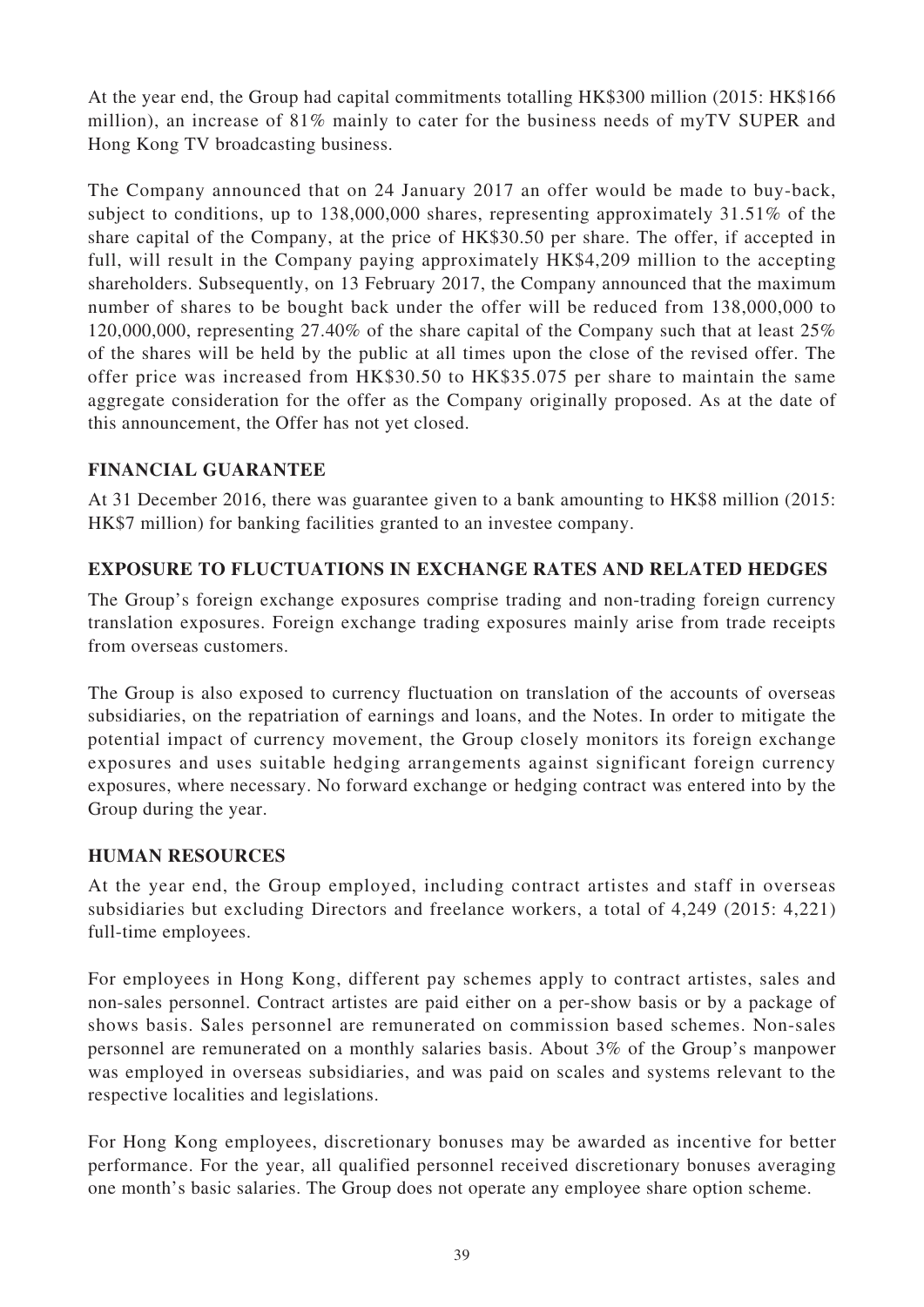From time to time, the Group organises, either in-house or with vocational institutions, seminars, courses and workshops on subjects of technical interest, such as industrial safety, management skills and other related studies, apart from sponsorship of training programmes that employees may enrol on their own initiatives.

To sustain the long term steady supply of human resources for production, the Group has implemented a number of new initiatives during the year targeting training and development of internal staff for TV production in the areas of design and construction of settings for production, make-up and costume design, with a view to ensure that the necessary skills sets are appropriately retained and developed within our business.

### **TREASURY MANAGEMENT**

Under a set of guidelines laid down by the Executive Committee, the Company maintains a portfolio of fixed income securities which are held to maturity for overall enhancement of the interest yield from the Company's fund. Such fixed income securities are selected from bonds issued by listed companies or state-owned companies, with or without credit ratings, taking into account the business sector; the coupon rate and the yield-to-maturity; the currency; and the maturity dates. The Executive Committee reviews the portfolio at each meeting to ensure that the guidelines are adhered to, and the investment objectives are fulfilled.

### **DIVIDEND**

The Board had declared on 24 August 2016 an interim dividend of HK\$0.60 per share for the year ended 31 December 2016. However, the Board has resolved to defer the proposal for further dividend to the next Board meeting immediately following the outcome of the Offer for the share buy-back. The Offer will clearly have an impact on the number of Shares in issue and the balance of cash and distributable reserves that the Company has for any such dividend. The Company expects that, barring unforeseeable circumstances, the agenda for the forthcoming annual general meeting of the Company will include matters relating to dividend.

### **COMPLIANCE WITH CORPORATE GOVERNANCE CODE**

Maintaining high standards of business ethics and corporate governance practices has always been one of the Company's core objectives. The Company believes that conducting business in an open and a responsible manner serves its long-term interests and those of the shareholders.

The Company has adopted its own code on corporate governance, the TVB Corporate Governance Code ("TVB CG Code"). The TVB CG Code summarises the corporate governance practices adopted by the Board. These practices are updated on a regular basis, and are in line with the requirements of the Rules Governing the Listing of Securities on the Stock Exchange ("Listing Rules") (including all code provisions and certain recommended best practices in the Corporate Governance Code ("CG Code") set out in Appendix 14 of the Listing Rules).

The Board monitors the Company's adherence to the corporate governance practices.

The Company was in compliance with the code provisions of the CG Code throughout 2016.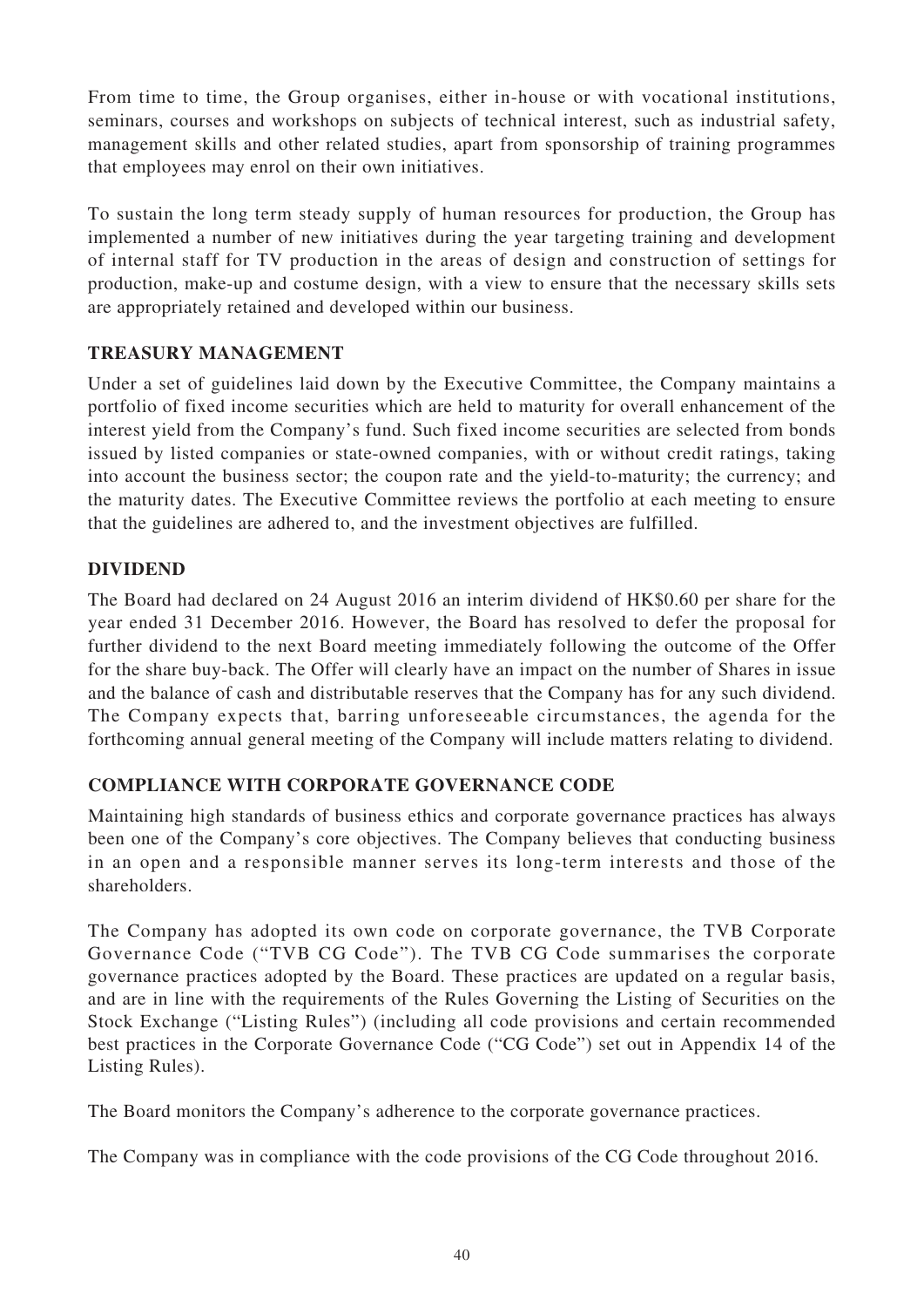#### **COMPLIANCE WITH MODEL CODE FOR SECURITIES TRANSACTIONS BY DIRECTORS OF LISTED ISSUERS**

The Company has adopted the Model Code for Securities Transactions by Directors of Listing Issuers ("Model Code") set out in Appendix 10 of the Listing Rules, as amended from time-to-time, as the code for Directors and members of Senior Management in their dealings in the securities of the Company.

All Directors and members of Senior Management were subject to specific enquiries by the Company as part of their bi-annual confirmations of compliance. Specifically, resigned Directors and alternate Directors, namely Mr. Harvey Chang Hsiao Wei, Mr. Jonathan Milton Nelson and Ms. Jessica Huang Pouleur, have confirmed that they had complied with the Model Code from 1 January 2016 to their respective dates of resignation during 2016. A new Non-executive Director appointed during the year, Mr. Li Ruigang, has confirmed that he had complied with the Model Code from his date of appointment to 31 December 2016.

#### **AUDIT COMMITTEE**

The Audit Committee has four members, namely Dr. William Lo Wing Yan (Chairman), Mr. Anthony Lee Hsien Pin, Dr. Raymond Or Ching Fai and Professor Caroline Wang Chia-Ling, the majority of whom are Independent Non-executive Directors of the Company, and is chaired by an Independent Non-executive Director. Most of the members are experienced in reviewing and analysing financial information and possess appropriate accounting and related financial management expertise.

The Audit Committee has reviewed with Management the accounting principles and practices adopted by the Group and discussed internal controls and financial reporting matters, including a review of the annual consolidated financial statements for the year ended 31 December 2016, before such statements were presented to the Board for approval.

### **SCOPE OF WORK OF PRICEWATERHOUSECOOPERS**

The figures in respect of the preliminary announcement of the Group's results for the year ended 31 December 2016 have been agreed by the Group's auditor, PricewaterhouseCoopers, to the amounts set out in the Group's draft consolidated financial statements for the year. The work performed by PricewaterhouseCoopers in this respect did not constitute an assurance engagement in accordance with Hong Kong Standards on Auditing, Hong Kong Standards on Review Engagements or Hong Kong Standards on Assurance Engagements issued by the Hong Kong Institute of Certified Public Accountants, and consequently, no assurance has been expressed by PricewaterhouseCoopers on the preliminary announcement.

### **PURCHASE, SALE OR REDEMPTION OF THE COMPANY'S LISTED SECURITIES**

The Company had not redeemed, and neither had the Company nor any of its subsidiaries had purchased or sold any of the Company's listed shares during the year.

### **PUBLICATION OF ANNUAL RESULTS AND ANNUAL REPORT**

This annual results announcement is published on the website of the Company at www.corporate.tvb.com and the designated issuer website of the Stock Exchange at www.hkexnews.hk. The Company's 2016 Annual Report containing all the information required by the Listing Rules will be despatched to shareholders and made available on the above websites.